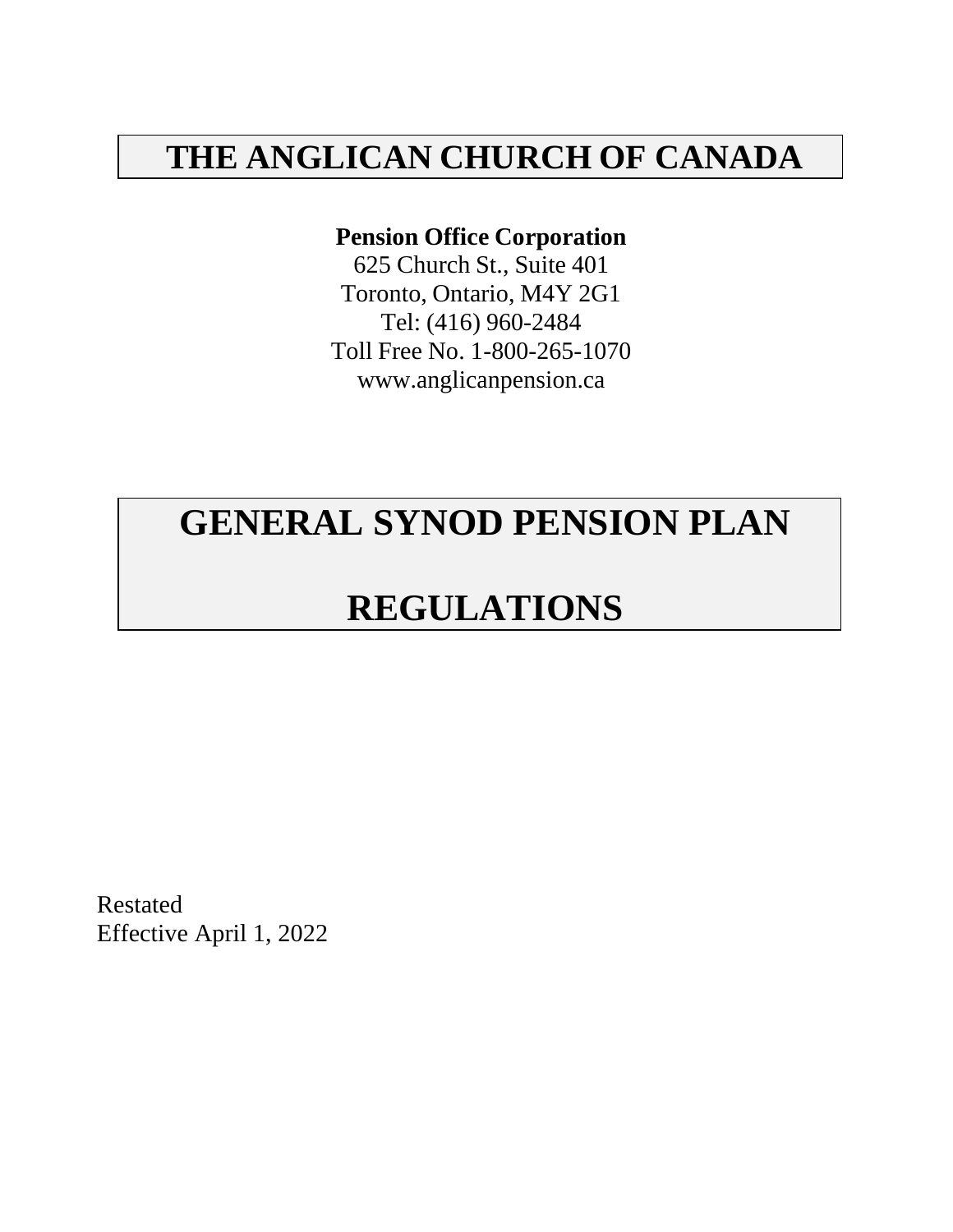### **REGULATIONS**

### **TABLE OF CONTENTS**

| 1.              |  |  |  |  |
|-----------------|--|--|--|--|
| 2.              |  |  |  |  |
| 3.              |  |  |  |  |
| 4.              |  |  |  |  |
| 5.              |  |  |  |  |
| 6.              |  |  |  |  |
| 7.              |  |  |  |  |
| 8.              |  |  |  |  |
| 9.              |  |  |  |  |
| 10.             |  |  |  |  |
| 11.             |  |  |  |  |
| 12.             |  |  |  |  |
| 13.             |  |  |  |  |
| 14.             |  |  |  |  |
| 15.             |  |  |  |  |
| 16.             |  |  |  |  |
| 17 <sub>1</sub> |  |  |  |  |
|                 |  |  |  |  |
|                 |  |  |  |  |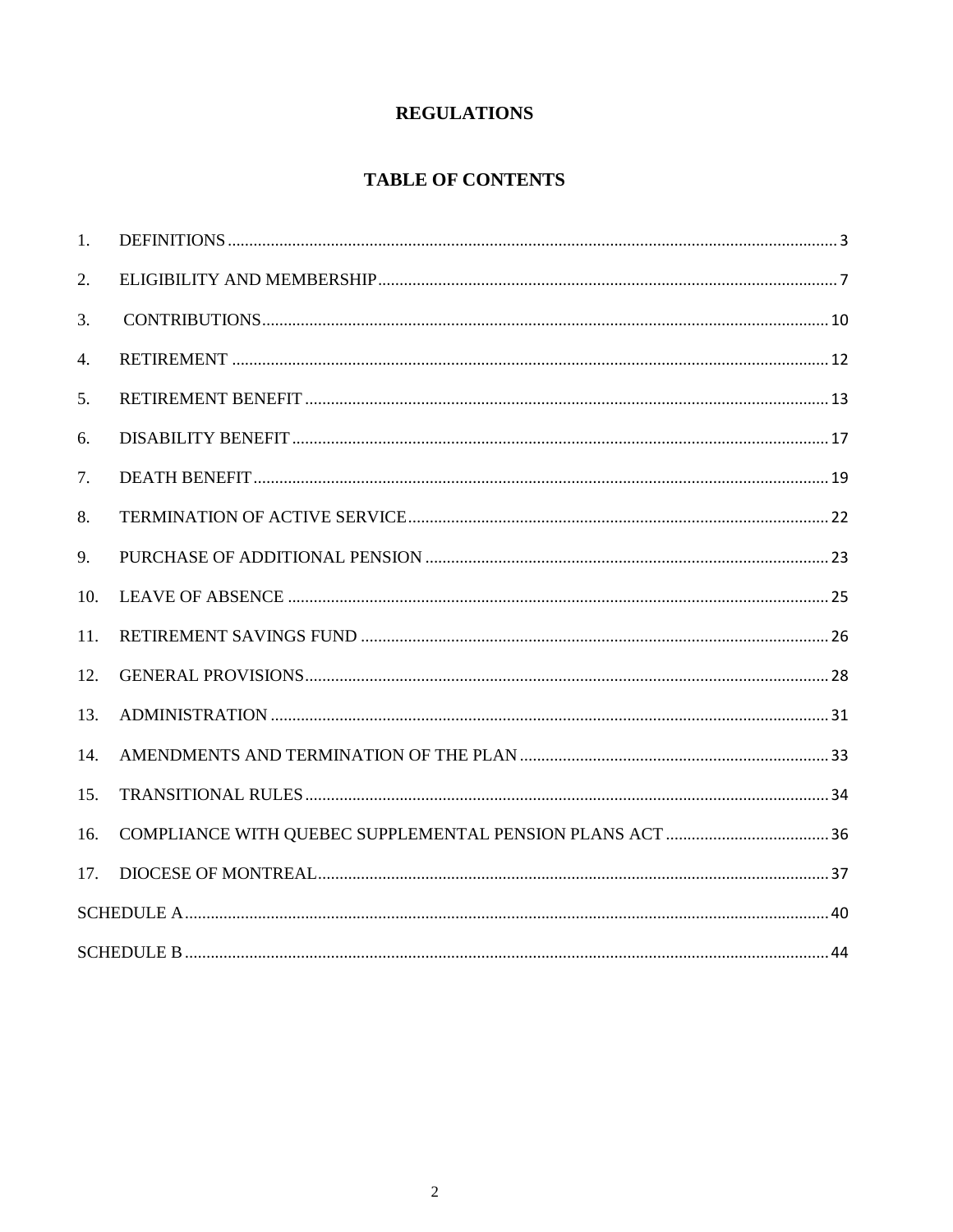# **REGULATIONS 1. DEFINITIONS**

<span id="page-2-0"></span>In these Regulations, the terms defined in section 1.(b) of Canon VIII shall have the meanings ascribed therein, and

- **1.** "**Active Member**" means a person who:
	- (a) is a Member accruing Active Service, or
	- (b) is a Member who has been granted a leave of absence of one of the following types:
		- (i) study leave,
		- (ii) pregnancy leave,
		- (iii) parental leave,
		- (iv) family medical/compassionate care leave, or
		- (v) any other type of leave required to be granted by the Ontario Employment Standards Act or other applicable provincial employment or labour standards act or code.
	- (c) is a Member who is not in Active Service but who continues to provide service to a Participating Employer.
- **2.** "**Active Service**" refers to the service of any Member with respect to which Contributions are made pursuant to Regulation 3;
- **3. "Actuary"** means a Fellow of the Canadian Institute of Actuaries or a firm employing one or more such persons;
- **4. "Administrator"** refers to the Trustees pursuant to Regulation 15;
- **5.** "**Applicable Pension Legislation**" means that the Income Tax Act (Canada) and Regulations thereunder, the Pension Benefits Act (Ontario) and Regulations thereunder and other similar legislation applicable to the Plan with respect to some or all Members;
- **6.** "**Back Service**" means
	- (a) If the Member's eligibility in the Plan is in accordance with Regulations 2.1 or 2.2, the years or part years served after ordination or after employment by the Church, or any other body in the Anglican Communion, and before being enrolled in the Plan for which no funds were transferred to the Plan from any other pension program;
	- (b) If the Member's eligibility in the Plan is in accordance with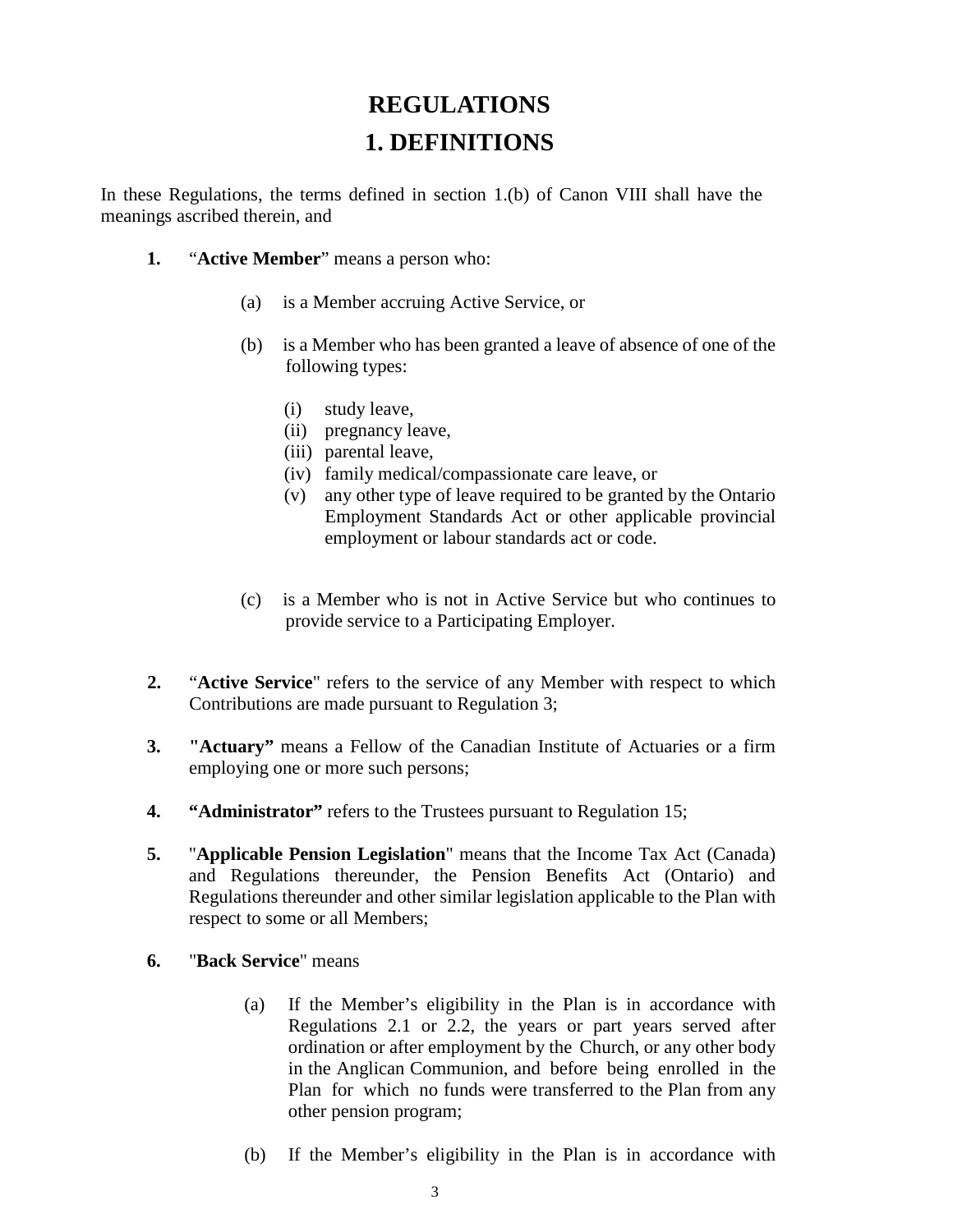Regulation 2.2A or 2.2B, the years or part years of service for which the member participated in a registered retirement program with the Participating Employer and before being enrolled in the Plan for which no funds were transferred to the Plan from any other pension program.

- **7.** "**Child**" means a person who is the natural or legal child of a Member, is dependent on the Member for support, and is:
	- (a) less than eighteen years of age, or
	- (b) eighteen or more years of age but less than twenty-five years of age, and:
		- (i) in full-time attendance at a school or university, or
		- (ii) totally disabled, as determined by the Trustees;
- **8. "Continuous Service"** means that period of unbroken employment of a person by any Participating Employer. For purposes of this definition, periods of approved leave of absence do not constitute a break in employment;
- **9.** "**Contributions**" means the contributions required pursuant to Regulation 3;
- **10.** "**Inactive Member**" means a Member who has terminated employment with a Participating Employer and who:
	- (a) has not received settlement in accordance with Regulation 8.2, and
	- (b) is not in receipt of a Pension.
- **11.** "**Interest**" means interest credited on a Member's Contributions at the rate or rates as may be declared by the Trustees from time to time. Notwithstanding the above, the interest to be credited shall be at a rate not less than that prescribed and calculated in the manner prescribed in Applicable Pension Legislation;
- **12.** "**Member**" means a person who is an Active Member, Inactive Member or Retired Member.
- **13.** "**Normal Retirement Date**" means the first day of the month next following or coincident with the Member's sixty-fifth birthday or following completion of forty Years of Contributory Membership, whichever is earlier;
- **14. "Partner"** means a person who is either of the following:
	- (a) the "Spouse" of the Member, defined as a person who is married to the Member and not living separate and apart, or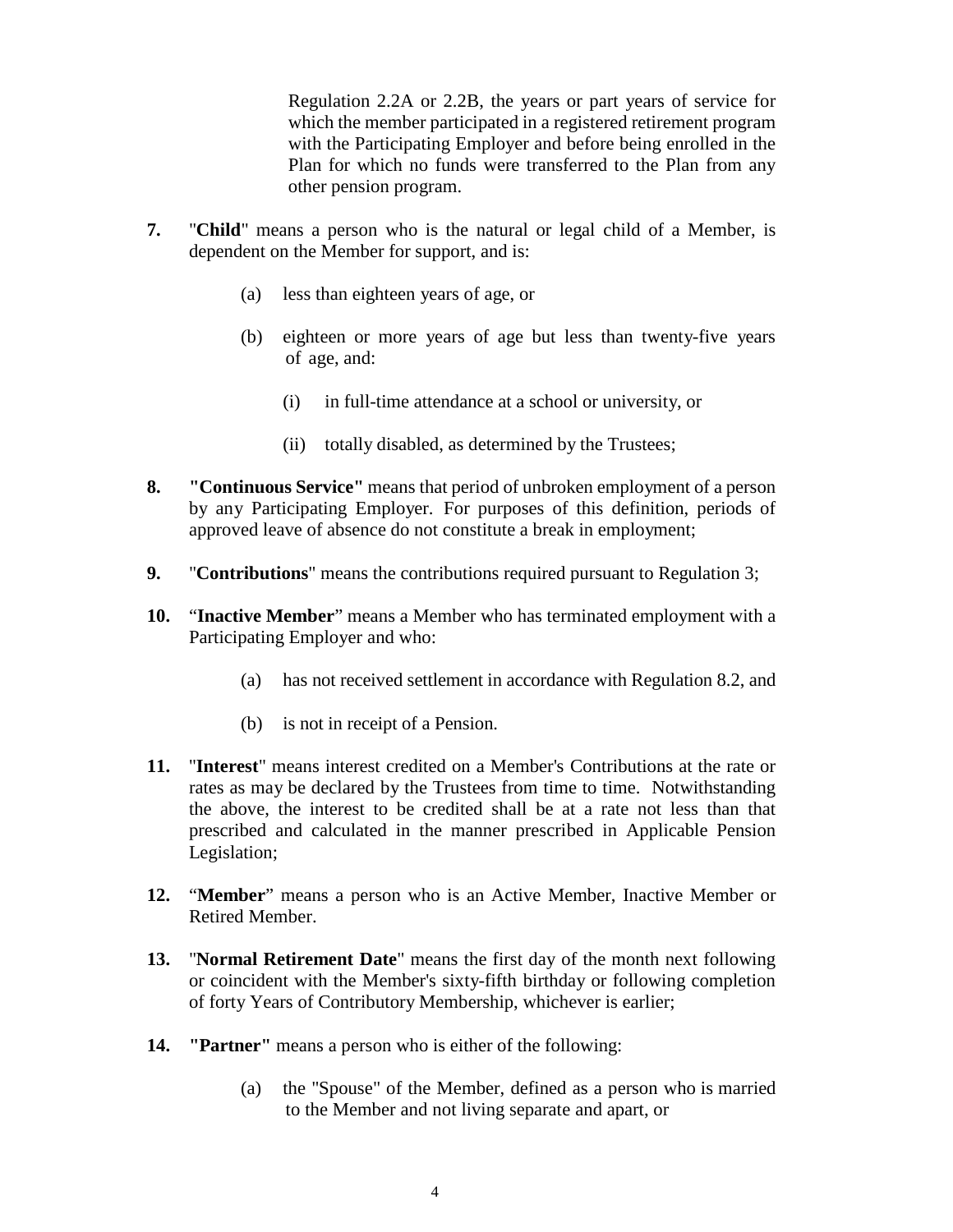- (b) The "Domestic Partner" of the Member defined as a person who, although not a Spouse, is living with the Member in a relationship (herein called a "Cohabitational Relationship") which is of a conjugal nature, which
	- (i) has been continuous for a period of at least one year, or
	- (ii) is of some permanence, if they are the parents of a child as set out in section 4 of the (Ontario) Children's Law Reform Act and any successor legislation as amended from time to time,

provided that not more than one person may be considered as a Partner of any Member hereinunder at any one time and, in the event of more than one person having claims to be such, the determination of the Trustees as to which person shall be the Partner, on the basis of evidence available to them which they consider sufficient for the purposes of the determination, shall be final;

#### **NOTE: The above definition is provided for the sole purpose of ensuring that benefits may be paid as required by applicable Federal or Provincial law.**

- **15.** "**Pension**" means any payment of benefits made under the terms of the Plan;
- **16.** "**Plan**" means the General Synod Pension Plan as governed by Canon VIII and these Regulations;
- **17.** "**Retired Member**" means a Member who is in receipt of a Pension pursuant to Regulation 5.
- **18.** "**Salary**" means the remuneration of the Member for Pension purposes and shall be composed of the aggregate of:
	- (a) The total stipend or remuneration received from the Participating Employer;
	- (b) Income received by the Member by virtue of office or appointment from endowments, trusts and/or grants and other sources; and
	- (c) If the Member is ordained, the amount determined by the Participating Employer to be the value of housing, not included above and provided that any increase in the amount determined by a Participating Employer to be the value of housing, is subject to approval by the Pension Committee
	- (d) Should the Administrator determine, that it is reasonable to expect that the total contributions to be paid in that year pursuant to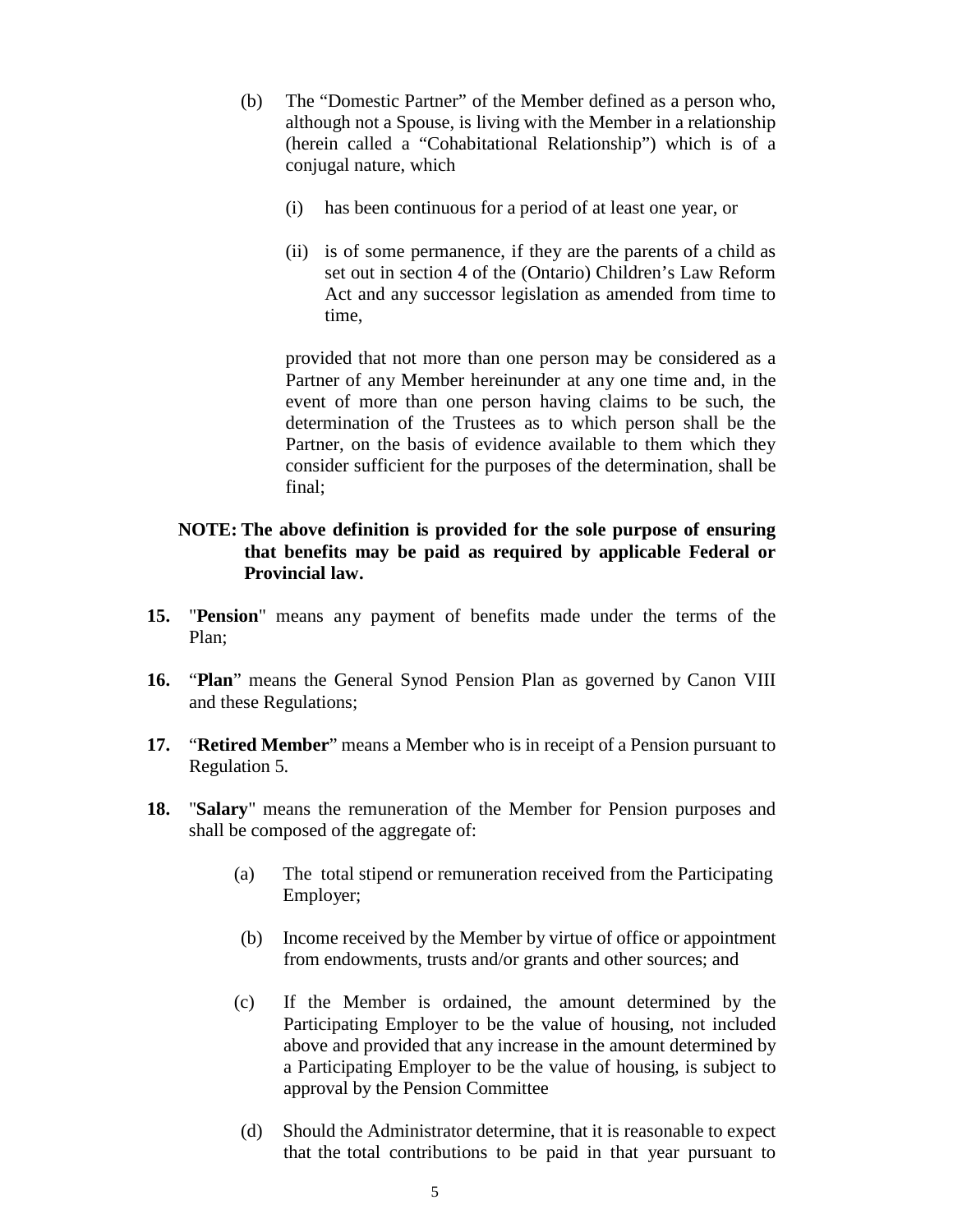Regulation 3 based on "Salary" as defined herein will exceed 18% of the compensation paid to Members by Participating Employers, the Administrator shall modify the determination of "Salary" pursuant to paragraphs (c) and (d) so as to ensure that the registration of the Plan under the Income Tax Act (Canada) will not be subject to revocation.

- **19. "Spouse"** means the same as "Partner" for purposes of these Regulations;
- **20.** "**Y.M.P.E."** means the Year's Maximum Pensionable Earnings as defined in the Canada Pension Plan;
- **21.** "**Years of Contributory Membership**" means the number of complete months in respect of which the appropriate pension Contributions have been paid into the Pension Fund, divided by twelve, and includes years of participation in any pension plan in the Anglican Communion and years of Back Service purchased pursuant to Regulation 9.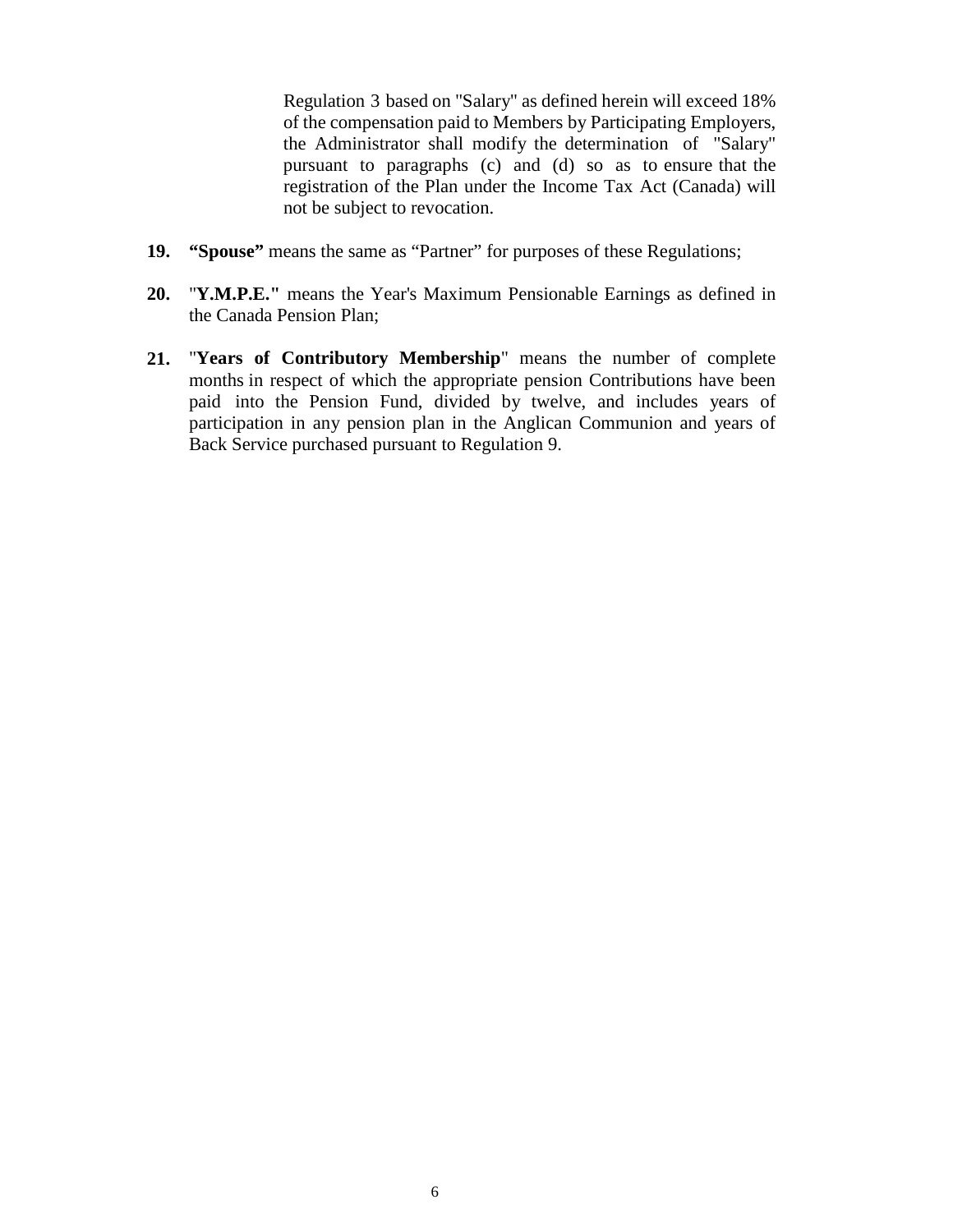# **2. ELIGIBILITY AND MEMBERSHIP**

- <span id="page-6-0"></span>**1.** All Bishops and members of the clergy on the register of a Diocese which is a Participating Employer, and in receipt of Salary shall be Members except as provided under Regulations 2.4, 2.4A and 2.5 and shall for the purpose of the Plan be considered to be employed by the said Diocese.
- **2.** All lay employees of a Participating Employer that is the General Synod, a Provincial or Diocesan Synod or Parish, or any other employer participating in the Plan as at December 31, 2019, shall be Members except as provided under Regulations 2.3, 2.4, 2.4A and 2.5.
- **2A.** All employees of a Participating Employer that is or has a relationship with the Church, as determined by the Pension Committee, not referenced in Regulation 2.2 shall be Members on mutually agreeable terms and subject to Canon VIII, except as provided under Regulations 2.3, 2.4, 2.4A and 2.5.
- **2B.** All employees within a class of employees of a Participating Employer not referenced in Regulation 2.2 or 2.2A shall be Members on mutually agreeable terms and subject to Canon VIII, except as provided under Regulations 2.3 and 2.4A.
- **3.** A Participating Employer may exclude from membership in the Plan a part-time lay employee unless, in each of the two consecutive calendar years immediately prior to membership, the employee:
	- (a) has been employed for a minimum of 700 hours, or
	- (b) has received earnings of at least 35% of the Y.M.P.E.
- **4.** The Pension Committee may, at its sole discretion, exempt from membership any person otherwise required to become a Member provided that there is set forth in full in the application for the exemption:
	- (a) the grounds upon which the exemption is sought; and
	- (b) a statement from the person's employer:
		- (i) concurring with the application; and
		- (ii) confirming that neither the employer nor the person will benefit monetarily or otherwise by virtue of the nonmembership.

The application must be concurred in by the diocesan Bishop or the Primate and by the person concerned.

**4A**. Notwithstanding Regulations 2.1 and 2.2, no person, other than a person who is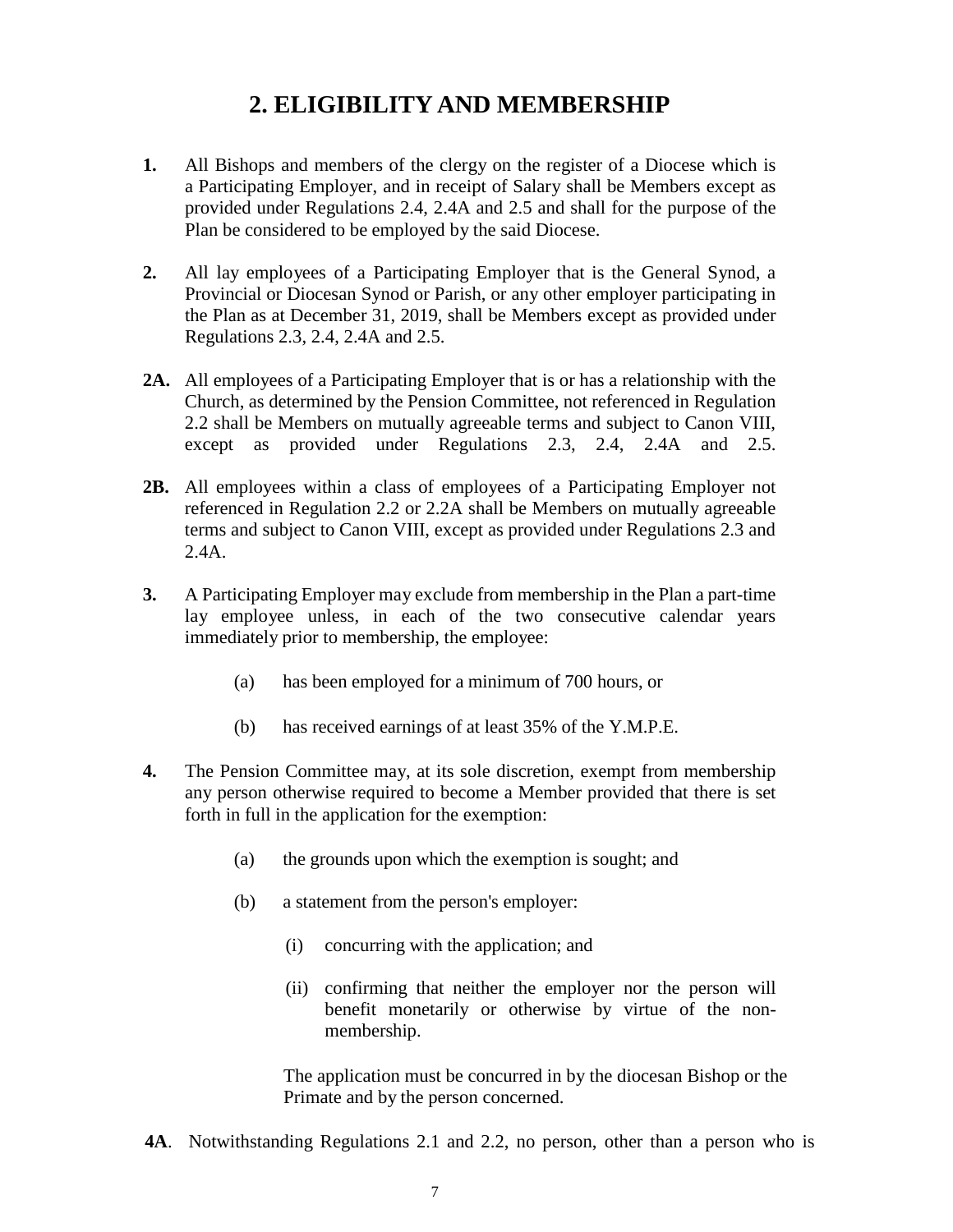already a Member in Active Service, who is employed by a Participating Employer pursuant to a contract of employment or appointment for a term of less than twelve months, shall be eligible to become a Member.

### **5. Continuing Plan Membership**

- (a) An ordained Member of the Plan, who leaves to become employed by another employer may continue membership in this Plan provided that
	- (i) the Member is not a member of a pension plan sponsored by that employer; and
	- (ii) the new employment requires that the Member must be ordained; and
	- (iii) the Member and the employer make contributions to this Plan pursuant to Regulation 3

and, for purposes of the Member's period of membership in relation to such employment, the employer shall be a Participating Employer.

(b) A member of a pension plan of another church which is in communion with this Church, who transfers to employment with a Participating Employer may, with the approval of the diocesan Bishop or the Primate, apply to the Trustees for permission to remain a member of the other plan. The Trustees may grant such approval on determining that it is in the Member's interest.

### **6. No Benefit if Exempted or Excluded from Membership**

No person, exempted or excluded from membership in the Plan, nor any Spouse, Domestic Partner or Child of the person shall have any claim to any benefit under the Plan.

### **7. Eligibility in General Synod Long Term Disability Plan**

All persons eligible for membership in the Plan pursuant to Regulation 2.1, 2.2 or 2.2A who are aged under 65 years shall be enrolled in the General Synod Long Term Disability Plan. All persons eligible for membership in the Plan pursuant to Regulation 2.2B shall not be enrolled in the General Synod Long Term Disability Plan.

**8.** In the event the Trustees determine that, as of a specified date, a Participating Employer has ceased to satisfy the eligibility criteria for a Participating Employer set out in Canon VIII, has ceased to comply with the terms of its participation as agreed to by the Pension Committee or has ceased to comply with the terms of Canon VIII or the Plan: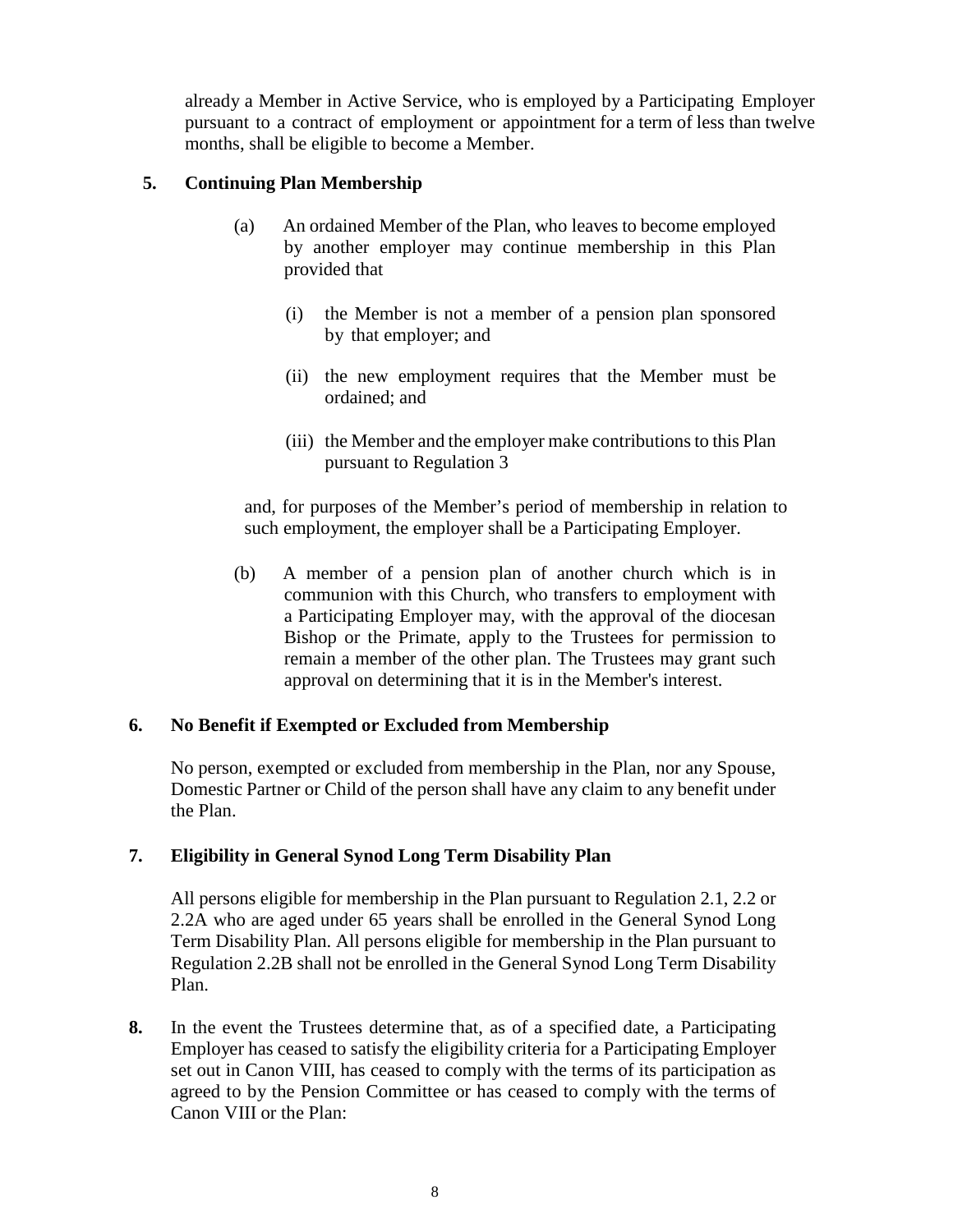- (a) no Contributions shall be paid by the Participating Employer or by Members employed by the Participating Employer in respect of Members' service on or after the specified date;
- (b) the Participating Employer shall be required to immediately make all contributions, as defined in Regulation 3, owing up to the specified date. Upon receipt of all required contributions, there shall be no additional contributory consequences imposed on a Participating Employer;
- (c) the Trustees may, in their sole discretion and subject to such terms as they consider appropriate and to Applicable Pension Legislation, authorize the transfer of assets and liabilities pertaining to Members employed by the Participating Employer to a pension plan established by the Participating Employer, in full settlement of such Members' rights under the Plan.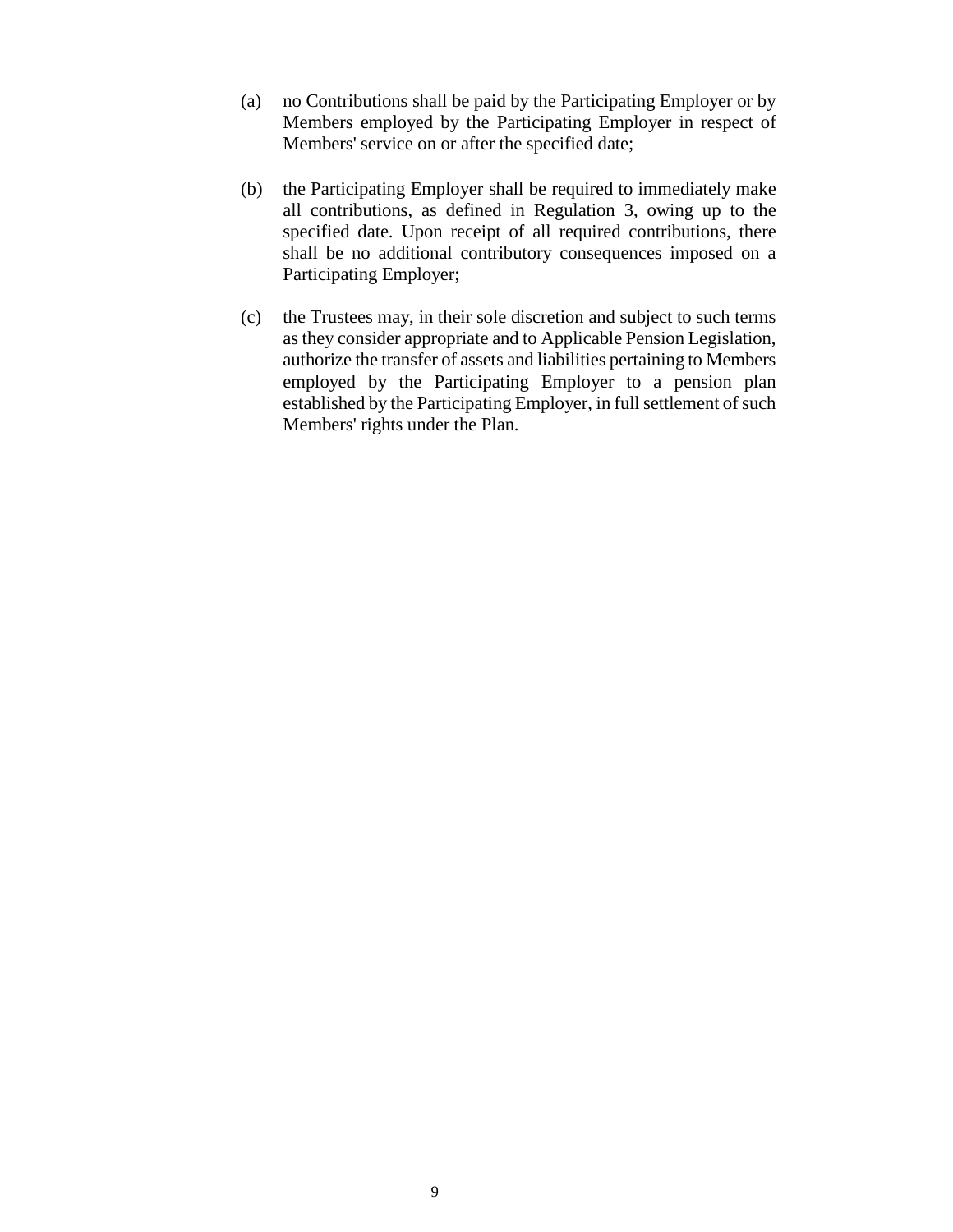# **3. CONTRIBUTIONS**

#### <span id="page-9-0"></span>**1. Employer Contributions**

The Contributions required from each Participating Employer shall be as follows for all Members in Active Service:

- (a) if the Member's eligibility in the Plan is in accordance with section 1 or section 2 of Regulation 2,
	- (i) Effective January 1, 2004: 10% of Salary
	- (ii) Effective January 1, 2005: 8.3% of Salary
	- (iii) Effective January 1, 2006: 9.0% of Salary
	- (iv) Effective January 1, 2007: 10% of Salary
	- (v) Effective January 1, 2010: 11.2% of Salary
	- (vi) Effective January 1, 2011: 12.4% of Salary
	- (vii) Effective January 1, 2014: 11.9% of Salary
	- (viii) Effective January 1, 2020: 12.5% of Salary

or,

- (b) if the Member's eligibility in the Plan is in accordance with Regulation 2.2A,
	- (i) 5% of Salary or such other fixed percentage of Salary as set out in a written participation agreement between the Participating Employer and the Trustees or,
- (c) if the Member's eligibility in the Plan is in accordance with Regulation 2.2B, a fixed percentage of Salary as set out in a written participation agreement between the Participating Employer and the Trustees.

#### **2. Member Contributions**

The Pension Contributions required from the Member in Active Service shall be:

- (a) if the Member's eligibility in the Plan is in accordance with section 1 or section 2 of Regulation 2,
	- (i) Effective January 1,  $2014 5.3\%$  of Salary
	- (ii) Effective January 1,  $2020 5.0\%$  of Salary
	- or,
- (b) if the Member's eligibility in the Plan is in accordance with Regulation 2.2A,
	- (i) 5% of Salary or such other fixed percentage of Salary as set out in a written participation agreement between the Participating Employer and the Trustees or,
- (c) if the Member's eligibility in the Plan is in accordance with Regulation 2.2B, a fixed percentage of Salary as set out in a written participation agreement between the Participating Employer and the Trustees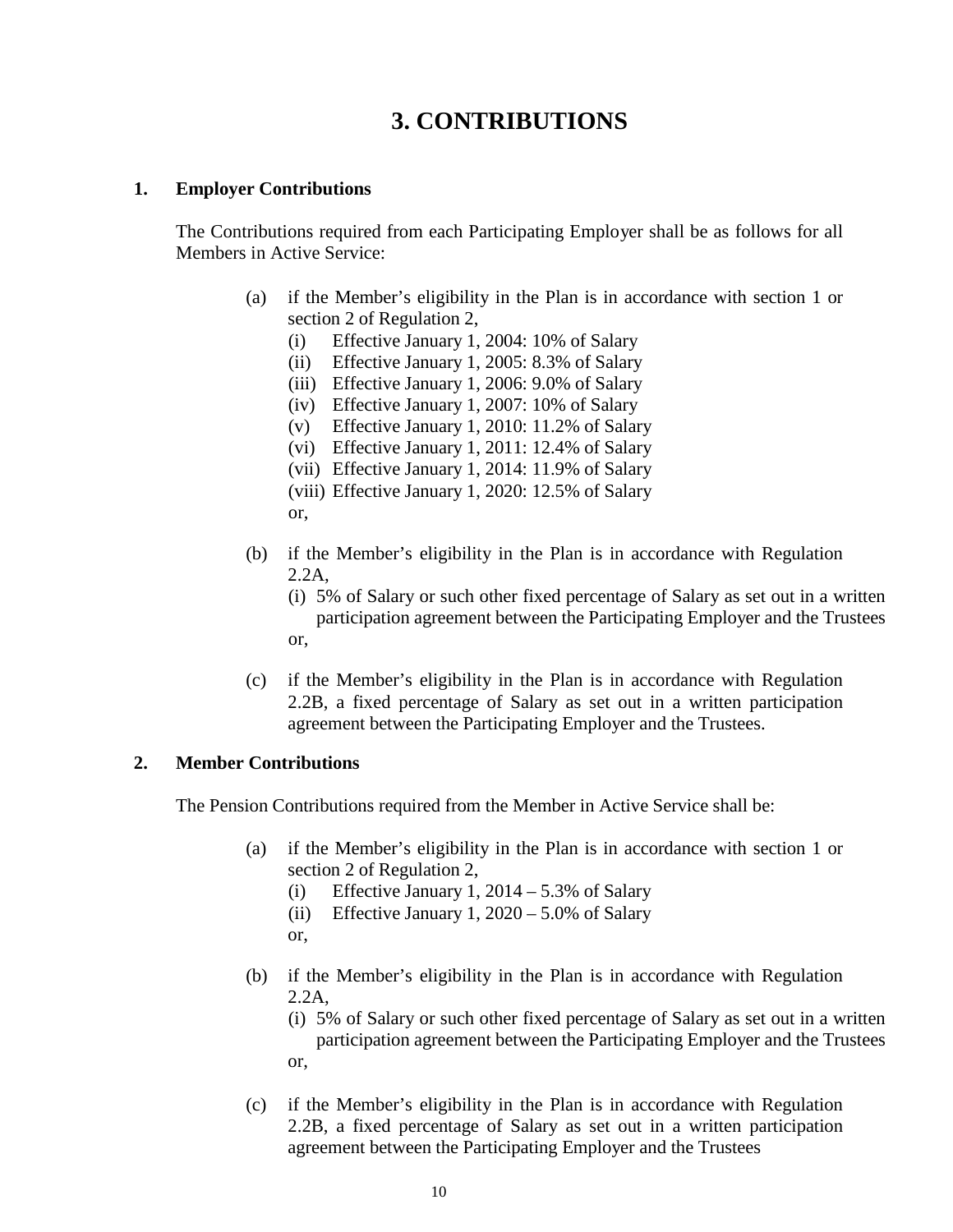- **3.** It shall be the responsibility of the Participating Employer to remit to the Pension Fund the Contributions required pursuant to Regulations 3.1 and 3.2 with respect to each month within thirty days following the end of the month. Interest at a rate determined by the Trustees shall be charged on any contributions which are not remitted before the due date and until paid.
- **4.** Notwithstanding the foregoing, no Contributions shall be made in respect of a Member on or after the December 1 coincident with or next following the Member's attainment of the age of seventy-one years or such other date as may be prescribed by Applicable Pension Legislation.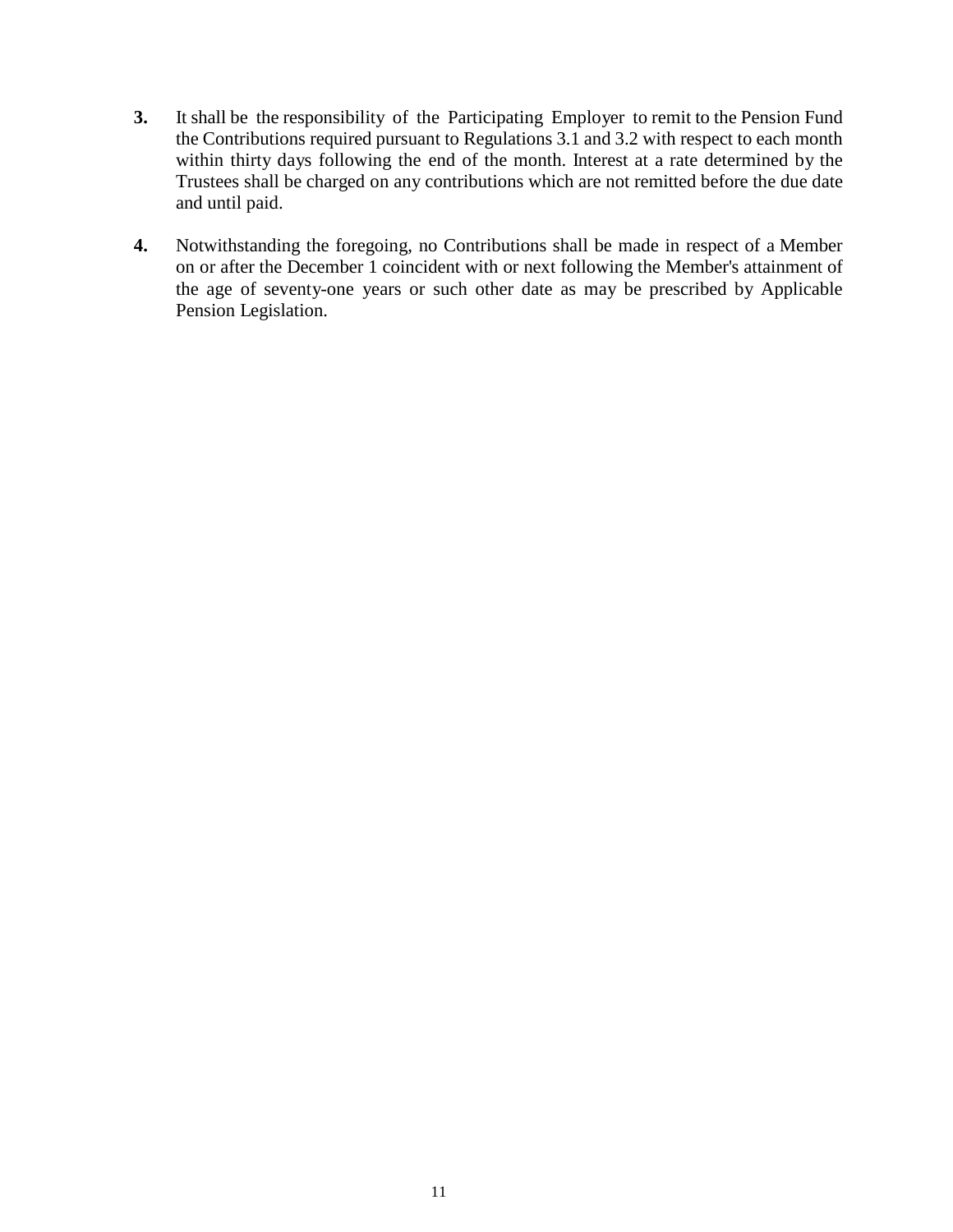## **4. RETIREMENT**

#### <span id="page-11-0"></span>**1. Normal Retirement**

A Member may retire on the Member's Normal Retirement Date and receive a Pension calculated in accordance with Regulation 5.1 accruing from the Member's Normal Retirement Date.

#### **2. Early Retirement**

A Member may retire at any time within the ten-year period preceding the Member's Normal Retirement Date. For clarity, a Member may retire at any time after the earlier of the first of the month next following or coincident with the Member's 55th birthday or following completion of at least 30 Years of Contributory Membership. Such member shall receive a Pension calculated in accordance with Regulation 5.2 accruing from the first day of the month following the Member's retirement date.

#### **3. Deferred Retirement**

A Member who continues in Active Service, or who is in receipt of disability benefits from the Long Term Disability Plan or the Long Term Disability Plan Pre-2005, subsequent to the Member's Normal Retirement Date shall receive a Pension calculated in accordance with Regulation 5.3 accruing on the first day of the month following the Member's retirement date. For purposes of the Plan, the Member's retirement date must be no later than the December 1st coincident with or next following the Member's attainment of the age of seventy-one years or such other date as may be prescribed by Applicable Pension Legislation.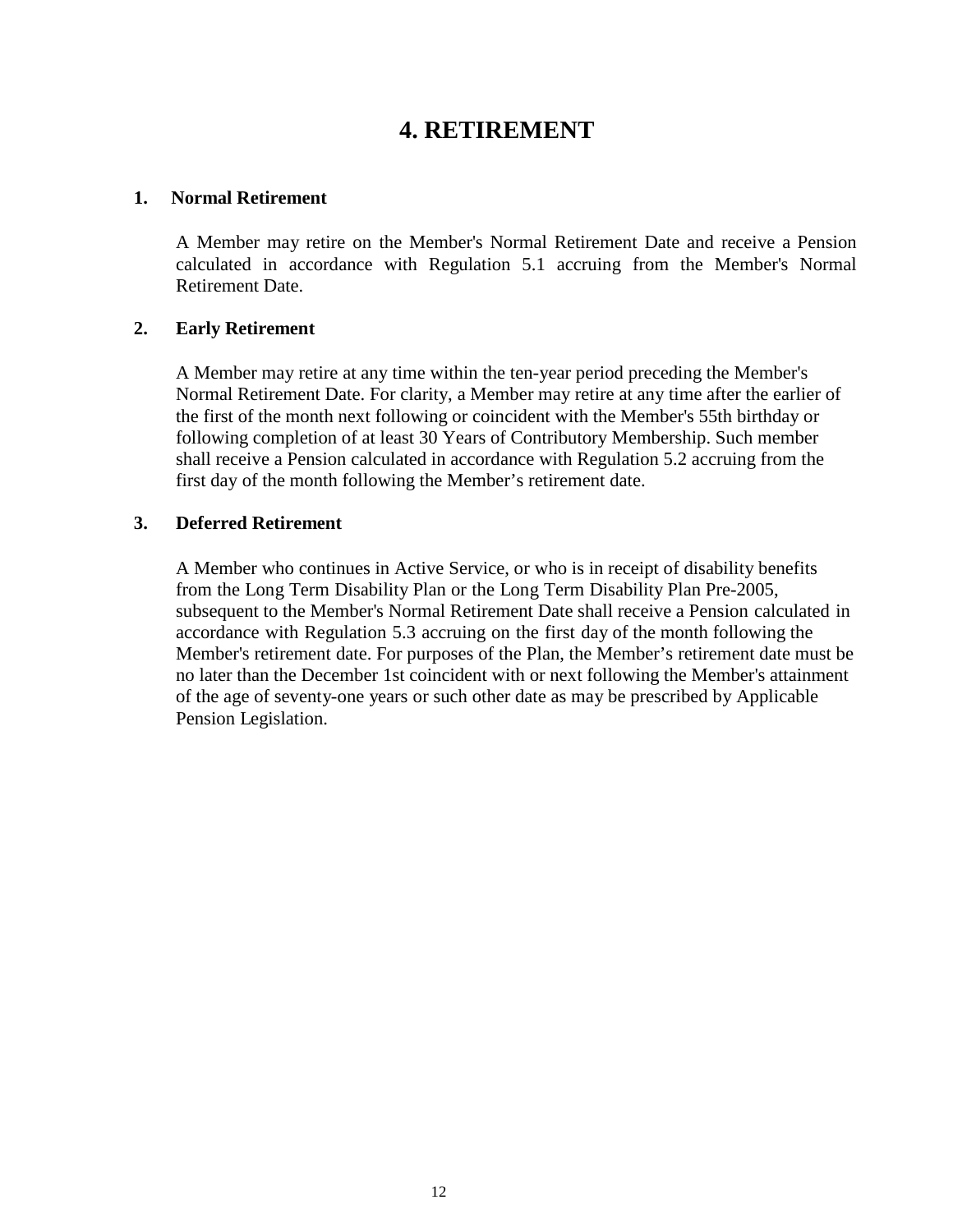## **5. RETIREMENT BENEFIT**

#### <span id="page-12-0"></span>**1. Normal Retirement Pension**

The amount of annual Pension payable on normal retirement pursuant to Regulation 4.1 shall be the sum of:

- (a) the amount accrued prior to December 31, 1960 determined in accordance with the provisions of the Plan in effect on that date;
- (b) (i) for Years of Contributory Membership after December 31, 1960, and prior to January 1, 2021, percentages of Salary in accordance with the following table:

| 1961 to 1972            | 1.5%  |
|-------------------------|-------|
| 1973 to 1975            | 1.6%  |
| 1976 to 1978            | 1.7%  |
| 1979 to 1980            | 1.8%  |
| 1981 to 1982            | 1.85% |
| 1983 to 1996            | 1.9%  |
| 1997 to 2009            | 2.0%  |
| 2010 to January 1, 2021 | 1.8%  |

 (ii) For Years of Contributory Membership on and after January 1, 2021, percentages of total annual Participating Employer Contributions and Member Contributions required by Regulation 3 in accordance with the following table:

On and after January 1, 2021 - 10.3%

- (c) any amount purchased with respect to the Member's Back Service, pursuant to Regulation 9;
- (d) bonus additions approved by the General Synod or the Council of General Synod effective prior to December 31, 1988; and
- (e) bonus additions effective on and after December 31, 1988 in accordance with Schedule A to these Regulations.

#### **2. Early Retirement**

The amount of annual Pension payable on early retirement pursuant to Regulation 4.2 shall be the amount determined in accordance with Regulation 5.1 but reduced as follows:

- (a) if the Member was an Active Member immediately prior to retirement,
	- (i) for Pension accrued by the Member to December 31, 2015, by (A) one quarter of one percent for each month or part of a month not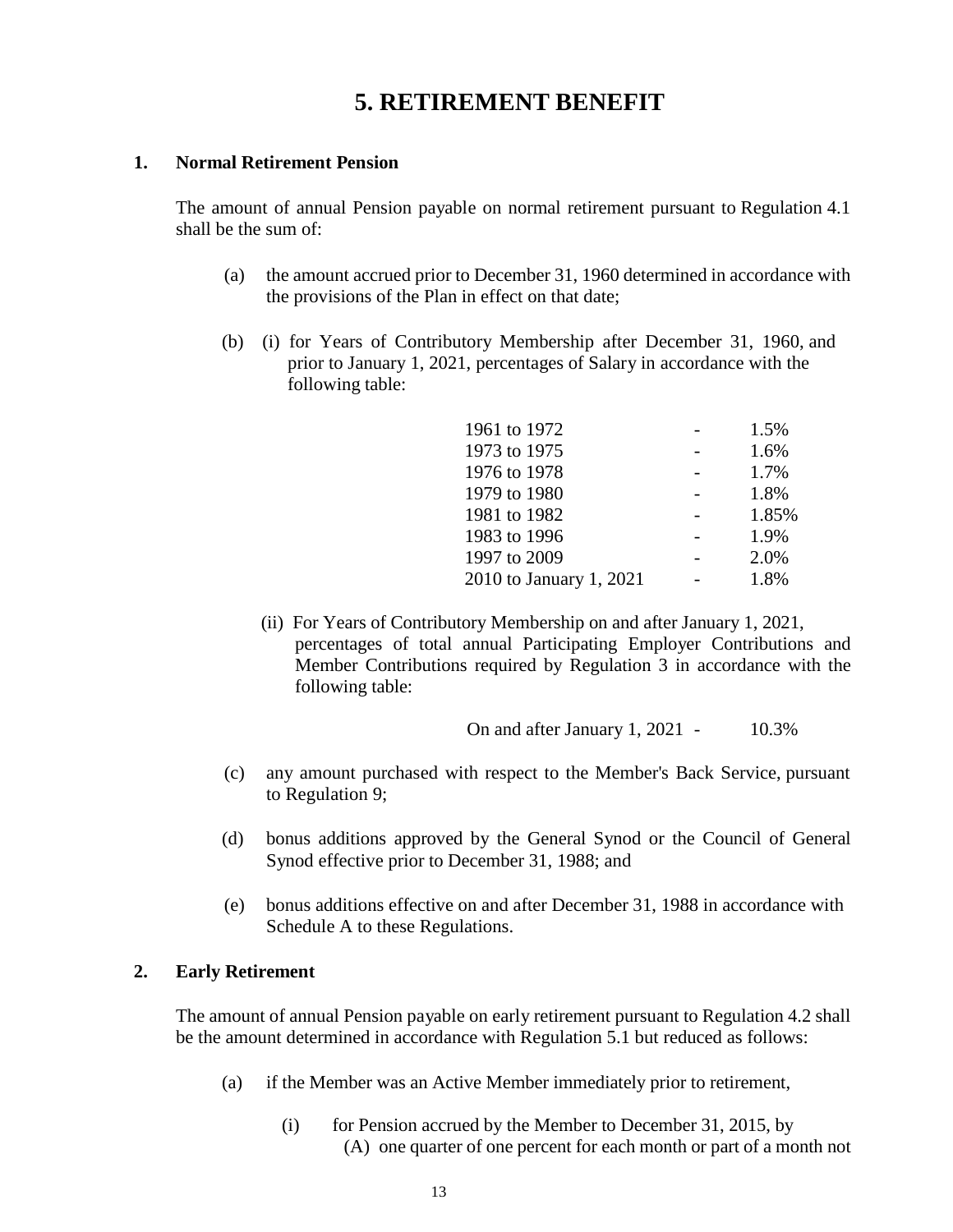exceeding 60 months by which the actual date of retirement precedes the earlier of

- (I) the Member's Normal Retirement Date, or
- (II) the date on which the Active Member would have completed thirty-five Years of Contributory Membership, if the Member's Contributory Membership in the Plan had continued until that date, plus
- (B) one half of one percent for each month or part of a month in excess of 60 months by which the actual date of retirement precedes the earlier of the two dates referred to in (A) above;
- (ii) for Pension accrued by the Member after December 31, 2015, by
	- (A) one half of one percent for each month or part of a month by which the actual date of retirement precedes the earlier of
		- (I) the Member's Normal Retirement Date, or
		- (II) the date on which the Active Member would have completed thirty-five Years of Contributory Membership, if the Member's Contributory Membership in the Plan had continued until that date.
- (b) if the Member had become an Inactive Member and had not returned to Active Service, by one half of one percent for each month or part of a month by which the actual date of retirement precedes the Member's Normal Retirement Date.

In no event shall the reduced Pension as described above be less than the actuarially reduced Pension otherwise payable. The basis for the actuarial equivalent reduction shall be determined by the Actuary and approved by the Trustees.

#### **3. Deferred Retirement**

The amount of annual Pension payable on deferred retirement pursuant to Regulation 4.3 shall be the amount determined in accordance with Regulation 5.1, except that the portion of the Pension which was accrued prior to the Member's Normal Retirement Date shall be increased by one half of one percent for each complete month by which the actual date of retirement is later than the Member's Normal Retirement Date, provided that such increase shall not result in an amount of Pension in respect of service prior to the Member's Normal Retirement Date which exceeds the amount that is actuarially equivalent to the Pension accrued to the Member's Normal Retirement Date.

#### **4. Maximum Pension**

The annual Pension payable on or after retirement to any Member shall not exceed the applicable maximum Pension provisions under the Income Tax Act (Canada) and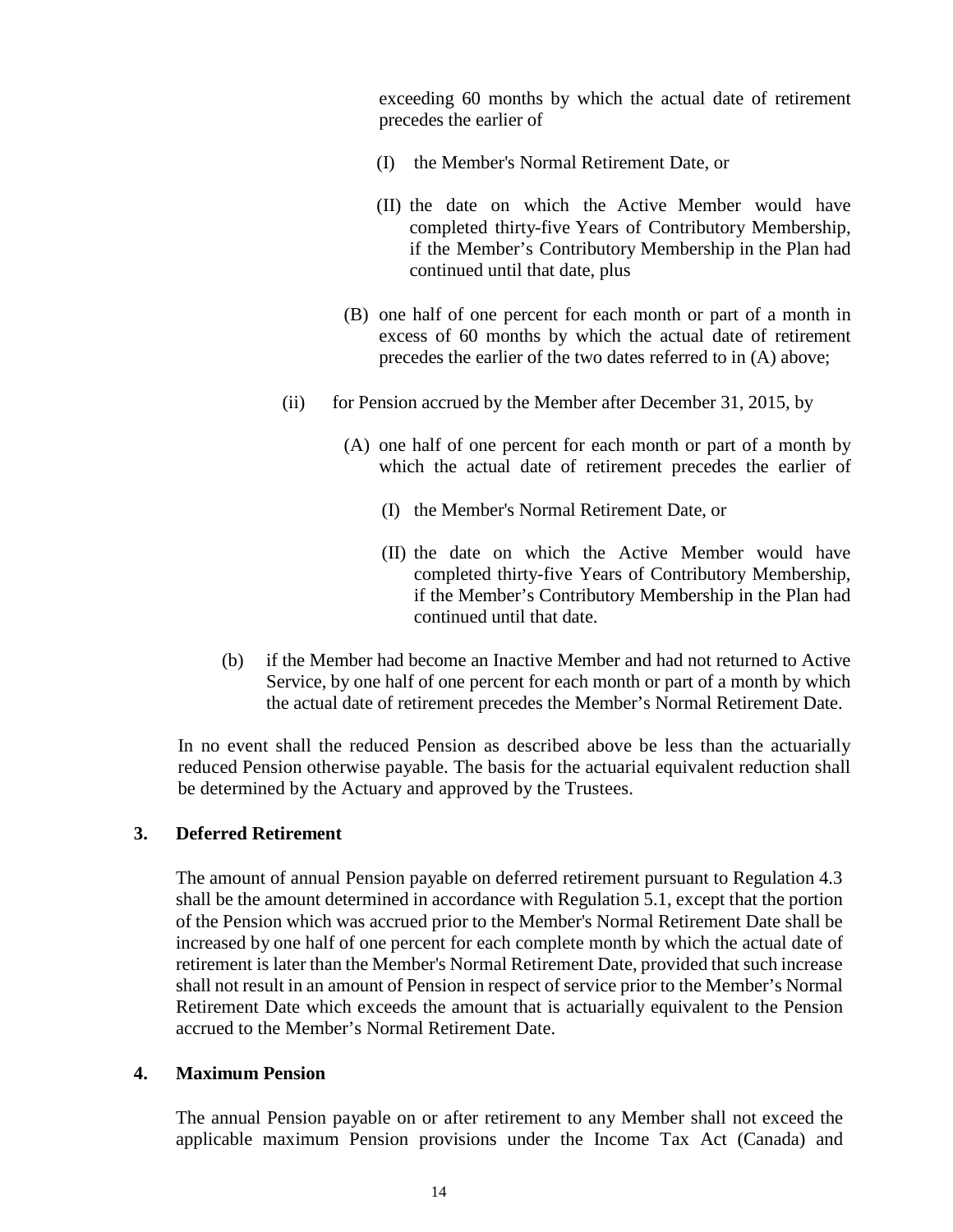Regulations thereunder.

#### **5. Optional Form of Pensions**

- (a) At the time of retirement pursuant to Regulation 4, a Member may elect to receive a reduced Pension. Such reduced Pension shall be actuarially equivalent to the Pension otherwise payable, as determined by the Trustees on the advice of the Actuary, subject to compliance with Applicable Pension Legislation, in which event the surviving Partner's allowance provided pursuant to Regulation 7.2(c) shall be increased from 60% to 100% of the Pension being paid to the Member at time of death.
- (b) A Member who continues in Active Service after the Member's sixty-fifth birthday may elect to receive a reduced Pension on the Member's subsequent retirement. Such reduced Pension shall be actuarially equivalent to the Pension otherwise payable, as determined by the Trustees on the advice of the Actuary, subject to compliance with Applicable Pension Legislation, in which event the surviving Partner's allowance provided pursuant to Regulation 7.2(c) shall be increased from 60% to 100% of the pension being paid to the Member at time of death. Such an election shall take effect upon the Member's subsequent retirement and shall become void in the event of the death of the Member's Partner prior to the Member's retirement.
- (c) On the death prior to retirement of a Member who made an election pursuant to Regulation 5.5(b) that has not become void, the Member shall, for purposes of Regulation 5.5(b) and Regulation 7, be deemed to have retired pursuant to Regulation 4.3 immediately prior to the Member's death and to have been in receipt of Pension on the date of death.
- (d) If at the time of retirement, a Member has been married for less than five years and the Partner is more than ten years younger than the Member, the Member's Pension shall be reduced, as determined by the Trustees on the advice of the Actuary, in order to provide a surviving Partner's allowance pursuant to Regulation 7.2(c). The Member and the Member's Partner may jointly waive the Partner's entitlement to the surviving Partner's allowance, in which event the Member's Pension shall not be reduced and shall cease on the Member's death.

#### **6. Additional Pension**

Amounts of Pension provided by additional contributions pursuant to Regulation 11 are payable in addition to the amounts determined in accordance with this Regulation 5.

#### **7. Cessation of Pension**

Pension payable pursuant to this Regulation shall cease at the end of the month in which the Member dies.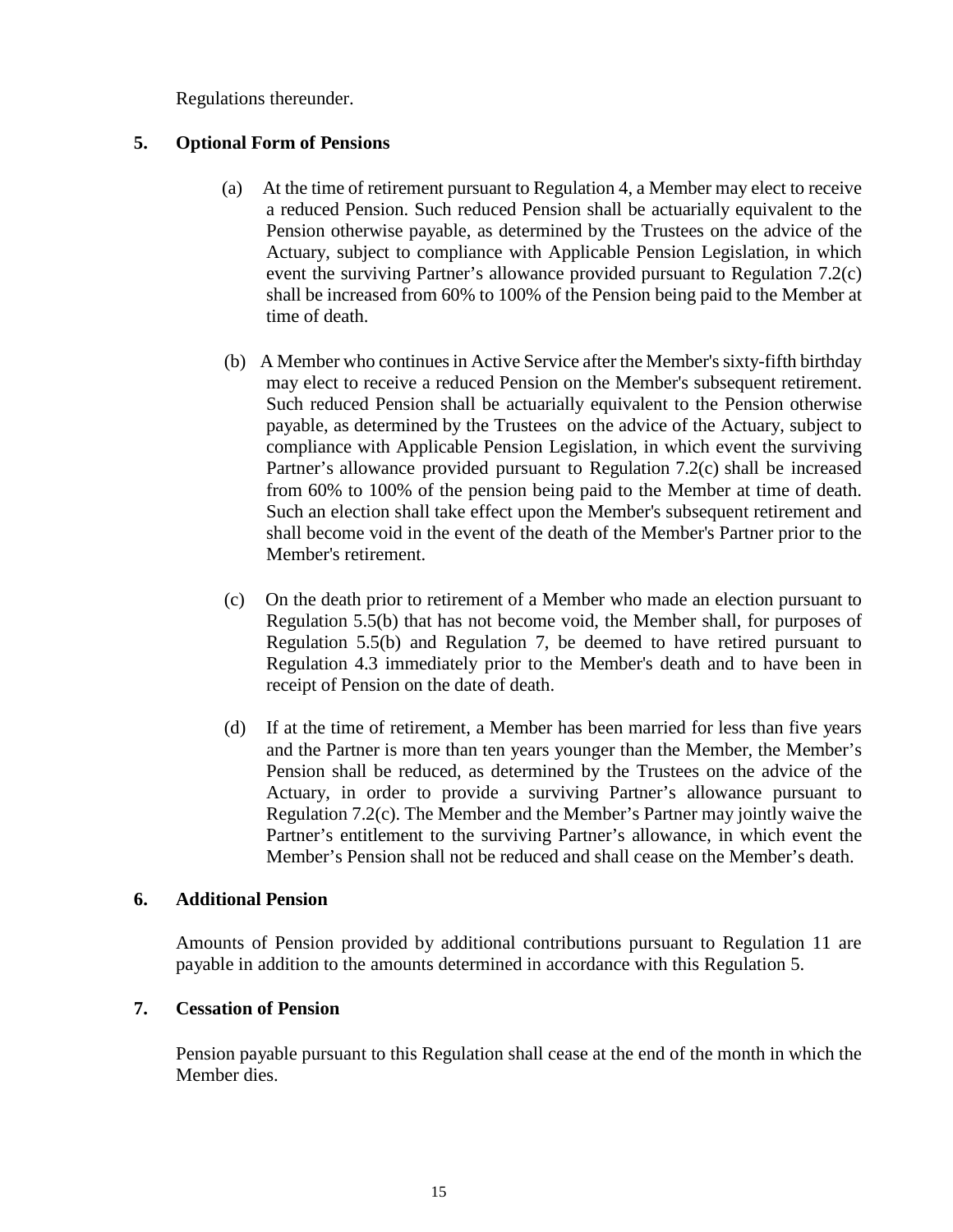#### **8. Requirement to Provide Survivor Benefits**

Should the Plan be required by Applicable Pension Legislation or by a valid court order or domestic contract to provide survivor benefits subsequent to the death of a retiring Member which would not otherwise be payable under the Plan, the Member shall receive a reduced Pension. Such reduced Pension, together with the applicable survivor benefits, shall be actuarially equivalent to the Pension and survivor benefits (if any) which would otherwise have been payable, as determined by the Trustees on the advice of the Actuary.

#### **9. Re-employment after Retirement**

- (a) The provisions of this Regulation 5.9 apply to a Member in receipt of Pension who enters the employment of a Participating Employer (herein referred to as a "Re-employed Member"), and take precedence over the provisions of the Plan that would otherwise apply.
- (b) No Contributions shall be made by a Re-employed Member or by such Member's employer, and no additional Pension shall accrue to such Member as a result of employment after the commencement of receipt of Pension.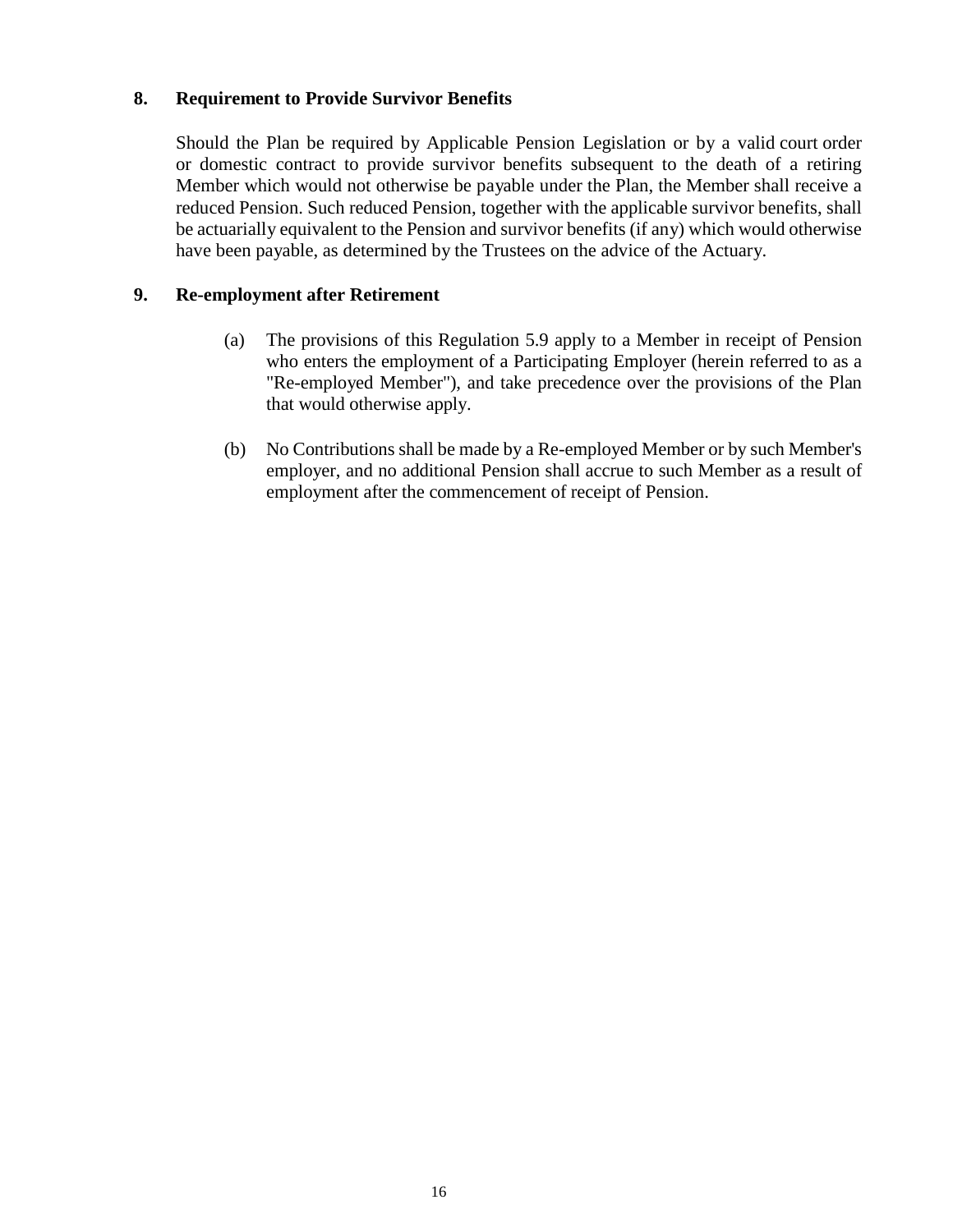## **6. DISABILITY BENEFIT**

### <span id="page-16-0"></span>**1. Eligibility**

The following Members may be eligible for disability benefits set out in this Regulation:

- (a) Members pursuant to Regulations 2.1, 2.2 or 2.2A; and
- (b) Members pursuant to Regulation 2.2B, but only if the Member's employer provides its employees with a long term disability plan acceptable to the Trustees.

### **2. Benefits During Period of Disability**

On the disability of a Member in Active Service:

- (a) Contributions shall not be required from the Member's employer or from the Member pursuant to Regulation 3 during the period of disability. The Member shall continue to accrue Pension throughout the period of disability pursuant to Regulation 5.1 and, for this purpose, and subject to Regulation 6.2(c), the Member's annual Salary during the period of disability shall be deemed to be equal to the annual Salary of the Member immediately preceding the date on which the disability commenced, as determined by the participating employer;
- (b) the Member's Active Service and Years of Contributory Membership shall be deemed to continue during the period of disability;
- (c) for purposes of this Regulation 6, Salary does not include any increase in compensation attributable to a Member's temporary assignment for a period not exceeding 12 months to a position other than the Member's normal occupation.

### **3. Period of Disability**

- (a) For purposes of this Regulation, a Member shall be considered to be disabled if the Member is prevented prior to the Member's Normal Retirement Date by a physical or mental impairment from carrying out the Member's normal duties, and with respect to such impairment:
	- (i) the Member is in receipt of a disability income benefit under the General Synod Long Term Disability Plan: or
	- (ii) the Member is in receipt of disability income benefits under any disability income plan arranged by the Member's employer and administered by an insurance company licensed to conduct business in Canada; or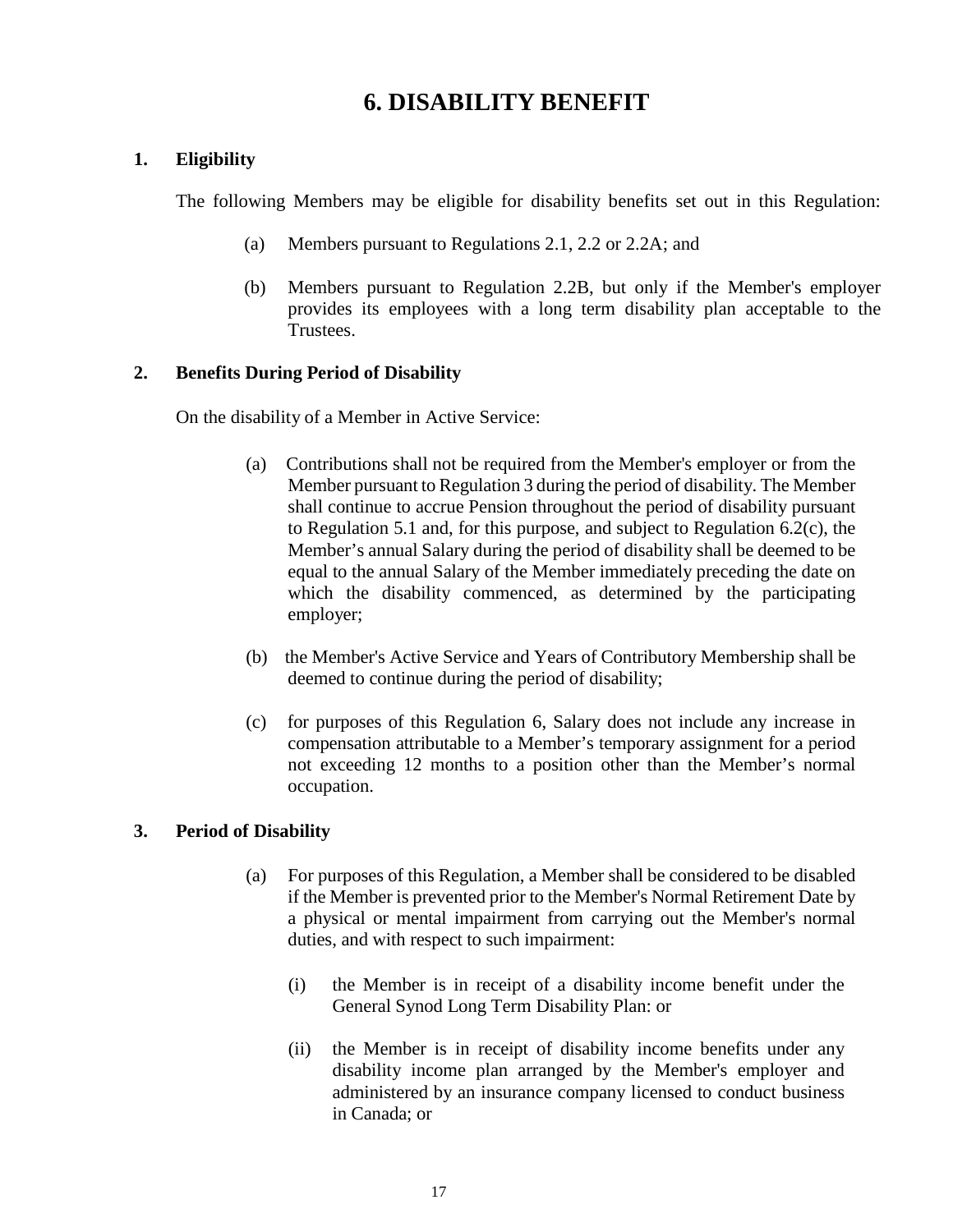- (iii) the Member is in receipt of disability benefits under the Canada Pension Plan or the Quebec Pension Plan.
- (b) A Member's period of disability shall be deemed to commence on the later of the date on which the Member becomes disabled in accordance with Regulation 6.3(a) or the date as of which the Member's employer ceases to remit Contributions pursuant to Regulation 3.
- (c) A Member's period of disability shall be deemed to cease on the earliest of:
	- (i) the date on which the Member ceased to be disabled in accordance with Regulation 6.3(a);
	- (ii) the date on which the Member dies;
	- (iii) the Member's Normal Retirement Date.

#### **4. Evidence of Disability**

A Member shall not be considered to be disabled for purposes of this Regulation unless the Administrator has received written certification from a medical doctor acceptable to the Administrator and licensed to practise under the laws of a province of Canada or of the place where the Member resides, that the Member suffers from an impairment that meets the conditions in Regulation 6.2(a).

#### **5. Inactive Members**

No disability benefit shall be payable to an Inactive Member.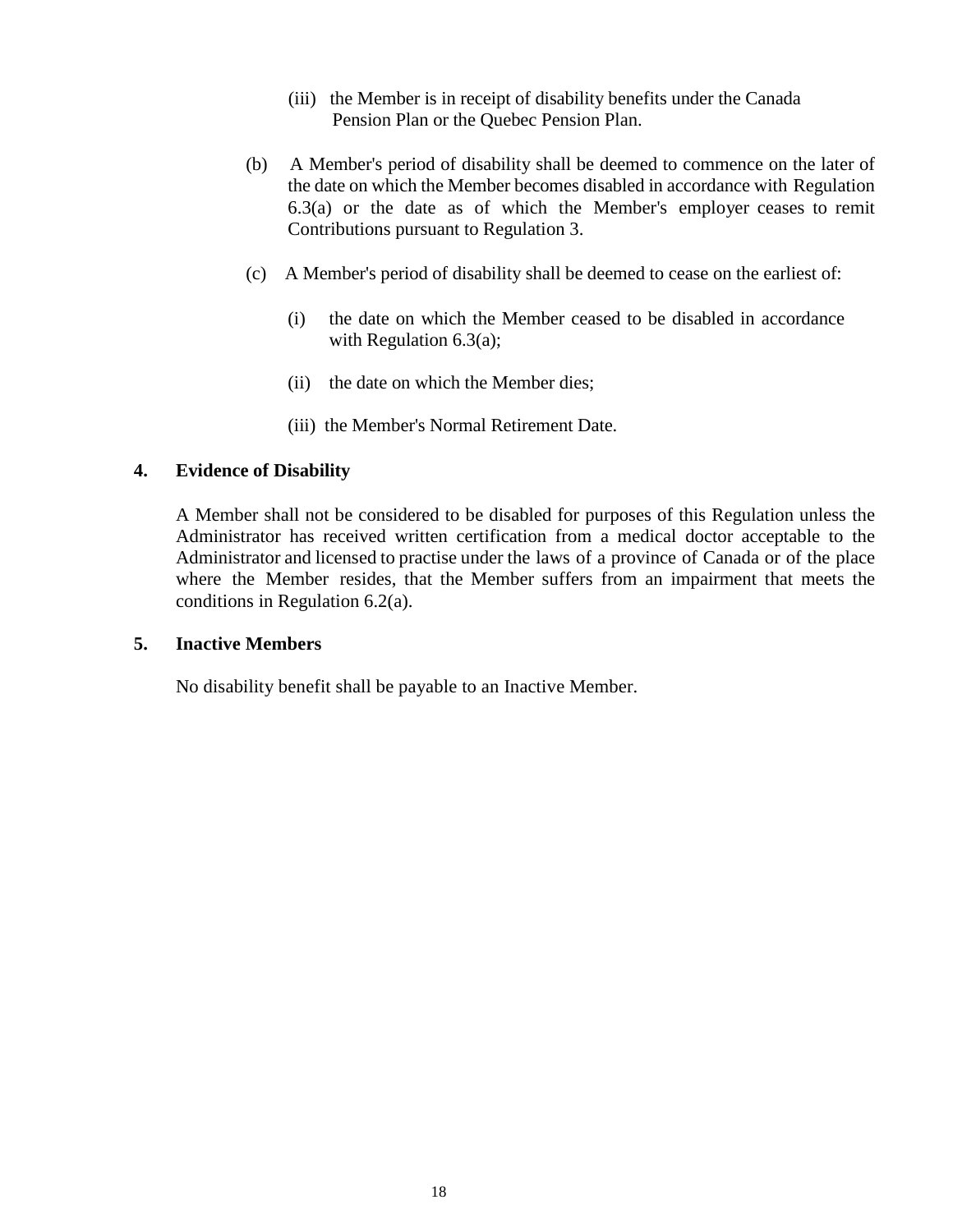# **7. DEATH BENEFIT**

#### <span id="page-18-0"></span>**1. Death of an Active Member**

- (a) On the death of an Active Member, the Member's Partner, or beneficiary if there is no Partner, is entitled to receive a lump sum payment equal to the commuted value of the benefit accrued by the Member to the date of death.
- (b) In lieu of the lump sum payment described in Regulation 7.1(a) above, the Member's Partner may elect to receive:
	- (i) an immediate annuity whose commuted value is equal to the lump sum death benefit under Regulation 7.1(a); or
	- (ii) a deferred annuity whose commuted value is equal to the lump sum death benefit under Regulation 7.1(a); or
	- (iii) if the Active Member had at least five Years of Contributory Membership, a surviving Partner's allowance equal to 60% of the Pension accrued by the Member to December 31, 2012 pursuant to Regulation 5.1, plus the excess, if any, of the commuted value described under Regulation 7.1(a) over the commuted value of the Partner's allowance payable under this Regulation 7.1(b)(iii).

#### **2. Death of a Retired Member**

On the death of a Retired Member,

- (a) if a surviving Partner's allowance is payable pursuant to Regulation 7.2(c), no lump sum benefit is payable;
- (b) if no surviving Partner's allowance is payable pursuant to Regulation 7.2(c), the Member's beneficiary shall receive a lump sum equal to the Member's Contributions pursuant to Regulation 3.2 together with Interest, less the total Pension paid to the deceased Retired Member.
- (c) Except as otherwise provided in Regulation 5.5, on the date of the death of a Retired Member, if the Member's Partner at the Member's retirement date is living, the Partner shall receive a surviving Partner's allowance equal to 60% of the Pension being paid to the Retired Member at the date of death.
- (d) If an individual shall become the Partner of a Retired Member while the Member is in receipt of a Pension, and
	- (i) the Member had five or more Years of Contributory Membership at time of retirement, and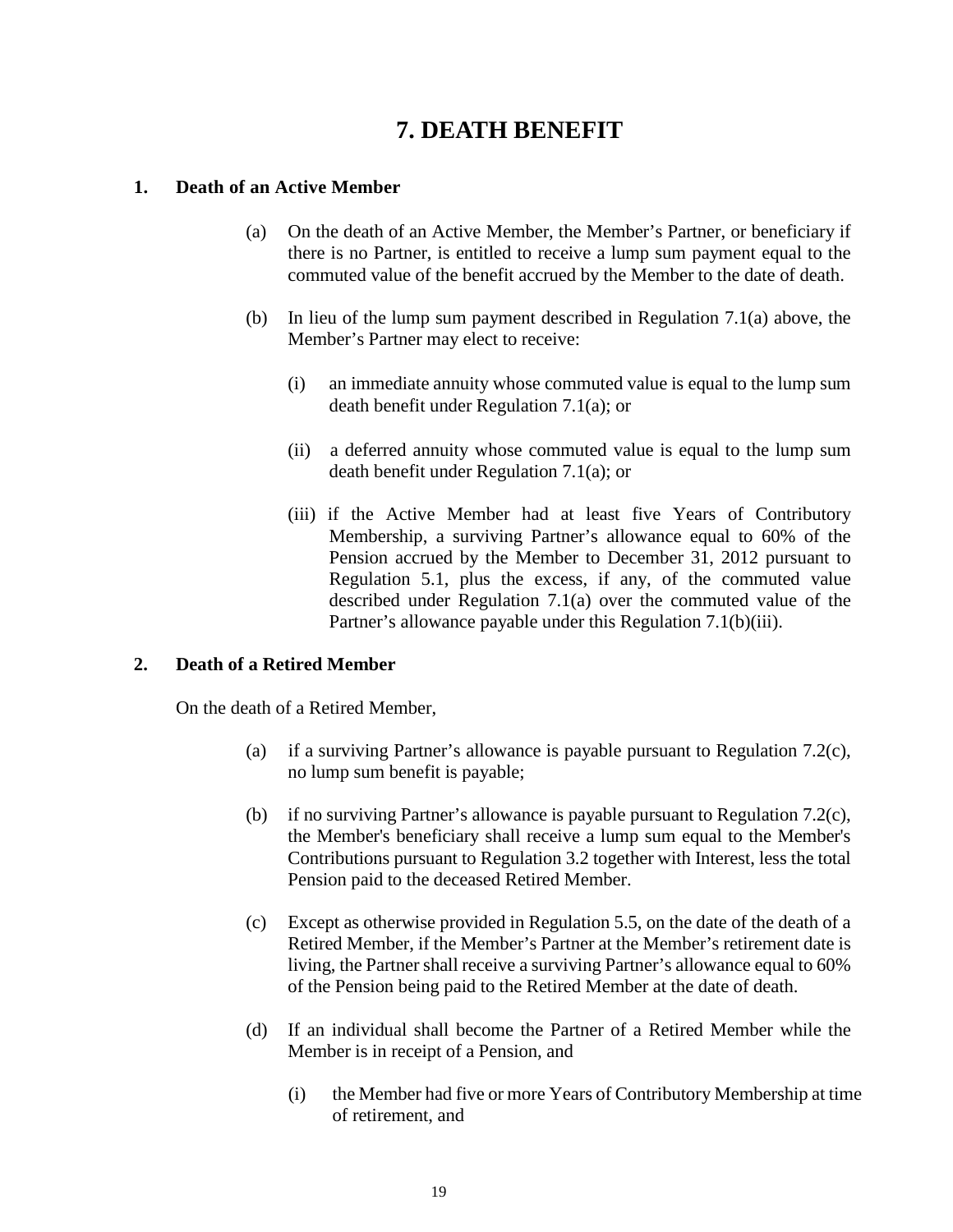(ii) no former Partner of the Member would be eligible to receive the surviving Partner's allowance on the death of the Member,

the Retired Member may elect within six months after the date the individual becomes a Partner to receive a reduced Pension, as determined by the Trustees on the advice of the Actuary, in order that the new Partner may be eligible to receive the surviving Partner's allowance pursuant to Regulation 7.2(c) of this Regulation.

This election once made is permanent and irrevocable. If no election is made, the surviving Partner of the Retired Member shall not be entitled to the surviving Partner's allowance pursuant to Regulation 7.2(c).

#### **3. Death of an Inactive Member**

- (a) On the death of an Inactive Member, the Member's Partner, or beneficiary if there is no Partner, is entitled to receive a lump sum payment equal to the commuted value of the benefit accrued by the Member to the date of death.
- (b) In lieu of the lump sum payment described above, the Member's Partner may elect to receive:
	- (i) an immediate annuity whose commuted value is equal to the lump sum death benefit under Regulation 7.3(a); or
	- (ii) a deferred annuity whose commuted value is equal to the lump sum death benefit under Regulation 7.3(a).
- (c) On the death of an Inactive Member who had at least five Years of Contributory Membership, the surviving Partner of such Inactive Member shall receive a surviving Partner's allowance equal to 60% of the Pension accrued by the Member to December 31, 2012 pursuant to Regulation 5.1, plus the excess, if any, of the commuted value described under Regulation 7.1(a) over the commuted value of the Partner's allowance payable under Regulation 7.1(b)(iii).
- (d) Notwithstanding Regulation 7.3(c), and subject to Regulation 7.3(e), the surviving Spouse's allowance, if any, payable on the death of an Inactive Member whose Active Service terminated prior to January 1, 1988, shall be payable in accordance with the provisions of the Plan that were in effect as of December 31, 1987.
- (e) Effective January 1, 2000, Regulation 7.3(d) shall not apply if the Inactive Member referred to in Regulation 7.3(d) has, on the date of the Inactive Member's death prior to retirement or on the Member's retirement date, a Partner who is not the same person as the Spouse on the date of the Member's termination of Active Service, determined in accordance with the provisions of the Plan then in effect.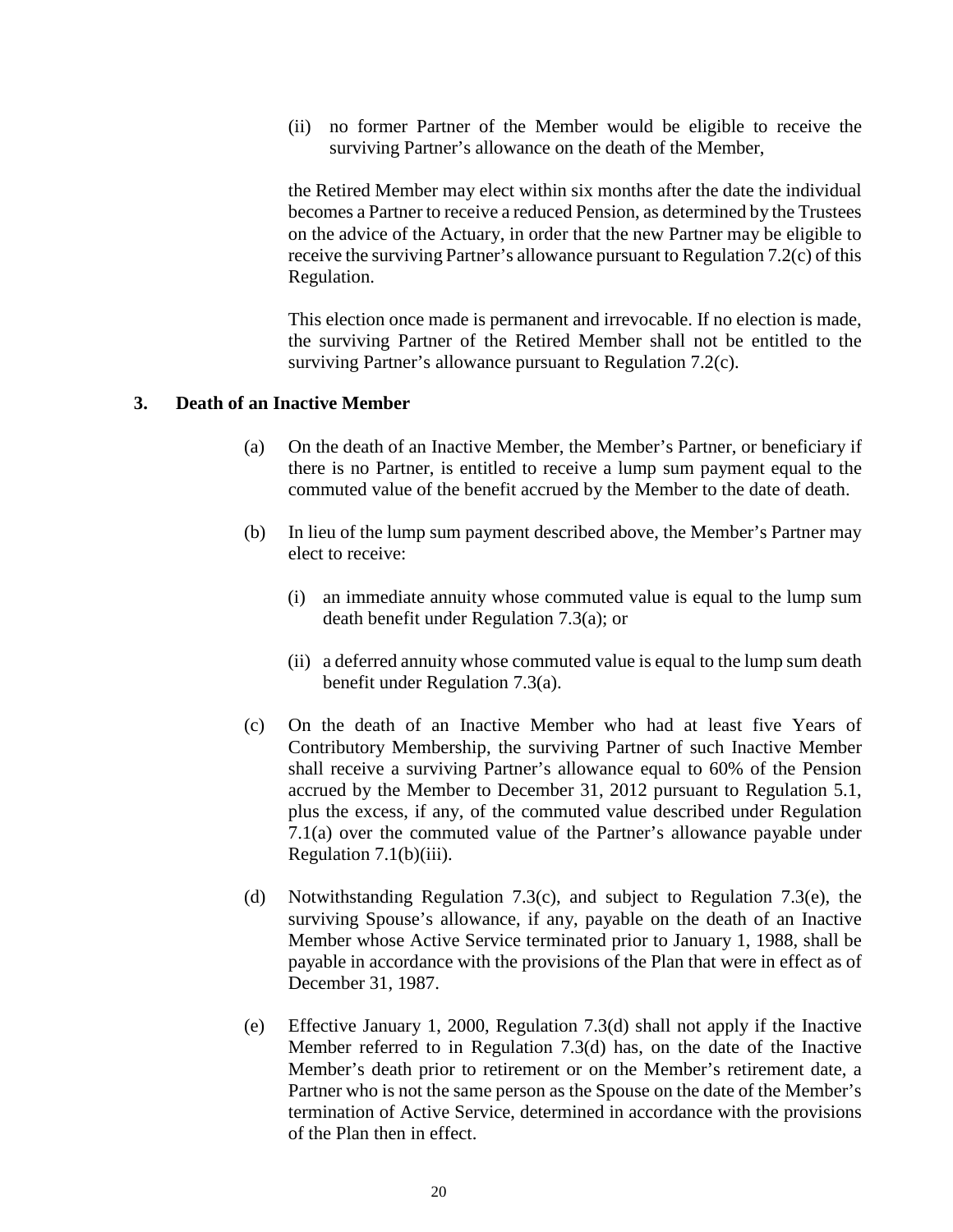#### **4. Death of a Surviving Partner**

On the death of a Partner in receipt of a surviving Partner's allowance, the estate of the deceased surviving Partner shall receive a lump sum equal to the Member's Contributions pursuant to Regulation 3.2 together with Interest, less the total Pension paid to the deceased Member and the surviving Partner.

#### **5. Commencement and Cessation of Surviving Partner's Allowance**

The surviving Partner's allowance pursuant to Regulations 7.1, 7.2 and 7.3 shall commence from the first day of the month next following the date of death of the Member and shall cease at the end of the month in which the Partner dies.

#### **6. Designation of Beneficiary**

- (a) A Member may, by written notice to the Executive Director or through a will, designate or appoint a beneficiary to whom, in the event of death, shall be paid any death benefits under this Regulation. Provided there is no legal or other restriction to the contrary, such Member may from time to time revoke or alter the designation or appointment, without the consent of the former beneficiary. In the absence of an effective designation of a beneficiary, or if the designated beneficiary predeceases the Member, the Member's estate shall be considered as the beneficiary for the purposes of the Plan.
- (b) Where a deceased Member has a Partner at the time of the Member's death, death benefits shall be paid to the Partner to the extent required by Applicable Pension Legislation, notwithstanding any other beneficiary designation made by the member, unless the Partner submits a waiver of rights to such benefits in a form acceptable under Applicable Pension Legislation.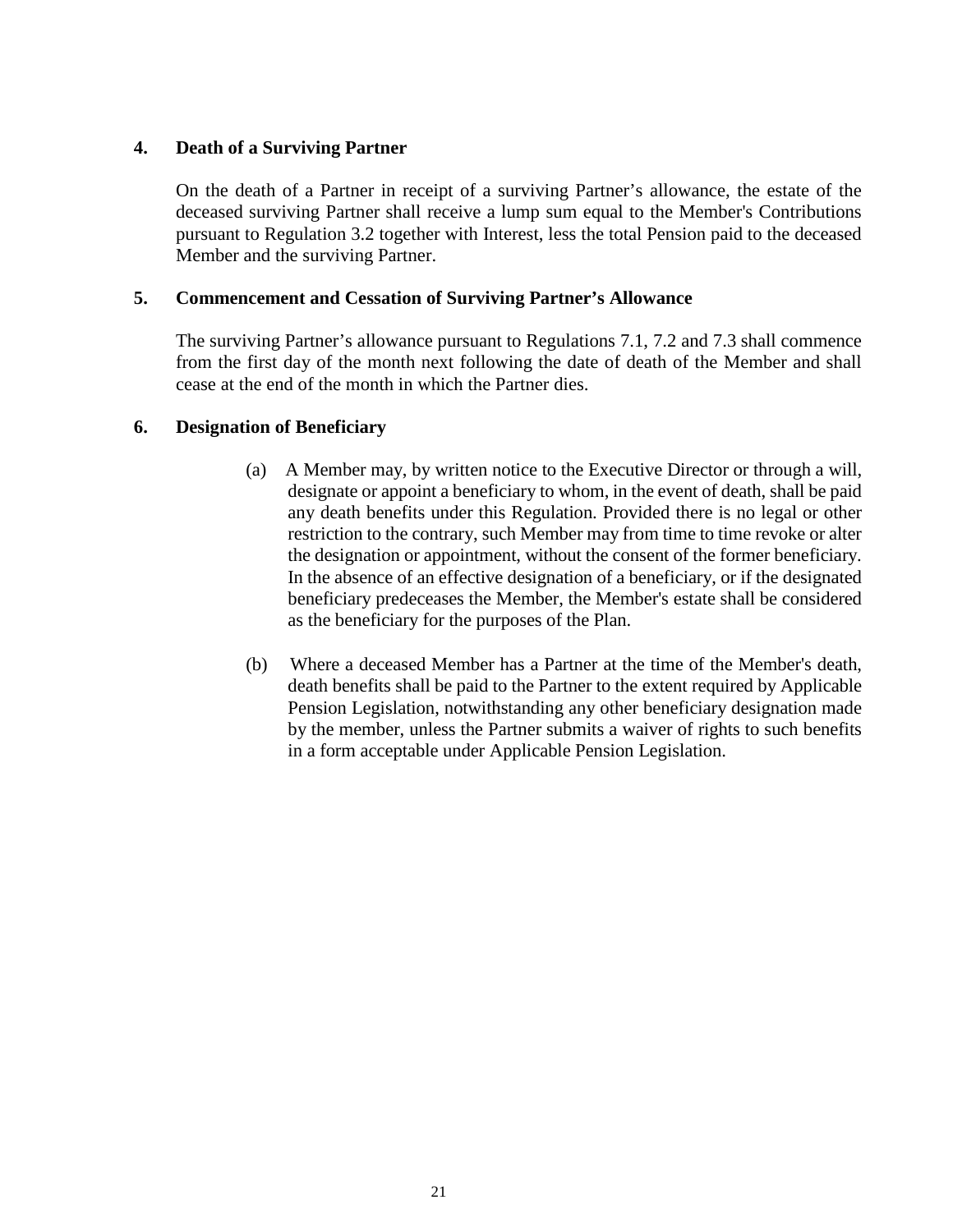# **8. TERMINATION OF ACTIVE SERVICE**

#### <span id="page-21-0"></span>**1. Eligibility**

An Active or Inactive Member shall become eligible for termination benefits as of the date on which the Member makes application to terminate membership in the Plan.

#### **2. Payment of Benefits**

Where an Active or Inactive Member makes an application pursuant to Regulation 8.1, if the Member is not eligible to retire pursuant to Regulation 4 the Member may elect to have the commuted value of the accrued Pension transferred to:

- (a) a retirement savings arrangement;
- (b) the registered pension plan of a successor employer if the administrator of the successor employer's pension plan agrees to accept the transfer; or
- (c) a licensed life insurance company for the purchase of a life annuity that will not commence more than ten years prior to the Member's Normal Retirement Date:

subject to compliance with Applicable Pension Legislation.

#### **3. Benefits**

Where an Active or Inactive Member makes an application to terminate pursuant to Regulation 8.1, and where settlement is made under Regulation 8.2, the Member's membership in this Plan shall cease and no further benefits shall be payable hereunder.

#### **4. Termination due to change in Participating Employer**

- (a) Where a Member's employment by a Participating Employer terminates upon the Member becoming an employee of another Participating Employer, the Member's Active Service shall be deemed not to have terminated.
- (b) Where a Member's employment by a Participating Employer terminates upon the Member becoming an employee of a participating employer in the Lay Retirement Plan of the Anglican Church of Canada, the Member's Active Service shall be deemed not to have terminated, but Contributions pursuant to Regulation 3 are not required, and no additional Pension is accrued, from the date on which the Member makes such change in employment. However, the Member shall become an Inactive Member in the event the Member subsequently ceases to be employed either by such an employer or by any Participating Employer.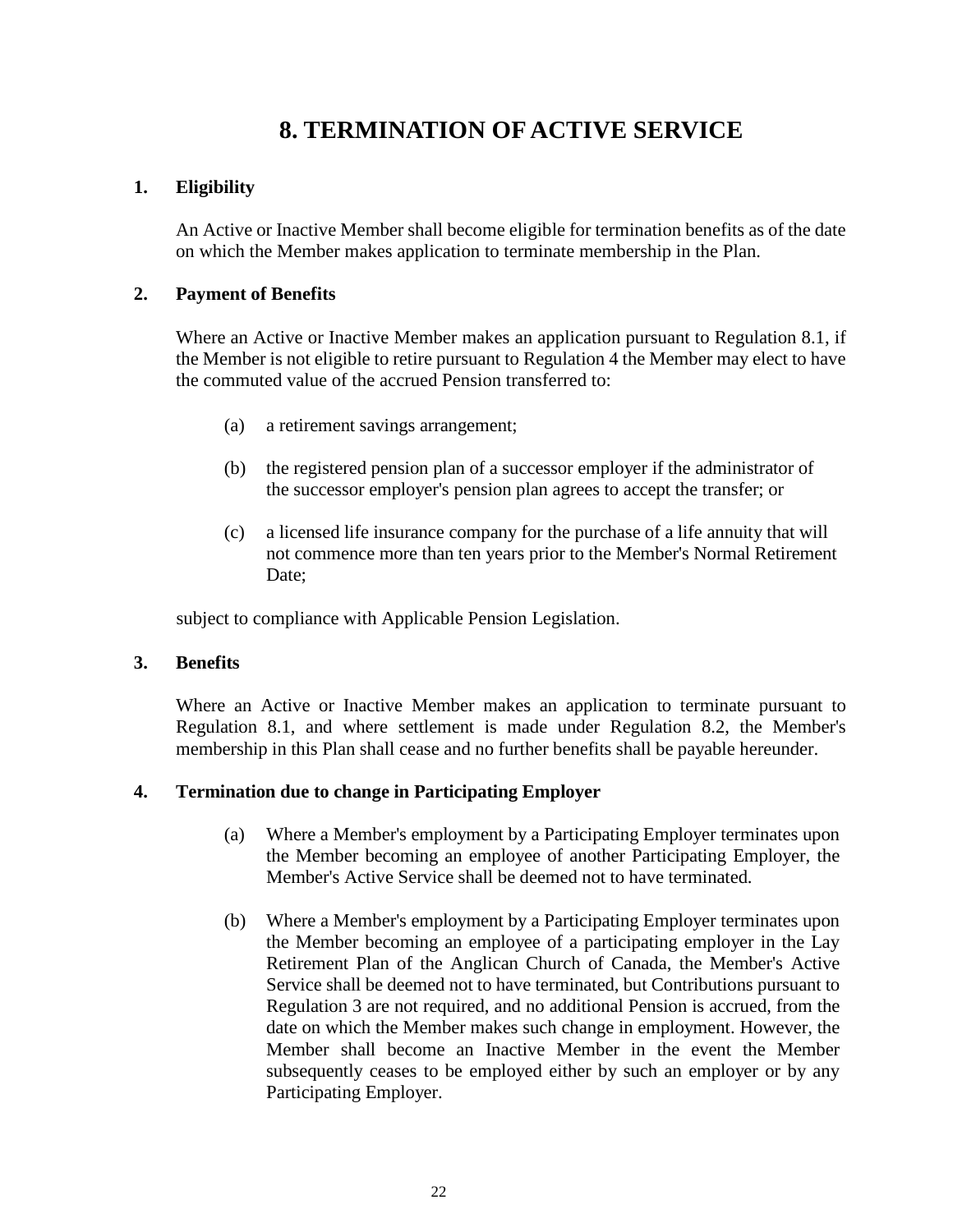# **9. PURCHASE OF ADDITIONAL PENSION**

### <span id="page-22-0"></span>**1. Eligibility**

Subject to Regulation 9.6, a Member, upon entering the Plan, or at any other time approved by the Trustees, may purchase additional Pension with respect to the Member's Back Service, if any.

#### **2. Payment**

- (a) The Member shall either pay for the Back Service in a lump sum at the time of entry, or any other time approved by the Trustees, or enter into an agreement with the Trustees to purchase the Back Service over a period of time not exceeding the lesser of five years, or the period ending one year prior to the Member's Normal Retirement Date.
- (b) Where the purchase is paid over a period of years, the payment shall include interest on the unpaid portion at a rate to be determined by the Trustees.

#### **3. Cost Sharing**

The Participating Employer of a Member may undertake to pay a portion of the cost of the Back Service, provided that the Member shall pay no less than ten-thirty-fifths of the cost.

#### **4. Death and Disability**

- (a) In the event of the death of a Member who has entered into an agreement to purchase Back Service and where the purchase has not been completed, the survivor's benefit, if any, shall be based on the accrued Pension at the time of death, taking into account the amount of Back Service purchased to that date.
- (b) In the event of the disability of a Member who has entered into an agreement to purchase Back Service and where the purchase has not been completed, the subsequent Pension and survivor's benefit, if any, shall be based on:
	- (i) the accrued Pension at the time of disablement, taking into account the amount of Back Service purchased to that date; and
	- (ii) the Pension that accrues during the period of disability pursuant to Regulation 6.2(a).

#### **5. Amount**

The purchase of additional Pension shall be on the basis of the tables prepared by the Actuary and approved by the Trustees.

### **6. Regulatory Requirements**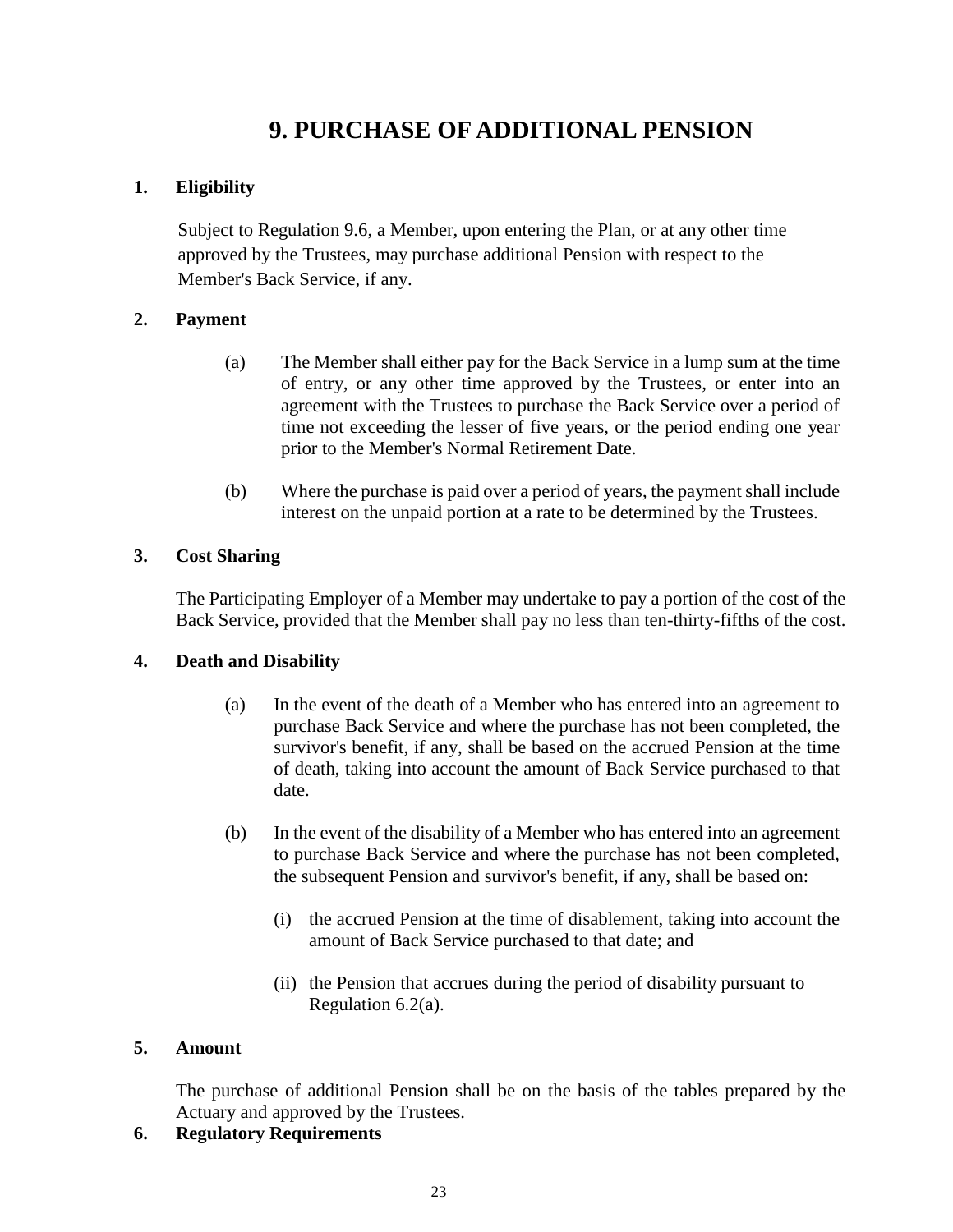- (a) Any period of Back Service with respect to which Pension is purchased pursuant to Regulation 9.1 must be a period of service in respect of which lifetime retirement benefits may be provided in accordance with the Regulations under the Income Tax Act (Canada).
- (b) The amount of additional Pension purchasable under Regulation 9.1 shall not increase a Member's Pension to an amount in excess of the maximum amount specified by the Regulations under the Income Tax Act (Canada).
- (c) All purchases of additional Pension under Regulation 9 with respect to a Member's service after December 31, 1989 are subject to certification by Canada Revenue Agency that such purchase would not render the registration of the Plan under the Income Tax Act (Canada) subject to revocation.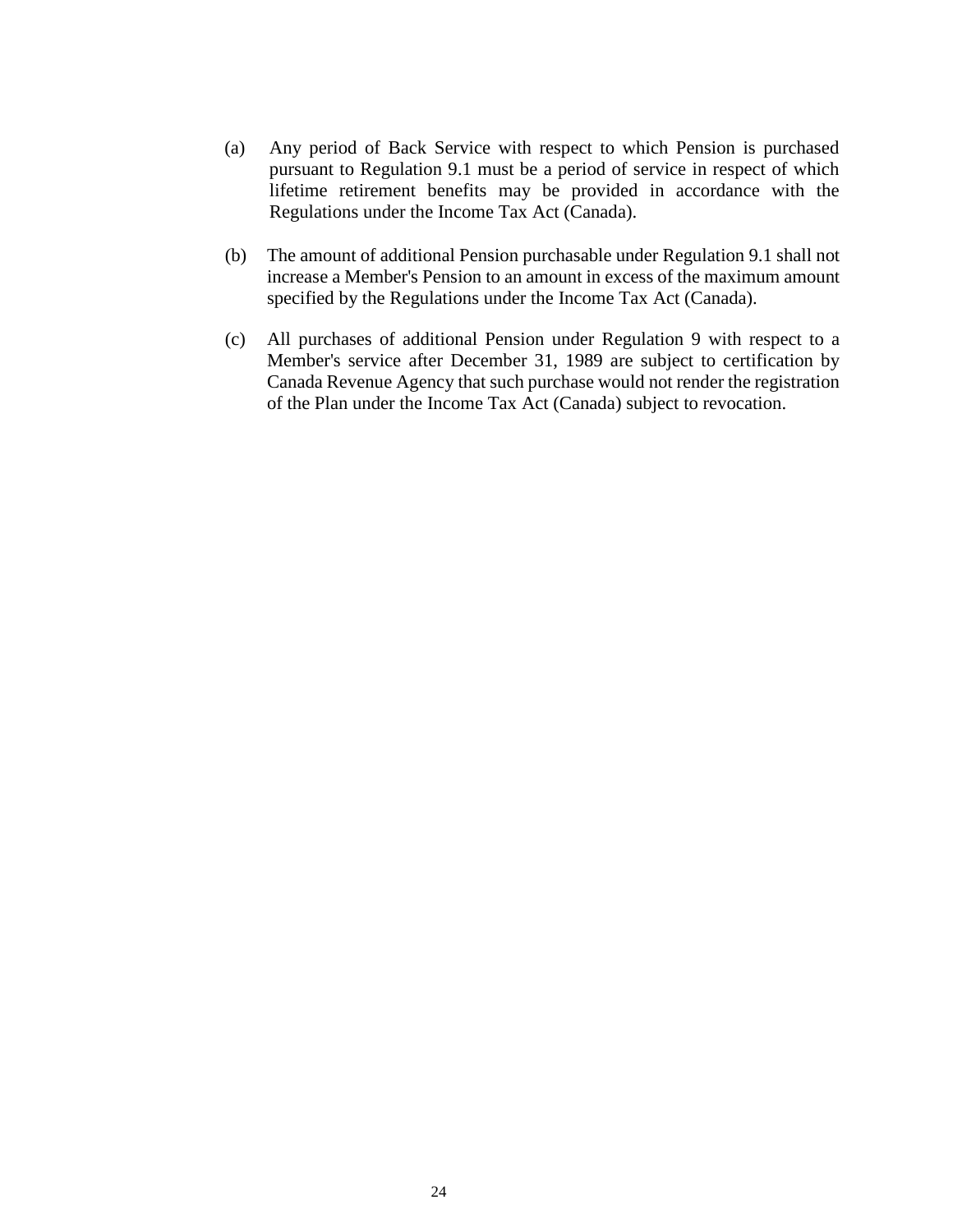# **10. LEAVE OF ABSENCE**

#### <span id="page-24-0"></span>**1. Eligibility**

For the purposes of this Plan, leave of absence of a Member shall be recognized only when it has been granted by the appropriate Participating Employer.

#### **2. Benefits**

An Active Member who is granted leave of absence for purposes other than those identified in Regulation 1.1(b) of, shall be considered an Inactive Member and benefits will be provided in accordance with Regulation 8.

#### **3. Deemed Salary**

Subject to the payment of Contributions in accordance with Regulation 3, a Member's Salary during an unpaid leave of absence, or during a leave of absence with reduced pay, shall be deemed for all purposes of the Plan to be the amount determined by the Member's employer. Such deemed Salary shall not exceed the Member's Salary in effect immediately prior to the commencement of the leave of absence, provided that the total period for which Salary shall be deemed to have continued for all leaves of absence for any Member shall not exceed sixty months.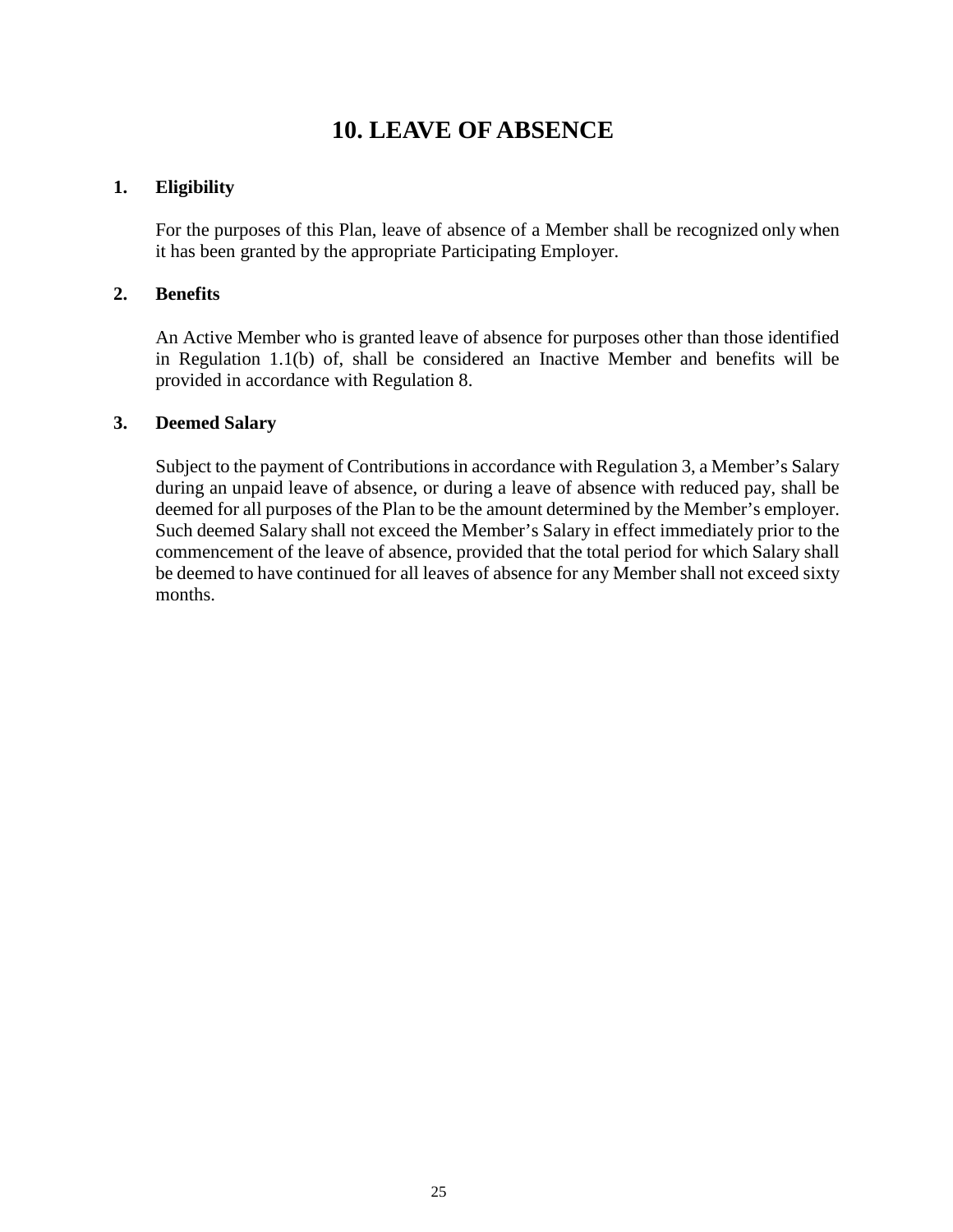# **11. RETIREMENT SAVINGS FUND (Additional Voluntary Contributions)**

#### <span id="page-25-0"></span>**1. Criteria**

Subject to Regulation 11.7, additional contributions may be made by or on behalf of a Member in Active Service, providing that the total contributions made by the Member shall not exceed the maximum amount permitted under the Income Tax Act (Canada).

#### **2. Allocation of Additional Voluntary Contributions**

The additional contributions shall be allocated to an account maintained on behalf of the member and shall be credited at least annually with interest as determined by the Trustees.

#### **3. Use of Additional Voluntary Contributions**

- (a) The Member may use these accumulated additional savings to purchase additional Pension or may elect any other option permitted under the Income Tax Act (Canada), provided the savings are so applied no later than the December 31 coincident with or next following the Member's attainment of the age of seventy-one years.
- (b) If the Member has a Partner at the time of purchase, the additional Pension shall provide for a minimum of 60% continuation to the surviving Partner after the death of the Member.

#### **4. Amount of Additional Pension that can be Purchased with Additional Voluntary Contributions**

The Actuary shall prepare from time to time a table which shall be used with the approval of the Trustees to calculate the amount of additional Pension.

#### **5. Pre-retirement Death Benefit**

In the event of the death of a Member before retirement, there shall be paid to the estate of the Member a sum equal to the total of these additional contributions received with accumulated interest.

#### **6. Post-retirement Death Benefit**

- (a) If a Member who purchased additional Pension under this Regulation dies before sixty monthly payments have been made and there is no surviving Partner, there shall be added to the death benefit the difference between sixty times the monthly amount of additional Pension and the total additional Pension paid to the Member.
- (b) At the time of purchase the Member may elect to increase the guaranteed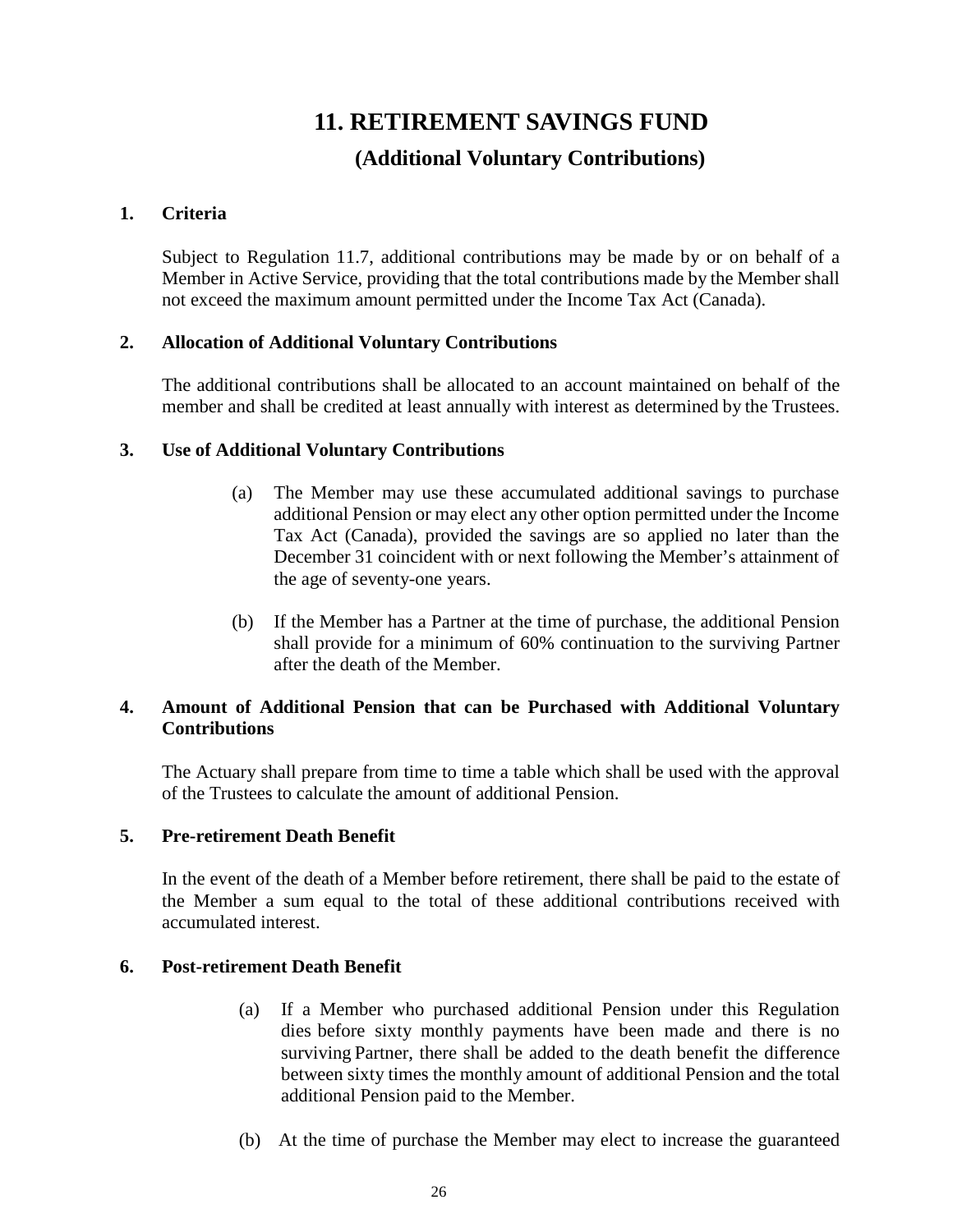number of monthly payments to one hundred and twenty or one hundred and eighty, with the amount of the monthly payment being reduced in accordance with the Actuary's table.

#### **7. Provision Ceased**

No additional contributions may be made pursuant to this Regulation 11 on or after January 1, 2003.

#### **8. Contributions Refund**

In the event that the total contributions made by or on behalf of any Member in any year after 1990 exceeded, as a result of additional contributions made under this Regulation 11, 18% of the Member's compensation for that year as defined in the Income Tax Act (Canada), such additional contributions shall be refunded to the Member to the extent necessary to avoid the revocation of the Plan's registration under the Income Tax Act (Canada).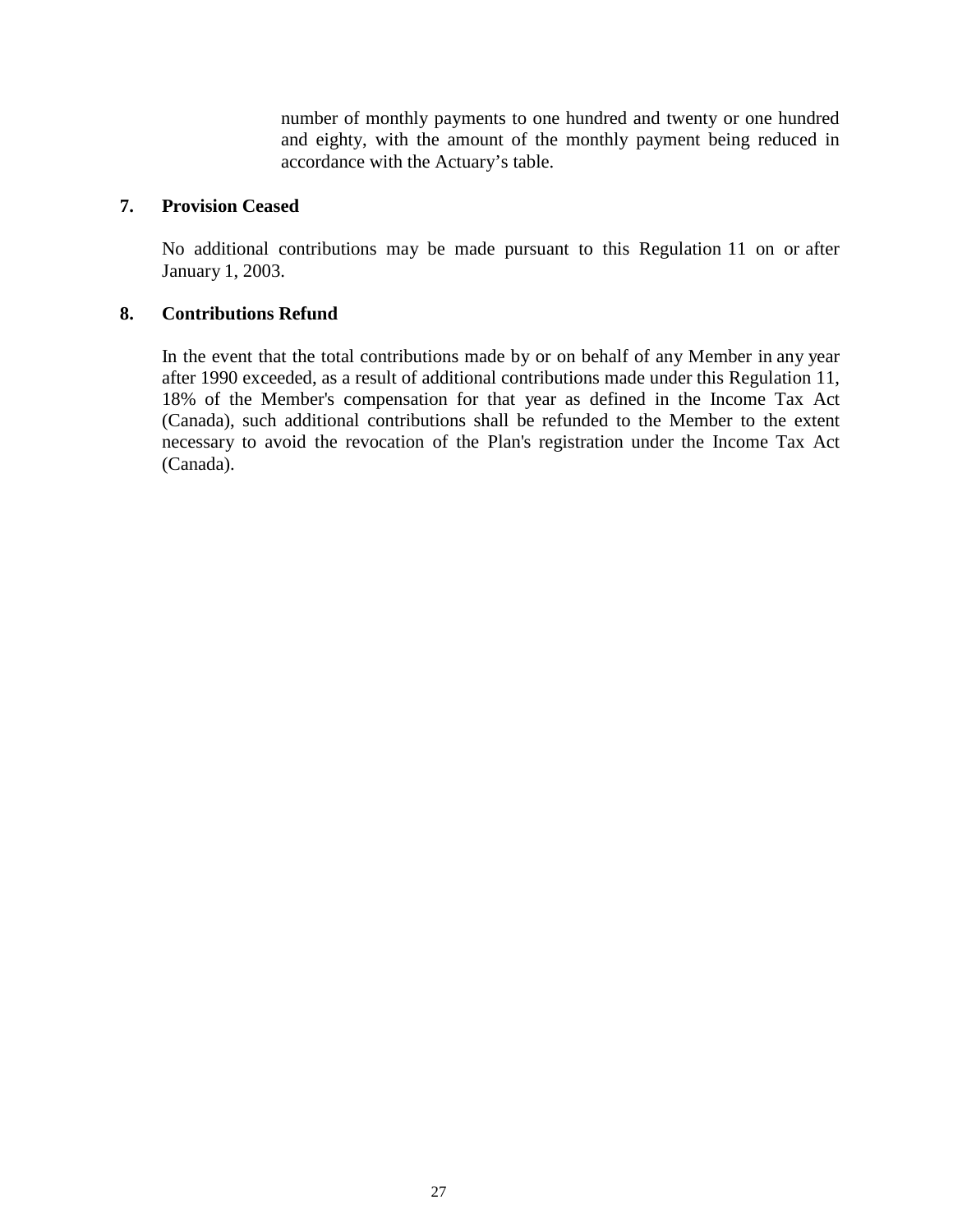# **12. GENERAL PROVISIONS**

#### <span id="page-27-0"></span>**1. Actuarial Valuation**

The Trustees shall arrange for an actuarial valuation of the Plan to be made by the Actuary at intervals not exceeding three years, subject to compliance with Applicable Pension Legislation.

#### **2. Commuted Values**

All commuted values determined in accordance with the Plan shall be calculated in accordance with a basis determined from time to time by the Trustees on the advice of the Actuary, subject to compliance with Applicable Pension Legislation.

Commuted values determined for purposes of settlement in accordance with Regulation 8.2 will be adjusted to reflect the funded status of the Plan calculated by the Actuary on the basis and frequency as determined by the Trustees and subject to compliance with Applicable Pension Legislation. This funded status will be capped at 1.00 for purposes of the adjustment.

#### **3. Disposition of Surplus**

Where an actuarial valuation shows the Plan to have surplus monies during the continuation of the Plan, such monies may either:

- (a) be retained as a part of the Pension Fund;
- (b) be applied to increase Pensions payable under the Plan in a manner determined by the Pension Committee, subject to the approval of the General Synod or the Council of General Synod;
- (c) be paid to Participating Employers in a manner determined by the Pension Committee, subject to the approval of the General Synod or the Council of General Synod; or
- (d) be applied to reduce Contributions otherwise payable pursuant to Regulation 3 in a manner determined by the Pension Committee, subject to the approval of the General Synod or the Council of General Synod;

subject to compliance with Applicable Pension Legislation.

#### **4. Equal Pension Accrual**

A Diocese may by its synodical action nominate a class of members who will be given an equal amount of pension accrual for each year provided that this action does not jeopardize registration of the plan under the Income Tax Act (Canada).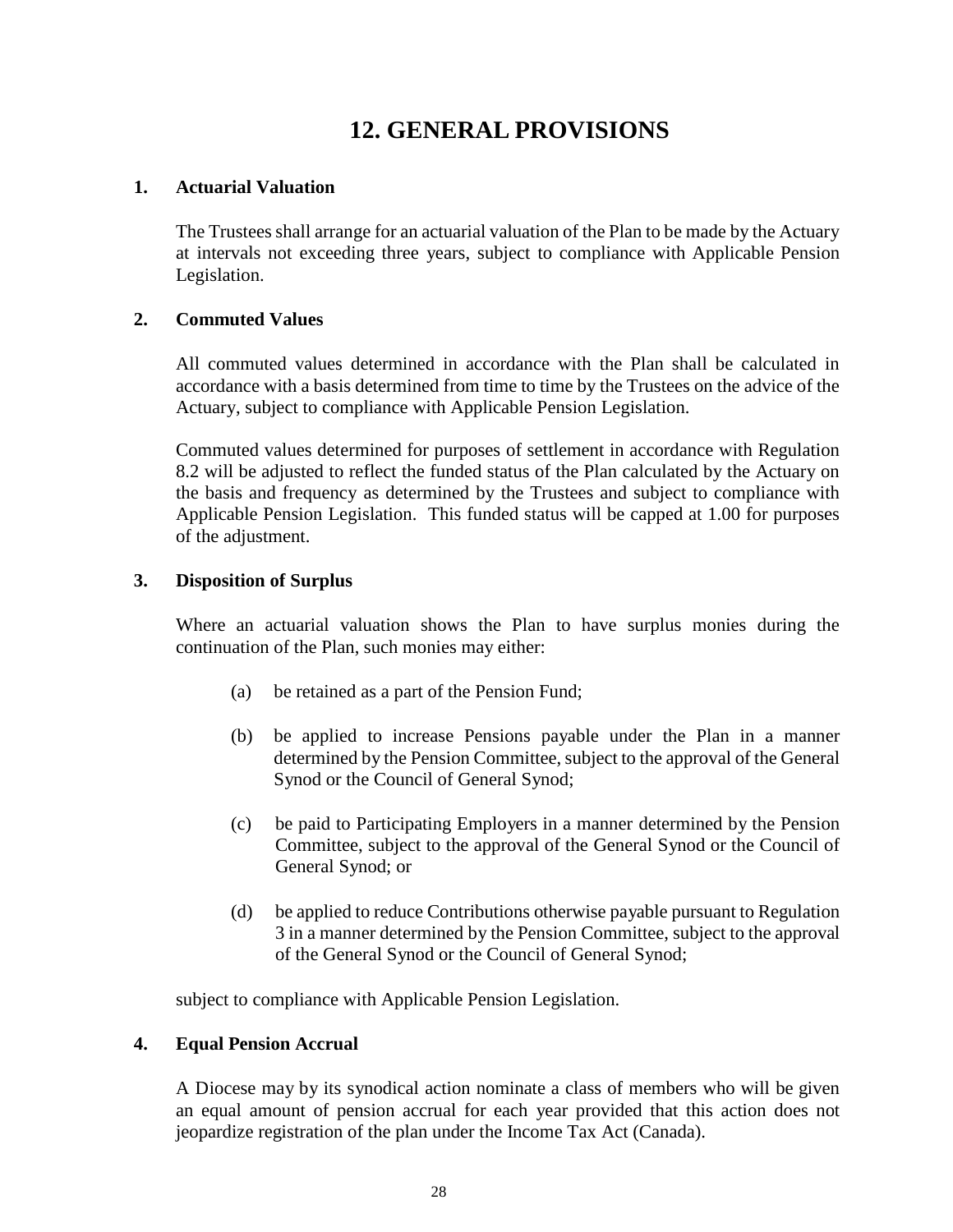#### **5. Excess Member Contributions**

In the event that the Contributions made by a Member on and after January 1,1987 pursuant to Regulation 3.2, with Interest thereon, exceed:

- (a) one half of the commuted value of the Pension provided to such Member with respect to service on and after January 1, 1987 on retirement or disability pursuant to Regulation 4 or Regulation 6; or
- (b) one half of the commuted value of the Pension accrued with respect to service on and after January 1, 1987 by a Member who has applied for termination benefits pursuant to Regulation 8.1;

the amount of the excess shall be paid to the member in addition to other benefits payable under the Plan.

#### **6. Breakdown of a Marriage or a Cohabitational Relationship**

Any variation in the payment of a Pension subsequent to the breakdown of a Marriage or a Cohabitational Relationship shall be made in accordance with the terms of a valid domestic contract or court order and the requirements of Applicable Pension Legislation governing the division of a Member's Pension entitlement between the Member and the Member's Partner, provided that no action shall have the effect of increasing the commuted value of all amounts of Pension payable with respect to the Member's participation in the Plan.

#### **7. Maximum Value of Pensions**

The value of the Pension payable to a Member at retirement and of the related surviving Partner's allowances and Child's allowances, if any, shall not exceed the value of the maximum Pension specified under the Income Tax Act (Canada).

#### **8. Non-Alienation of Benefits**

- (a) All Pensions provided under the Plan are for the Member's own use and benefit, are not capable of being charged, anticipated, surrendered, commuted (except as specifically provided herein), assigned, otherwise alienated, or given as security, and do not confer on any Member, personal representative, dependant or any other person any right or interest capable of being charged, anticipated, surrendered, commuted (except as specifically provided herein), assigned, otherwise alienated or given as security.
- (b) Notwithstanding Regulation 12.8(a),
	- (i) Pensions provided under the Plan are subject to execution, seizure or attachment in satisfaction of an order for support or maintenance in Ontario to a maximum of one-half the money payable;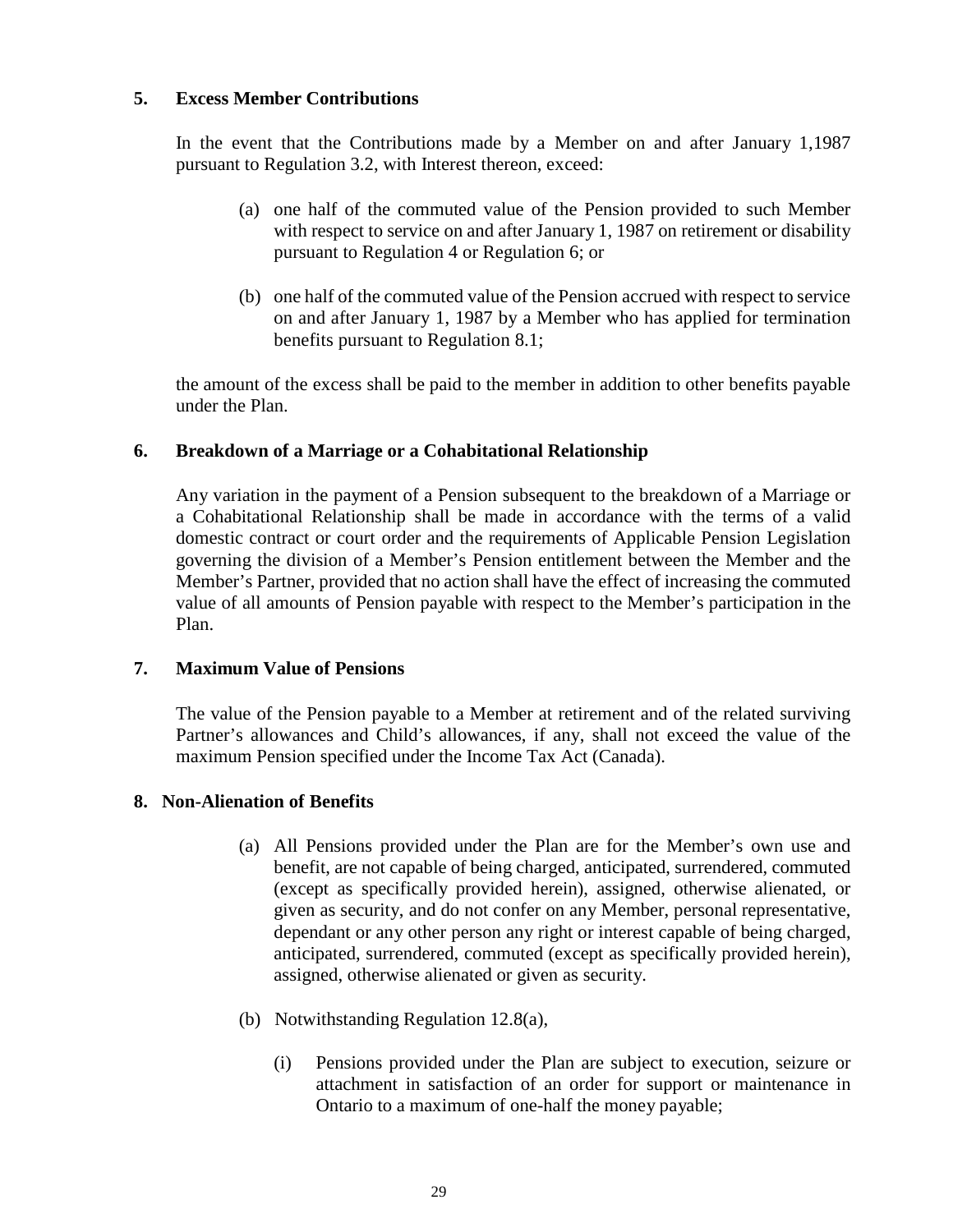- (ii) an assignment of an interest in a Pension provided under the Plan may be made pursuant to a domestic contract or a court order under family law legislation and Applicable Pension Legislation; and
- (iii) surrender or commutation of an immediate or deferred Pension will be allowed on retirement or termination of employment
	- (A) in respect of small pension amounts as permitted by Applicable Pension Legislation;
	- (B) where the Member requests commutation and provides a statement from a qualified medical practitioner confirming a materially shortened life expectancy, subject to compliance with Applicable Pension Legislation;
	- (C) as otherwise provided in this Plan and permitted under Applicable Pension Legislation.

#### **9. Payment of Pensions**

Pensions payable for any month shall be paid at the end of the month in which they accrue.

#### **10. Minimum Funding Requirements**

In the event that the Contributions payable pursuant to Regulation 3 are insufficient to satisfy the minimum funding requirements in accordance with Applicable Pension Legislation, the Plan shall be amended to restore the sufficiency of the Contributions.

#### **11. Small Pensions**

In the event of the termination or retirement of an Active Member or an Inactive Member, where the annual amount of the Member's accrued Pension is less than 4% of the Y.M.P.E., or if the commuted value of the accrued Pension is less than 20% of the Y.M.P.E, or such other limit prescribed under Applicable Pension Legislation, the Member shall receive a lump sum payment equal to the greater of:

- (a) The Member's Contributions pursuant to Regulation 3.2, together with Interest, or
- (b) The commuted value of the accrued Pension.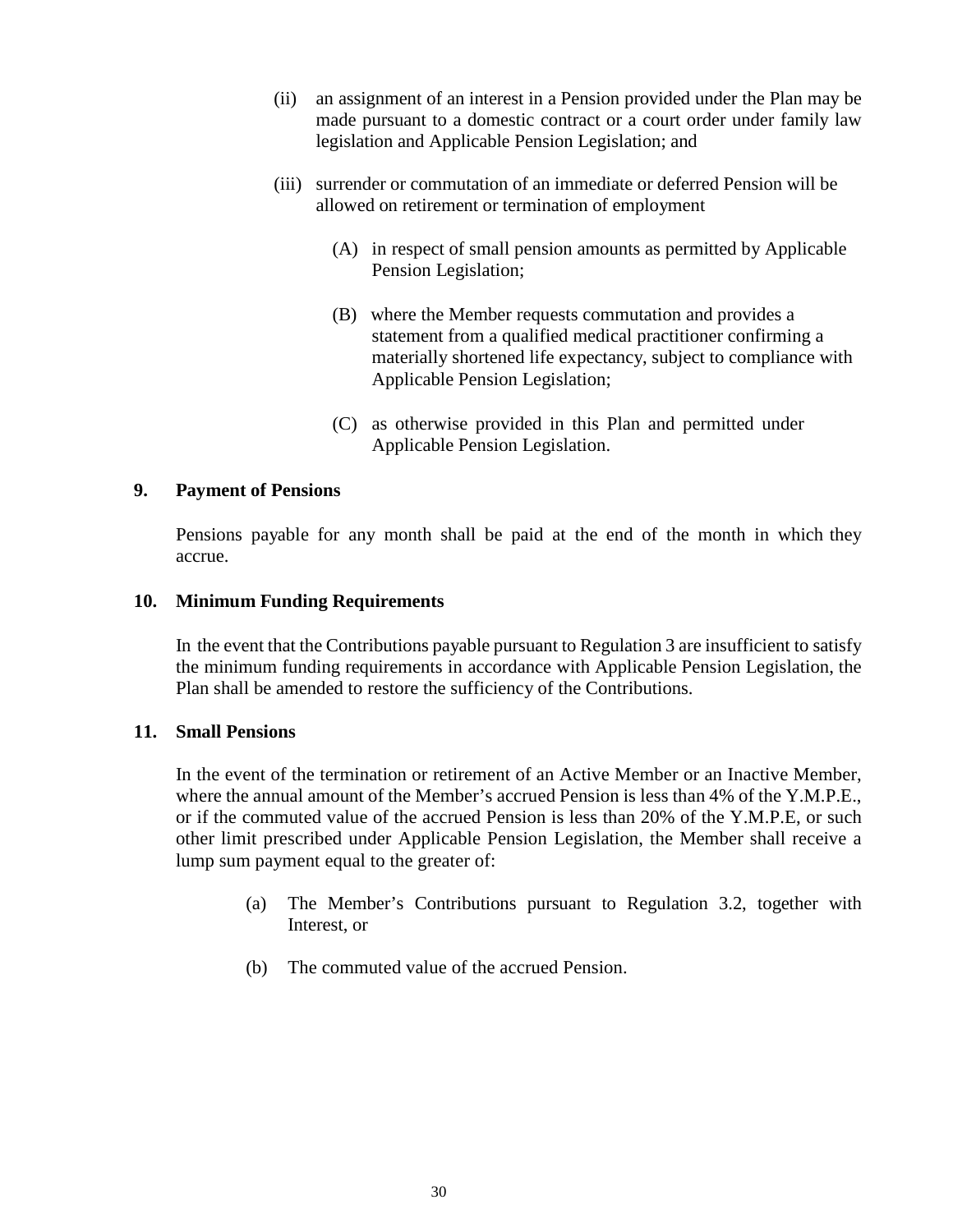# **13. ADMINISTRATION**

#### <span id="page-30-0"></span>**1. Plan Membership Documentation and Confidentiality**

All applications for membership or Pension shall be made in writing to the Executive Director on forms prescribed by the Pension Office and persons applying for Pension shall provide such proof of age and other necessary documentation as required from time to time. Any information received by the Pension Office regarding the identity of a Member's Partner shall be held in confidence and may not be communicated to the Member's diocese or employer.

#### **2. Fiscal Year End**

The fiscal year of the Pension Fund shall end on 31st December in each year.

#### **3. Required Communications**

The Trustees shall provide:

- (a) annually to each Member a written statement containing the information prescribed by Applicable Pension Legislation;
- (b) to any person becoming entitled to any Pension or other benefit under the Plan, a written statement containing the information prescribed by Applicable Pension Legislation; and
- (c) to any Member, on request, such other information or documents as are prescribed by Applicable Pension Legislation.

#### **4. Notice of Membership Changes**

Each Participating Employer shall inform the Executive Director within 30 days of:

- (a) the termination of a Member's employment;
- (b) the transfer of a Member from one diocese to another;
- (c) the death of a Member;
- (d) a Member relinquishing or abandoning the exercise of the ministry in accordance with Canon XIX;
- (e) a Member being granted leave of absence;
- (f) if known to the Participating Employer, any change in the identity of the person who is the Member's Partner; and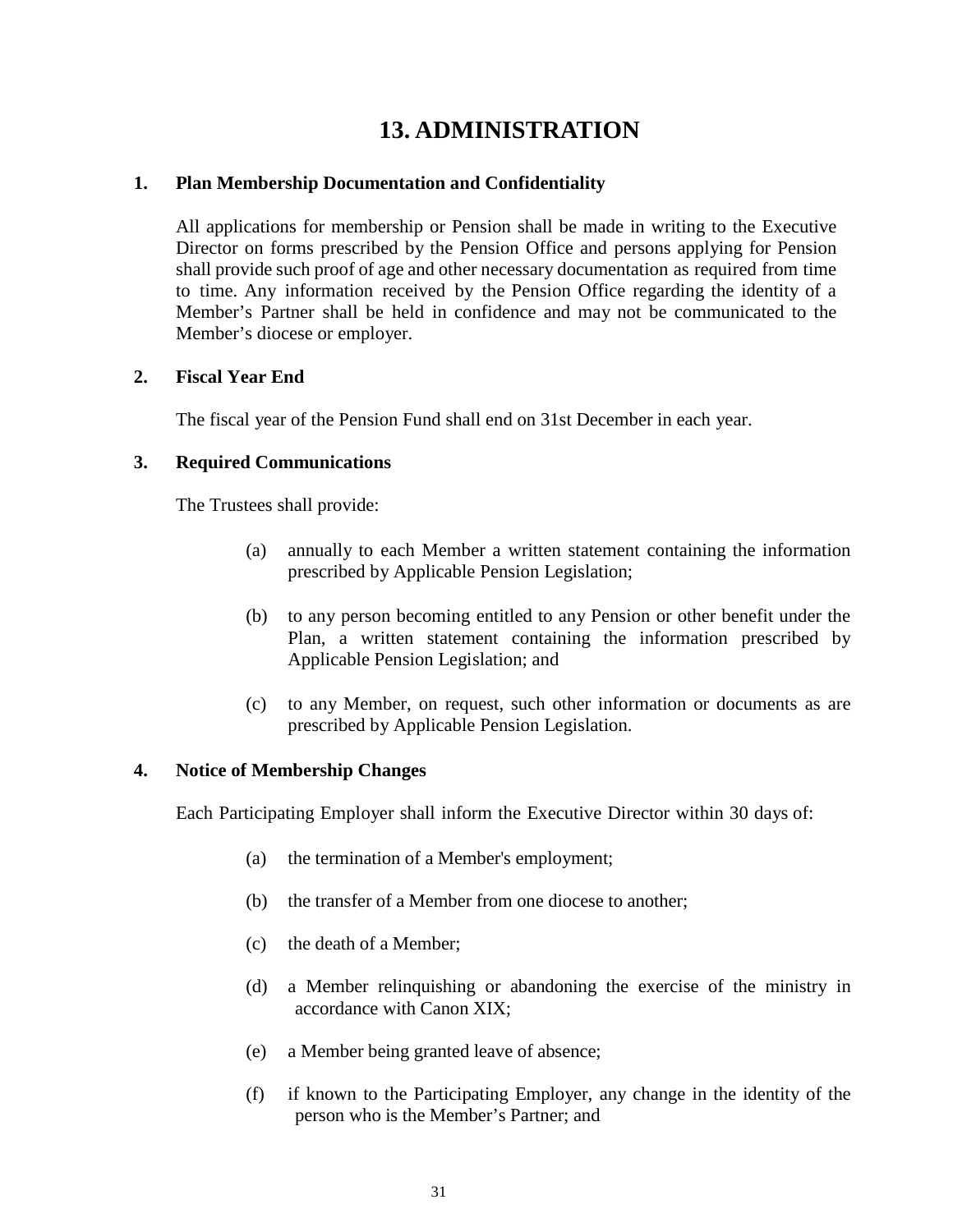(g) a change in the number of children of a Member.

### **5. Annual Summary of Contributions and Salary**

Each Participating Employer shall inform the Executive Director annually of the amount of Contribution and Salary for each of its Members, no later than the first day of February of the following year.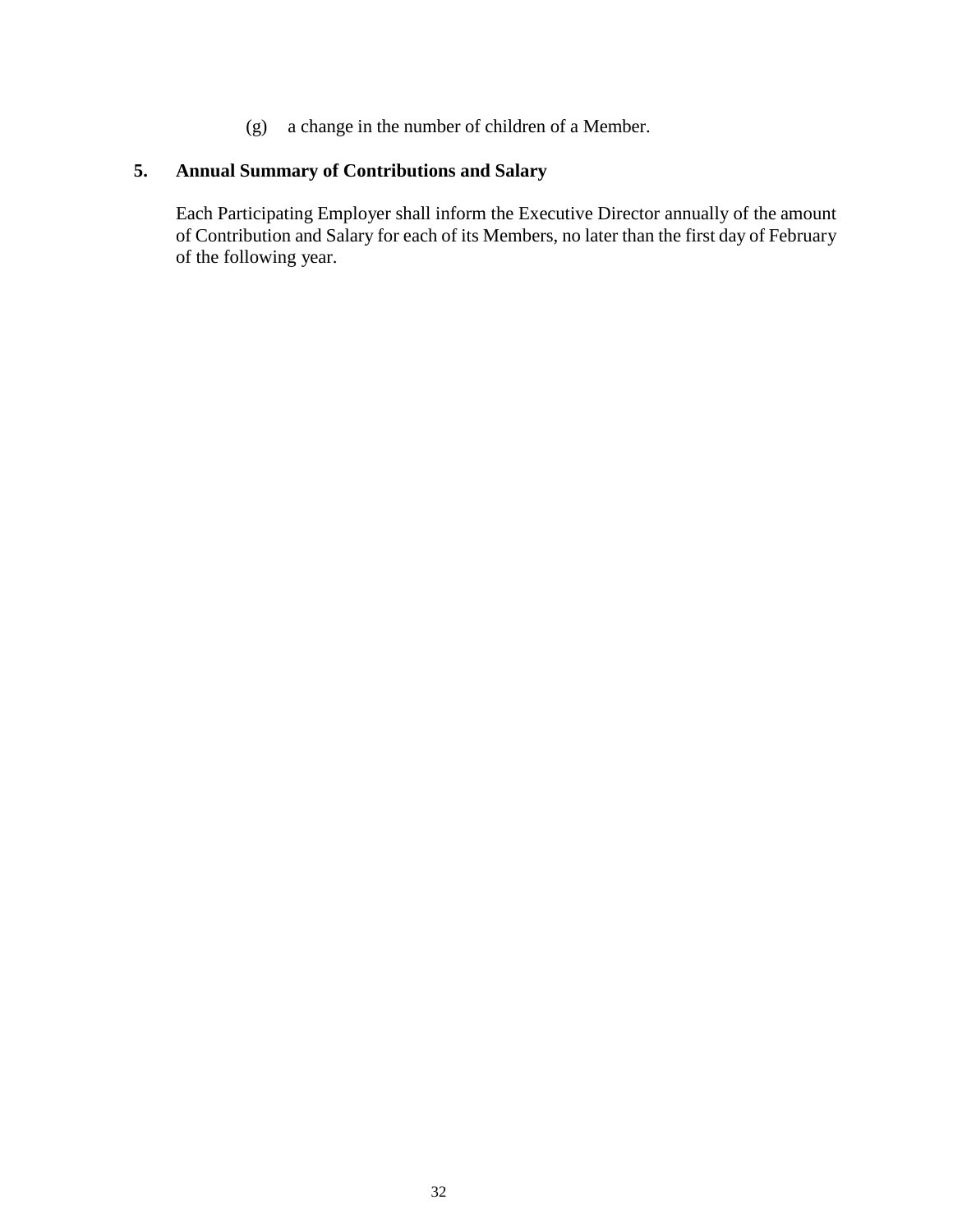# <span id="page-32-0"></span>**14. AMENDMENTS AND TERMINATION OF THE PLAN**

#### **1. Plan Amendments**

Subject to Applicable Pension Legislation, the Plan may be amended to reduce the amount or the commuted value of any Pension accrued under the Plan prior to the effective date of the amendment:

- (a) where the amendment is made pursuant to Regulation 12.10 in order to restore the sufficiency of the Plan's Contributions; or
- (b) on termination of the Plan, if the assets of the Plan are insufficient to provide for all Pensions accrued thereunder.

#### **2. Plan Termination and Surplus**

On termination of the Plan, the assets of the Plan shall be applied to provide for all Pension and other benefits accrued under the Plan prior to the effective date of its termination by Members, their Spouses, Domestic Partners**, c**hildren, beneficiaries and estates. Any surplus monies remaining after providing for these benefits may either:

- (a) be applied to increase Pensions payable under the Plan in a manner determined by the Pension Committee, subject to the approval of the General Synod or the Council of General Synod, provided however that no Member shall receive a Pension exceeding the amount determined pursuant to Regulation 5.4; or
- (b) be paid to Participating Employers in a manner determined by the Pension Committee, subject to the approval of the General Synod or the Council of General Synod,

subject to compliance with Applicable Pension Legislation.

#### **3. Plan Termination and Early Retirement**

On full or partial termination of the Plan and subject to Applicable Pension Legislation, the provisions under Regulation 5.2 do not apply and are replaced with the following:

The amount of annual Pension payable on early retirement pursuant to Regulation 4.2 shall be the amount determined in accordance with Regulation 5.1 but reduced to be the actuarial equivalent of the amount of annual Pension payable at the Member's Normal Retirement Date. The basis for the actuarial equivalent shall be determined by the Trustees on the advice of the Actuary.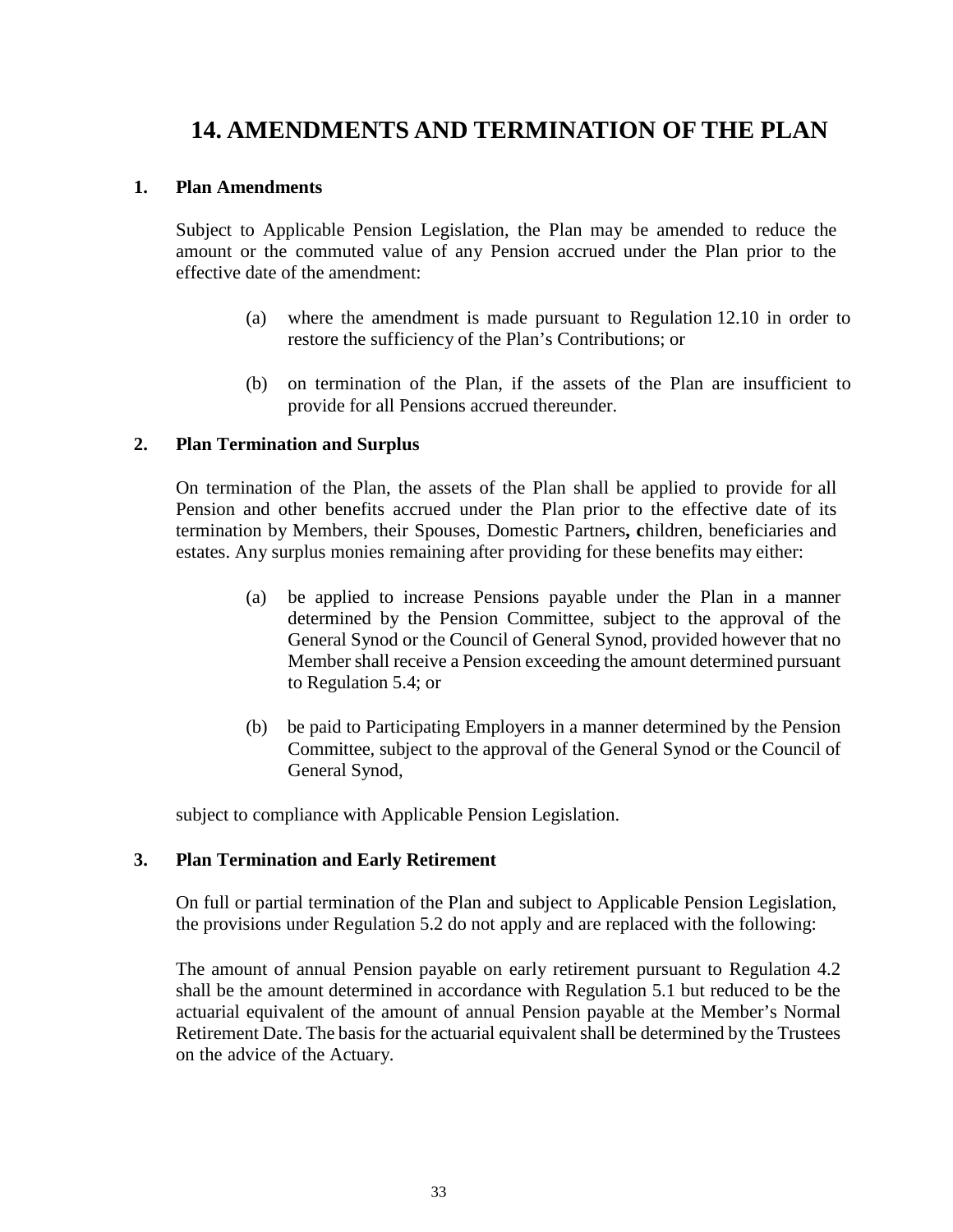# **15. TRANSITIONAL RULES**

#### <span id="page-33-0"></span>**1. Definition Changes upon Transition Date**

Notwithstanding any other provision of this Plan, if at any date the General Synod ceases to exist ("the transition date"), the following transition rules apply:

- (a) Any reference to "Pension Committee" shall mean a committee consisting of the persons who, immediately before the transition date, served as members of the Pension Committee of the General Synod. Such committee shall report to the Office of the Primate; who shall have the power and authority to remove and appoint members of such committee from time to time.
- (b) "Trustees" or "Board of Trustees" means the persons who served as Trustees of the Plan immediately prior to the transition date. The Pension Committee shall have the power and authority to remove and appoint members of the Board of Trustees from time to time.
- (c) Any reference in the Plan to the duties or responsibilities of the General Synod or the Council of the General Synod shall be read as a reference to the person holding the Office of the Primate.
- (d) In the event that Canon VIII of the General Synod ceases to have force and effect, all provisions thereof immediately prior to the transition date which relate to the operation and administration of the Plan shall be considered to be part of this Plan, subject to such changes as are necessary to achieve consistency with these transition rules.

#### **2. Determination of Transition Date**

For purposes of determining the "transition date" under Regulation 15.1, the General Synod will be deemed to have ceased to exist upon the occurrence of any of the following events:

- (a) Dissolution The General Synod is wound up, dissolved or liquidated under any law or otherwise, or becomes subject to any provision of the Winding-Up and Restructuring Act (Canada) which has the effect of removing management or control of its functions from the General Synod, or has its existence terminated in any other manner.
- (b) Insolvency The General Synod makes a general assignment for the benefit of its creditors or is declared or becomes bankrupt under the Bankruptcy and Insolvency Act (Canada).
- (c) Appointment of Trustee or Receiver Any interim receiver, receiver, receiver and manager, custodian, sequestrator, administrator or liquidator or any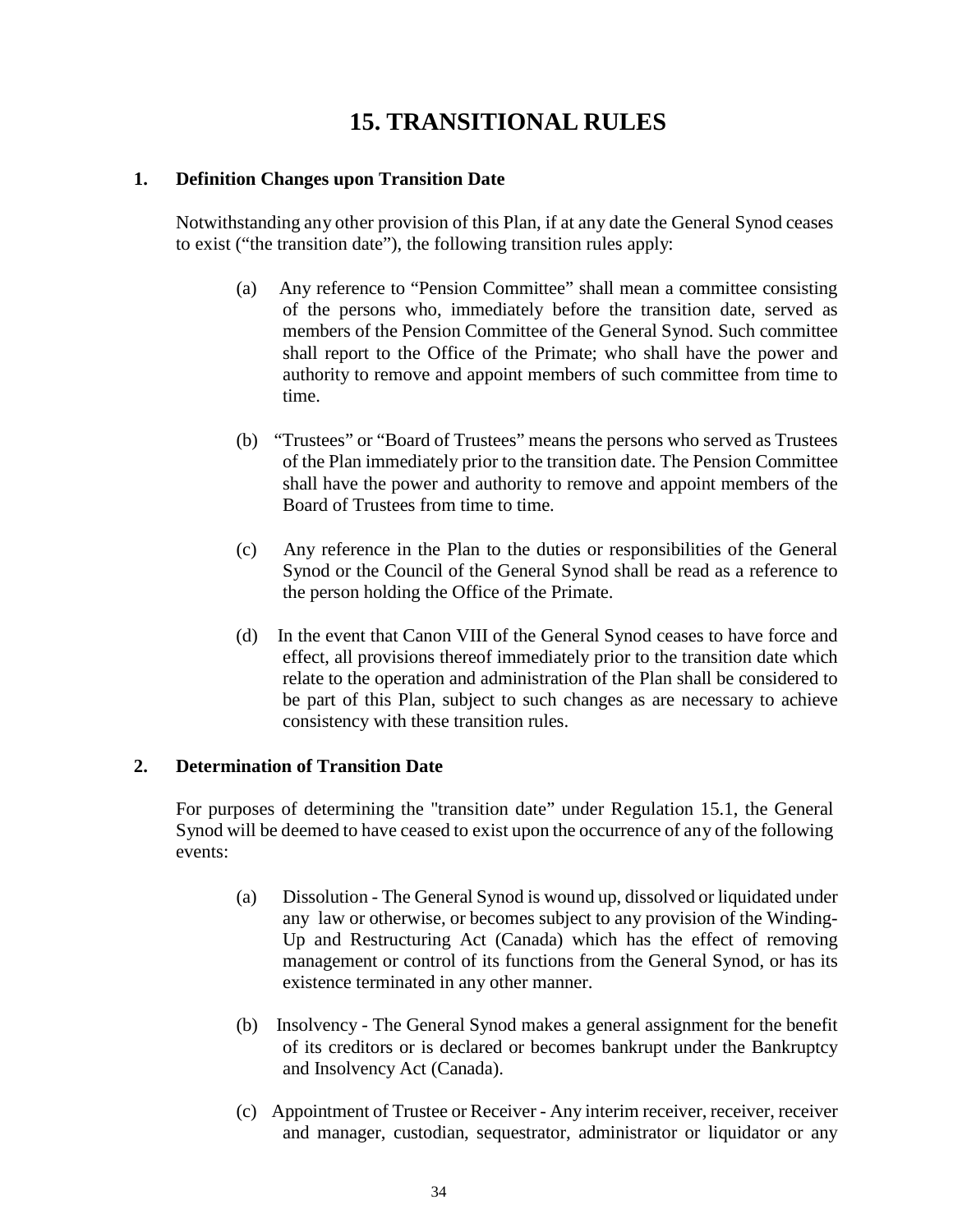other person with similar powers is appointed in respect of the General Synod, or the General Synod's property, assets and undertaking ("Property") which has the effect of removing management or control of its functions from the General Synod.

- (d) Enforcement Against General Synod Property Any holder of any security interest, mortgage, lien, charge, claim, trust or encumbrance enforces against, delivers any notices relating to its rights or its intention to enforce against, or becomes entitled to enforce against, or otherwise takes possession of, the Property or the interest of the General Synod therein, or any part thereof which has the effect of removing management or control of its functions from the General Synod; or
- (e) Loss of Control- The General Synod, for any other reason, fails to remain in management and control of its functions.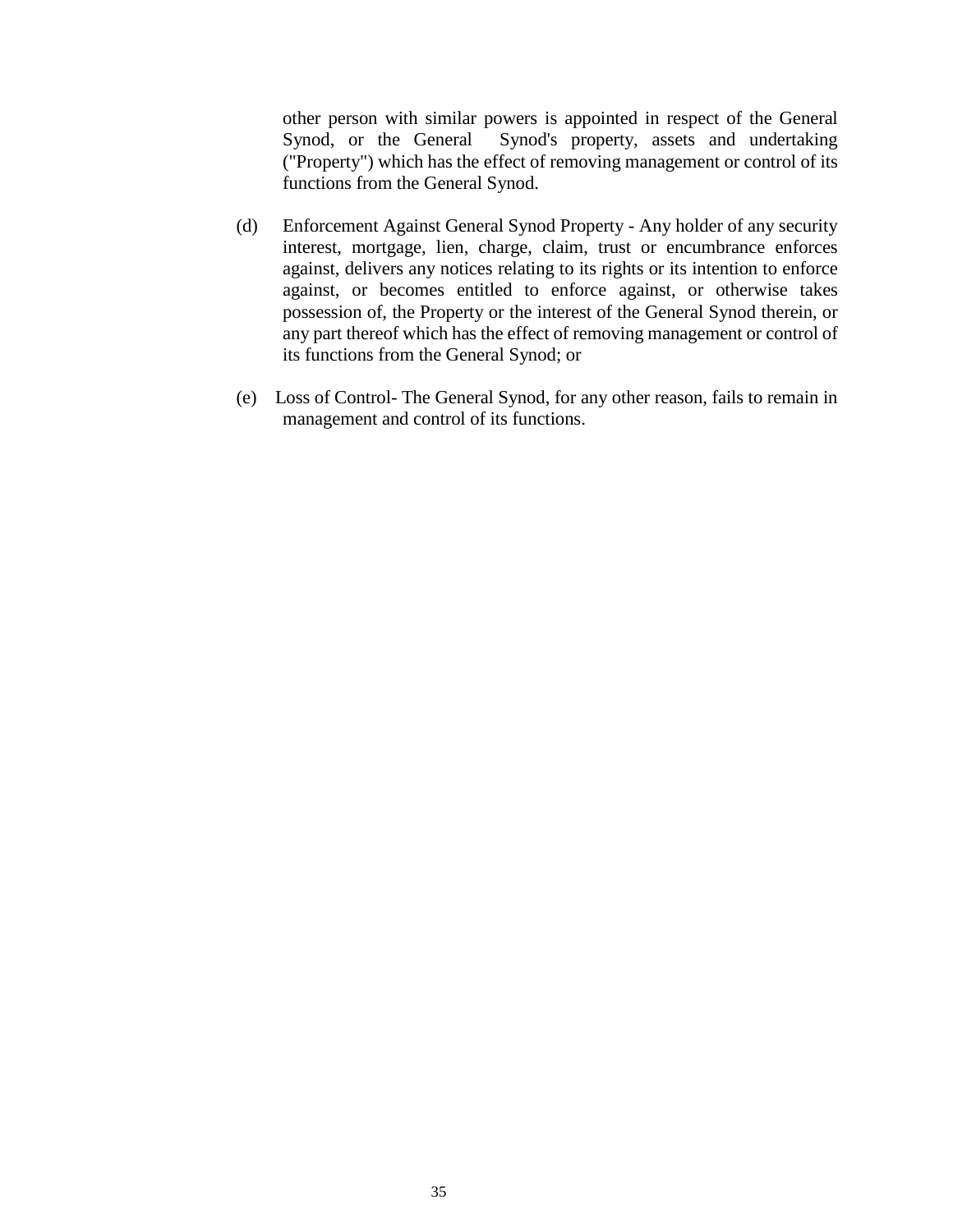# <span id="page-35-0"></span>**16. COMPLIANCE WITH QUEBEC SUPPLEMENTAL PENSION PLANS ACT**

#### **1. Application**

- (a) Regulation 16.2 applies only to Members whose last employment by a Participating Employer was in the Province of Quebec and whose Pension commences on or after January 1, 2001.
- (b) Regulation 16.3 applies only to Members employed by a Participating Employer in the Province of Quebec, and only with respect to their period of employment in that province on or after January 1, 2001.
- (c) In the circumstances described in Regulations 16.1(a) and 16.1(b), the applicable provisions of this Regulation take precedence over any other provisions of the Plan that would otherwise be applicable.

#### **2. Pension Guaranteed for 10 Years**

- (a) In addition to the optional forms of pension available pursuant to Regulation 5.5, a Member referred to in Regulation 16.1(a) may elect at time of retirement to receive a reduced Pension, payable in the form that would otherwise apply in the absence of an election under Regulation 5.5 except that payment will continue in full for 120 months in the event of the Member's death within 120 months following the commencement of Pension payments.
- (b) If the Member's Partner at the Member's retirement date is then living, any payments made after the death of a Member who has made an election pursuant to Regulation 16.2(a) shall be paid to the surviving Partner, and otherwise to the Member's designated beneficiary or, in the absence of a living designated beneficiary, to the estate of the last survivor of the Member and the Partner.
- (c) The amount of the reduced Pension pursuant to Regulation 16.2(a) shall be actuarially equivalent to the Pension otherwise payable, as determined by the Trustees on the advice of the Actuary, subject to compliance with Applicable Pension Legislation.

#### **3. Interest**

The Interest credited on the contributions of a Member referred to in Regulation 19.1(b) in respect of any calendar year shall be at a rate equal to the average rate of investment return on the Pension Fund for the three preceding calendar years, net of investment management and administrative expenses, as determined by the Trustees.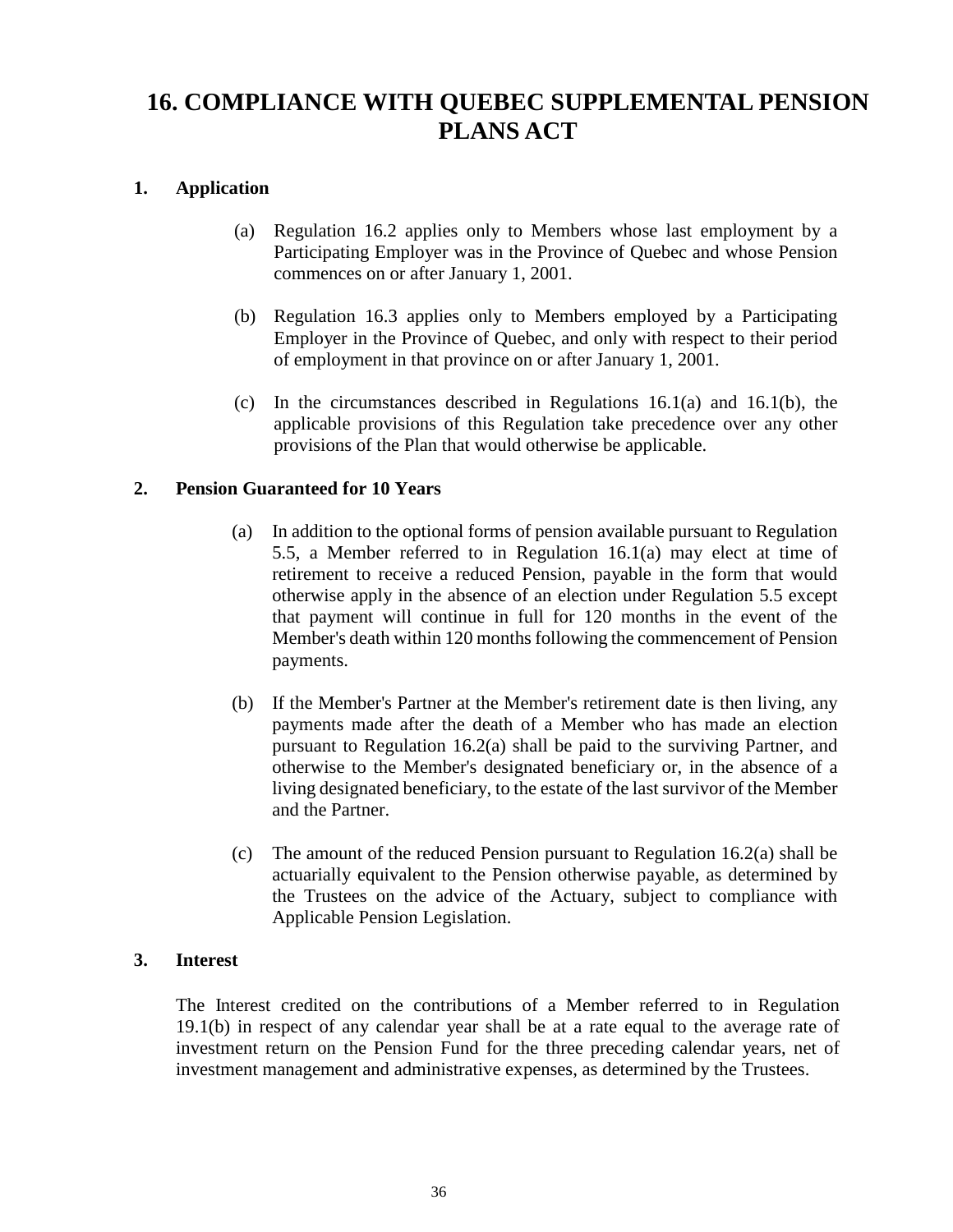# **17. DIOCESE OF MONTREAL**

### <span id="page-36-0"></span>**1. Application**

- (a) Regulation 17 applies only in respect of:
	- (i) Members who were members of the Clergy Pension Plan of the Diocese of Montreal on December 31, 2005; and
	- (ii) service while a Member of the Clergy Pension Plan of the Diocese of Montreal prior to January 1, 2006.
- (b) The applicable provisions of this Regulation take precedence over any other provisions of the Plan that would otherwise be applicable in respect of the benefits earned by the Members defined in Regulation 17.1(a)(i) for service described in Regulation 17.1(a)(ii).

### **2. Early Retirement**

Regulation 5.2 ("Retirement Benefit") is replaced with the following:

The amount of annual Pension payable on early retirement pursuant to Regulation 4.2 shall be the amount determined in accordance with Schedule B but reduced as follows:

- (a) if the Member was an Active Member immediately prior to retirement, by one quarter of one percent for each month or part of a month by which the actual date of retirement precedes the Member's Normal Retirement Date. Notwithstanding the above, if the Member has completed thirty-five Years of Contributory Membership on the Member's early retirement date, there will be no reduction in the amount of Pension benefit payable.
- (b) if the Member was an Inactive Member prior to retirement and the Member had not returned to Active Service, by one half of one percent for each month or part of a month by which the actual date of retirement precedes the Member's Normal Retirement Date.

In no event shall the reduced Pension as described above be less than the actuarially reduced Pension otherwise payable. The basis for the actuarial equivalent reduction shall be determined by the Actuary and approved by the Trustees.

### **3. Death of an Active Member**

Regulation 7.1 ("Death Benefit") is replaced with the following:

(a) On the death of an Active Member before Normal Retirement Date, the Member's Partner, or beneficiary if there is no partner, shall receive a lump sum settlement equal to the commuted value of the benefits accrued by the Member to the date of death.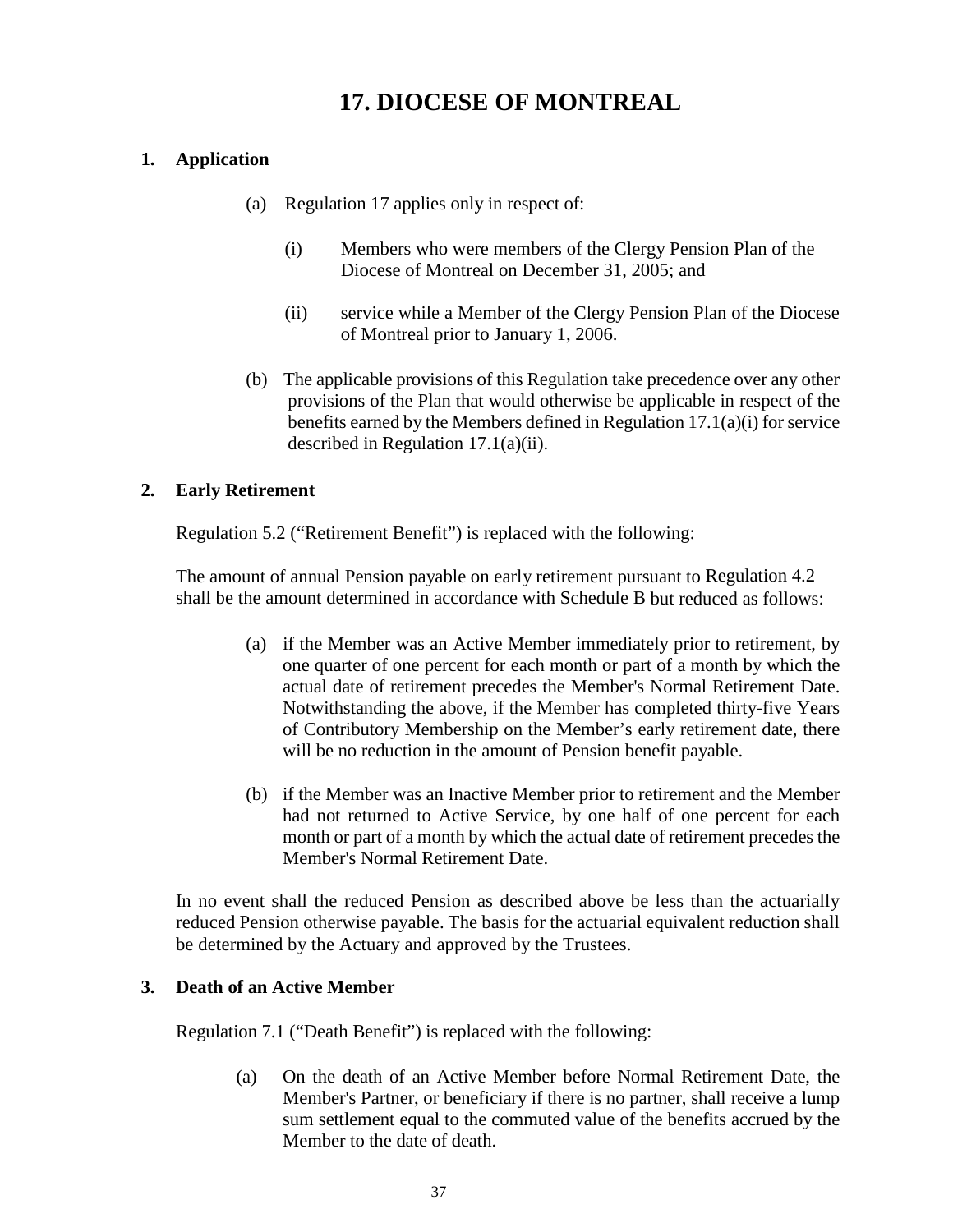- (b) On the death of an Active Member who has reached Normal Retirement Date, the surviving Partner of the Member shall receive a surviving Partner's allowance, the value of which is the greater of:
	- a. The commuted value of the surviving Partner's allowance to which the Partner would have been entitled pursuant to Regulation 17.5 if the payment of the Member's Pension had commenced the day preceding the Member's death, and
	- b. The commuted value of the lump sum settlement calculated in accordance with the terms of Regulation 17.3(a).

If the Member does not have a Partner on the date of death of the Member, the Member's beneficiary or estate will receive the lump sum settlement calculated in accordance with the terms of Regulation 17.3(a).

#### **4. Death of a Retired Member**

Regulation 7.2(c) and 7.2(d) ("Death Benefits") is replaced with the following section (c):

(c) Except as otherwise provided in Regulation 5.5, on the date of the death of a Member in receipt of a Pension pursuant to Regulation 4, if the Member's Partner at the Member's retirement date is living, the Partner shall receive a surviving Partner's allowance equal to 66-⅔% of the Pension being paid to the Member at date of death.

Notwithstanding the above, the Surviving Partners' allowance in respect of Pensions in payment as of January 1, 2006 is provided in Schedule B.

#### **5. Lump Sum Death Benefit for Inactive Members**

Regulation 7.3 ("Death Benefits") is replaced with the following:

In the event of the death of

- (a) an Inactive Member; or
- (b) the surviving Partner of a deceased Inactive Member,

the lump sum death benefit will be calculated in accordance with the terms of this Regulation 17.3.

#### **6. Retirement Benefit**

The amount of annual Pension payable, in respect of service under this Regulation 17 as of January 1, 2006, is provided in Schedule B. This Pension is the amount of Pension currently in pay or, in respect of Members who have not commenced their Pension, the amount of annual Pension payable at the Member's Normal Retirement Date.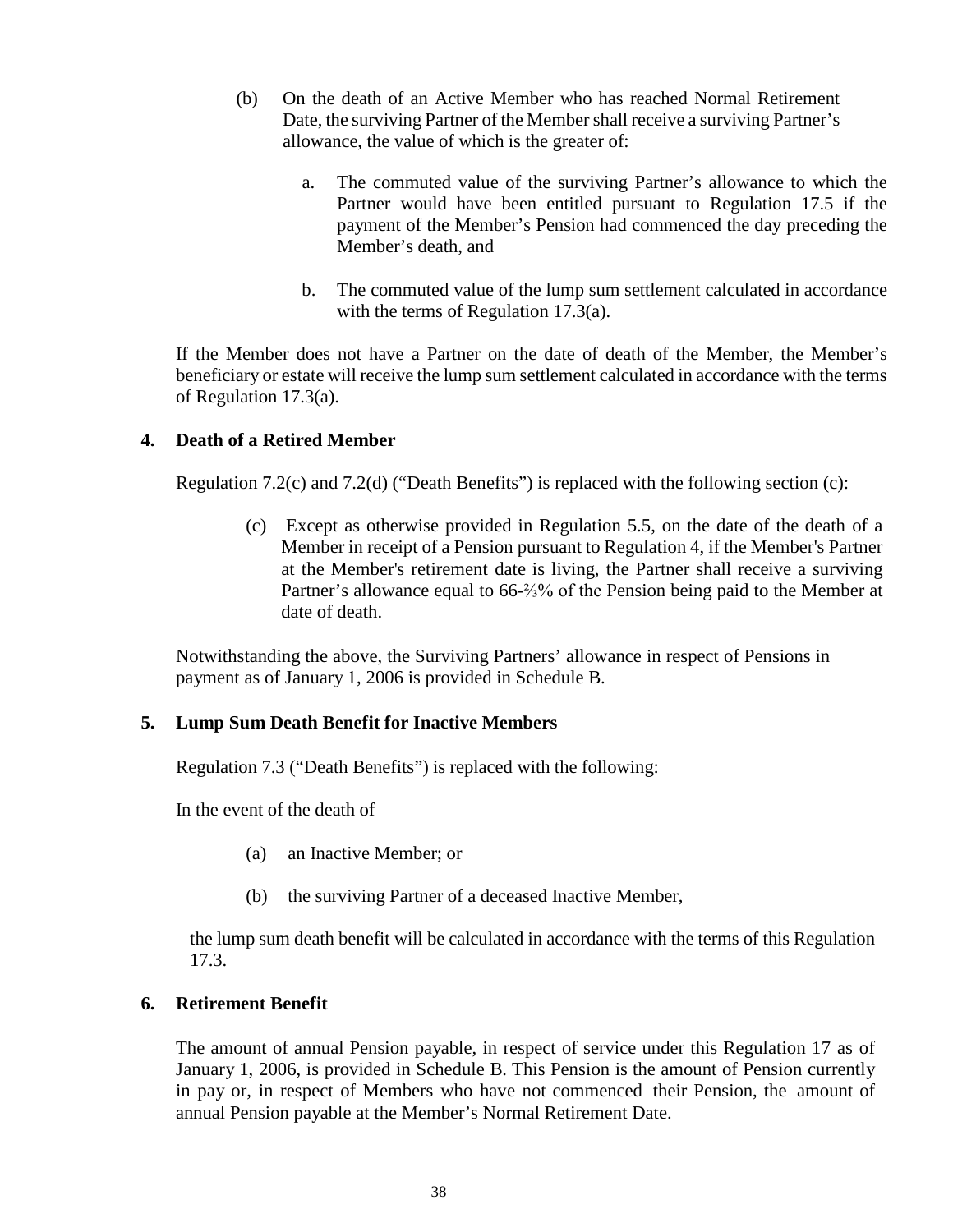The amount of annual Pension in respect of Members who have not commenced their Pension as of January 1, 2006, shall be calculated according to the form of Pension described in Regulation 17.4 and adjusted upon retirement to correspond to the actuarial equivalent of the Pension payable according to the form of Pension described in Regulation 7.2(c).

#### **7. Lump Sum Transfer**

The Clergy Pension Plan of the Diocese of Montreal will transfer an amount into the Plan to provide the benefits under Regulation 17. The amount of the transfer will be calculated in accordance with a basis determined by the Trustees on the advice of the Actuary.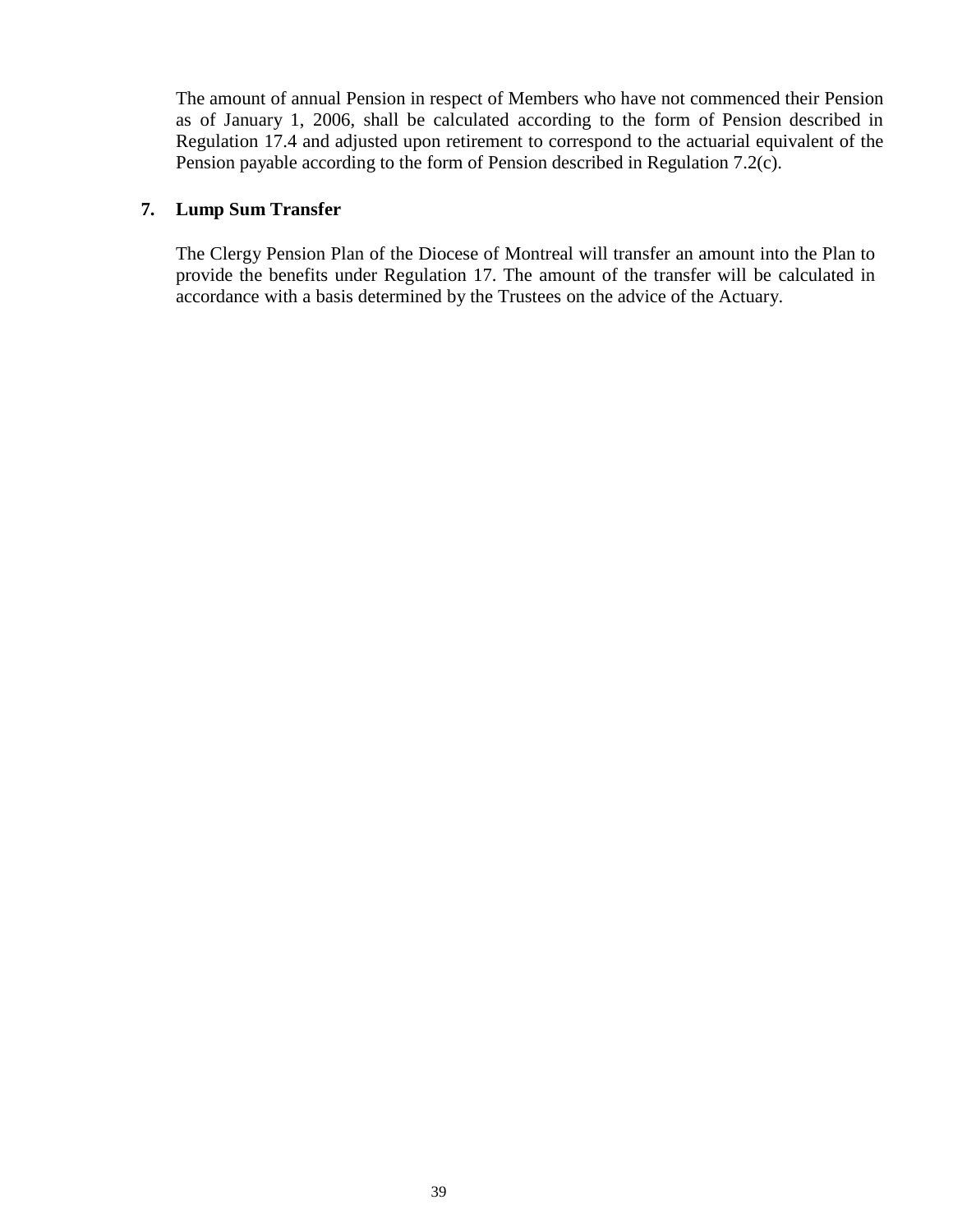### **SCHEDULE A**

### **Bonus Additions to Accrued Pensions**

#### <span id="page-39-0"></span>**1. Bonus Addition to Accrued Pension as of December 31, 1988**

The amount determined as of December 31, 1988 in accordance with Regulation 5.1 with respect to a Member in Active Service as of that date shall be increased to the greater of:

- (a) 110% of the amount otherwise determined in accordance with Regulation 5.1;
	- or
- (b) for Years of Contributory Membership after December 31, 1960 and prior to January 1, 2020, percentages of Salary in accordance with the following table:

| 1961 to 1972 | 1.5%  |
|--------------|-------|
| 1973 to 1975 | 1.6%  |
| 1976 to 1978 | 1.7%  |
| 1979 to 1980 | 1.8%  |
| 1981 to 1982 | 1.85% |
| 1983 to 1996 | 1.9%  |
| 1997 to 2009 | 2.0%  |
| 2010 to 2019 | 1.8%  |

For Years of Contributory Membership on and after January 1, 2020, 10.3% of total Contributions required from each Participating Employer and from the Member;

provided however that the increase in a Member's amount of annual Pension pursuant to this paragraph 1 shall not exceed 40% of the amount otherwise determined as of December 31, 1988 in accordance with Regulation 5.1.

#### **2. Bonus Addition to Accrued Pension as of December 31, 1990**

The amount determined as of December 31, 1990 in accordance with Regulation 5.1 with respect to a Member in Active Service as of that date shall be increased by 5%.

#### **3. Bonus Addition to Accrued Pension as of December 31, 1991**

The amount determined as of December 31, 1991 in accordance with Regulation 5.1 with respect to a Member in Active Service as of that date shall be increased to the greater of:

> (a) 105% of the amount otherwise determined in accordance with Regulation 5.1;

> > or

(b) 1.2% of the Member's average annual Salary during the 5 years ended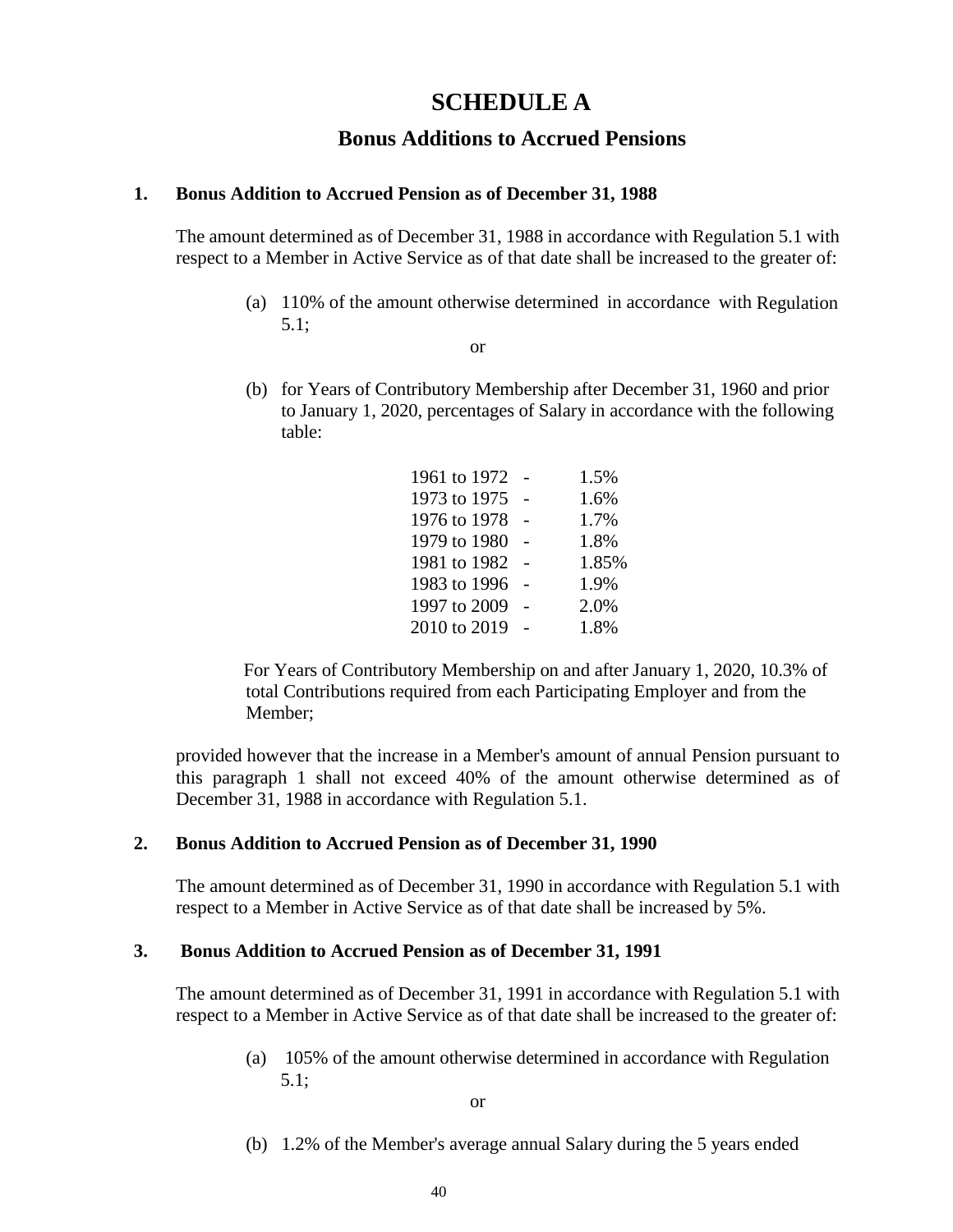December 31, 1991 multiplied by one-twelfth of the number of complete months prior to December 31, 1991 in respect of which Contributions have been paid on the Member's behalf (including months of Back Service purchased pursuant to Regulation 9)

provided however that the increase in a Member's amount of annual Pension pursuant to this paragraph 3 shall not exceed 15% of the amount otherwise determined as of December 31, 1991 in accordance with Regulation 5.1.

#### **4. Bonus Addition to Accrued Pension as of December 31, 1993**

The amount determined as of December 31, 1993 in accordance with Regulation 5.1 with respect to a Member in Active Service as of that date shall be increased by 3%.

#### **5. Bonus Addition to Accrued Pension as of December 31, 1994**

The amount determined as of December 31, 1994 in accordance with Regulation 5.1 with respect to a Member in Active Service as of that date shall be increased by:

- (a) 3%; plus
- (b) 0.3% times the Member's number of complete Years of Contributory Membership as of December 31, 1994 in excess of 20 years, if any, subject to a maximum of 5%.

#### **6. Bonus Addition to Accrued Pension as of December 31, 1996**

The amount determined as of December 31, 1996 in accordance with Regulation 5.1 with respect to a Member in Active Service as of that date shall be increased by:

- (a) 9.47% of the portion of such amount that is in respect of Years of Contributory Membership prior to 1995; plus
- (b) 7.37% of the portion of such amount that was accrued in respect of Contributory Membership in the Plan in 1995; plus
- (c) 5.26% of the portion of such amount that was accrued in respect of Contributory Membership in the Plan in 1996.

The above increases represent the increase of 5.26% of all accrued benefits (to increase accruals of 1.9% of Salary to 2.0% of Salary) compounded with the "cost of living" increase of 4% for amounts accrued prior to 1995 and 2% for amounts accrued in 1995.

#### **7. Bonus Addition to Accrued Pension as of December 31, 1999**

The amount determined as of December 31, 1999 in accordance with Regulation 5.1 with respect to a Member in Active Service as of that date, shall be increased to the greater of:

(i) the amount otherwise determined in accordance with Regulation 5.1 increased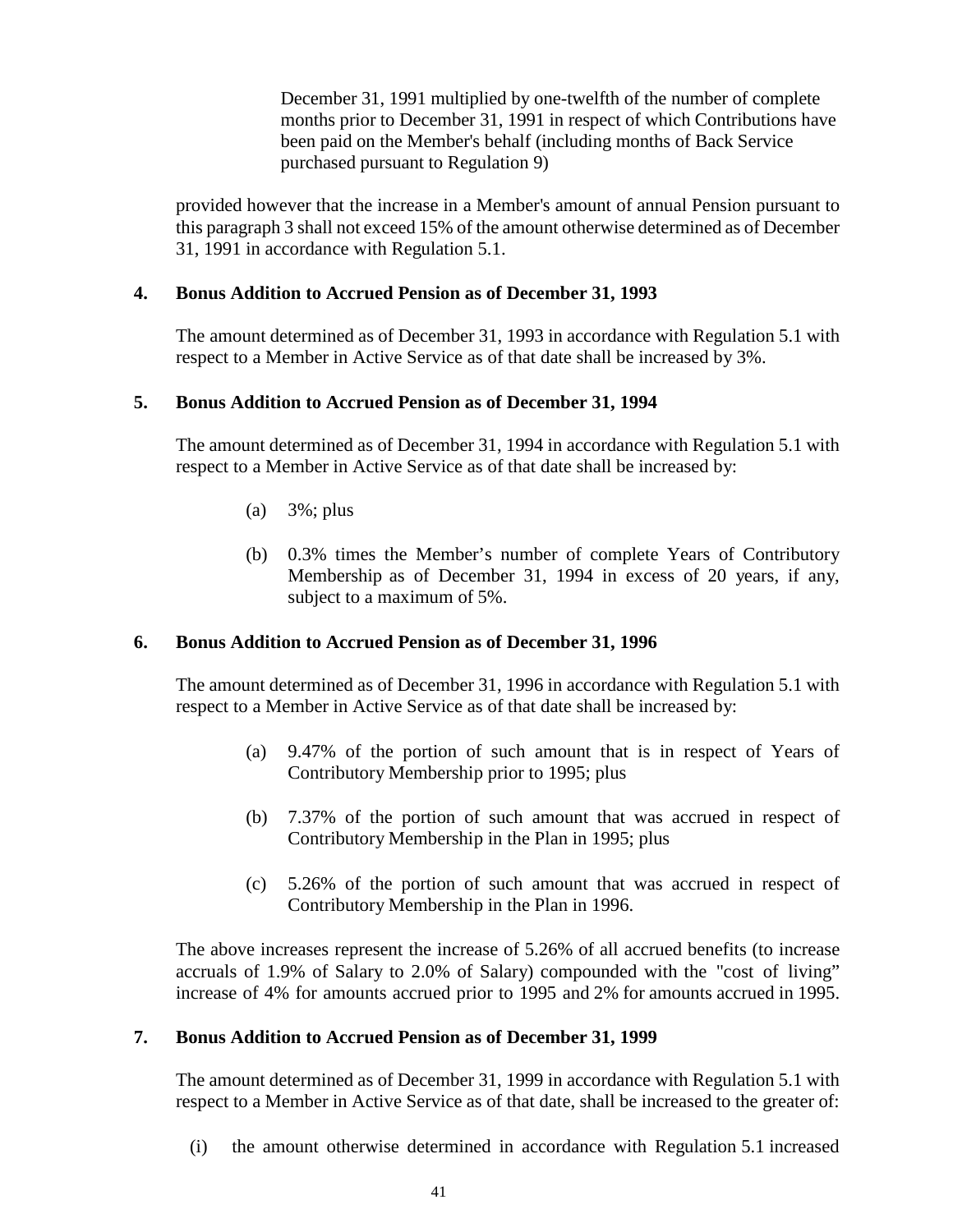by:

- (a) 3.8% of the portion of such amount that is in respect of Years of Contributory Membership prior to 1997; plus;
- (b) 2.9% of the portion of such amount that was accrued in respect of Contributory Membership in the Plan in 1997; plus
- (c) 1.4% of the portion of such amount that was accrued in respect of Contributory Membership in the Plan in 1998;

or

- (ii) 20% of the greater of:
	- (a) the Member's average annual Salary during the 5 calendar years within the 10 year period ended December 31, 1999 in which the Member's Salary was greatest, or
	- (b) the Member's average annual Salary during the 5 years ended December 31, 1999 (excluding any portion of that 5-year period as determined by the Trustees in their sole discretion during which the Member was on unpaid leave);

multiplied by one-twelfth of the number of complete months prior to December 31, 1999 in respect of which Contributions have been paid on the Member's behalf (including months of Back Service purchased pursuant to Regulation 9);

provided however that the increase in a Member's amount of annual Pension pursuant to this paragraph 7 shall not exceed 15% of the amount otherwise determined as of December 31, 1999 in accordance with Regulation 5.1.

#### **8. Bonus Addition to Accrued Pension as of December 31, 2006**

The amount determined as of December 31, 2006 in accordance with Regulation 5.1 with respect to a Member in Active Service as of July 1, 2007 shall be increased by 4.5%.

#### **9. Bonus Addition to Accrued Pension as of December 31, 2020**

The amount determined as of December 31, 2020 in accordance with Regulation 5.1 with respect to Years of Contributory Membership in the Plan between January 1, 2010 and December 31, 2020 for a Member shall be increased by 11.11%. For greater clarity, the amount determined under Regulation 5.1 with respect to Years of Contributory Membership the Plan between January 1, 2010 and December 31, 2020 will be 2.0% of Salary effective July 1, 2021.

#### **10. Bonus Addition to Accrued Pension as of December 31, 2020**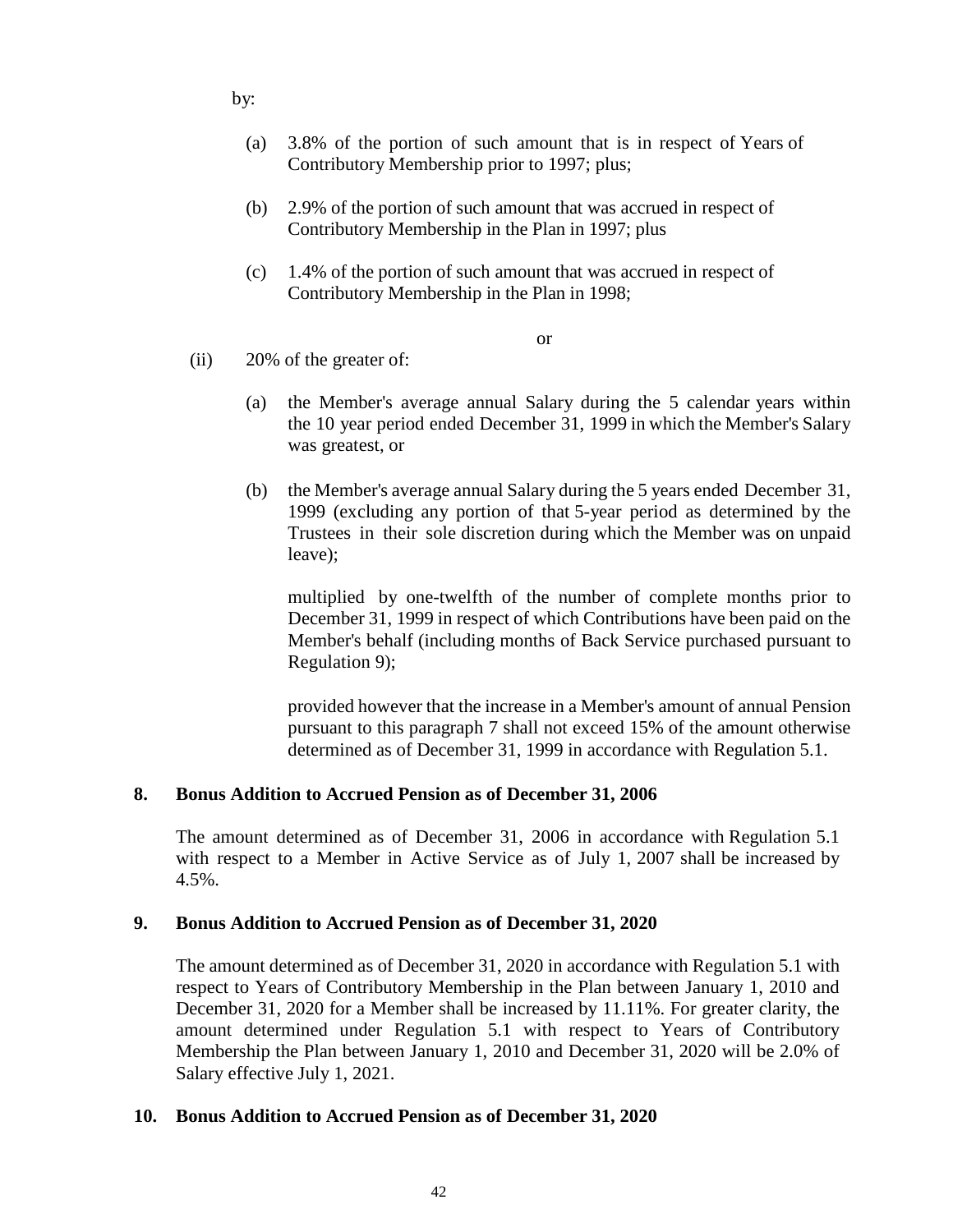The amount determined as of December 31, 2020 in accordance with Regulation 5.1 with respect to a Member shall be increased by 5.0% effective July 1, 2021. For greater clarity, this increase applies to all Active Members, Inactive Members and Retired Members as of December 31, 2020. This increase also applies to the bonus addition specified in 9 of this schedule.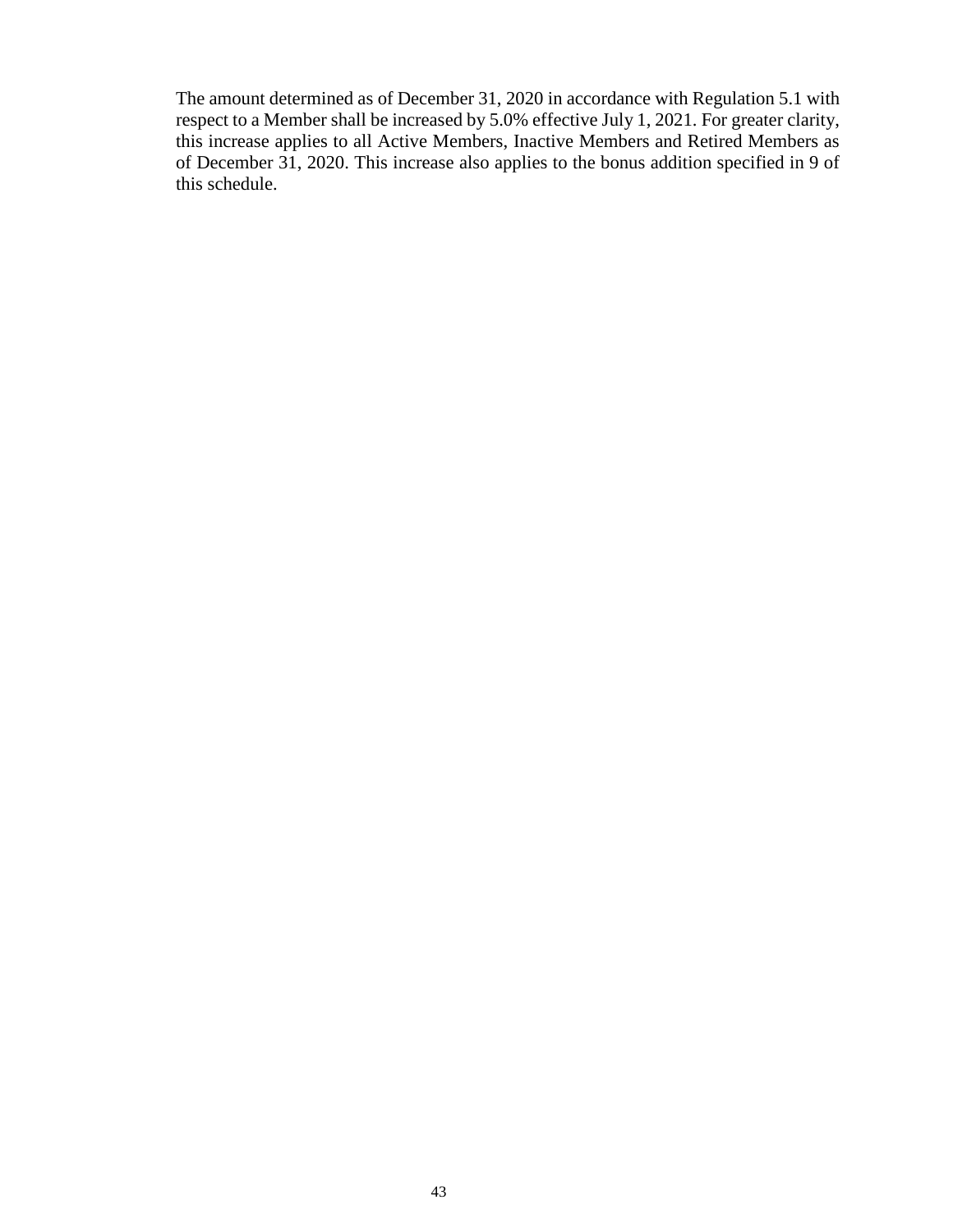### **SCHEDULE B**

### **Diocese of Montreal**

<span id="page-43-0"></span>This Schedule B provides the details of the retirement pension referred to in Regulations 17.2, 17.4 and 17.6. This Schedule provides the formulae for the retirement pensions transferred from the Clergy Pension Plan of the Diocese of Montreal as determined by the administrator for the Clergy Pension Plan of the Diocese of Montreal at the time these benefits were transferred into the General Synod Pension Plan based on whether the Member or beneficiary was active, suspended, deferred vested, retired or a surviving Partner in the Clergy Pension Plan of the Diocese of Montreal as of December 31, 2005. The retirement pension described in this Schedule B replaces, as applicable, the normal retirement pension described in Regulation 5.1 in respect of benefits earned by the Members defined in Regulation 17.1(a)(i) and for service described in Regulation  $17.1(a)(ii)$ .

#### **1. Active and Suspended Members**

- (a) The annual retirement pension for a Member who was an active or suspended member as of December 31, 2005 is calculated as the sum of:
	- (i) \$710.00 for each year of service credited in the Clergy Pension Plan of the Diocese of Montreal prior to January 1, 2000; plus
	- (ii) \$873.00 for each year of service credited in the Clergy Pension Plan of the Diocese of Montreal after December 31, 1999 and prior to January 1, 2006.

The annual retirement pension is subject to a minimum annual pension of \$2,300 for members who joined the Clergy Pension Plan of the Diocese of Montreal Plan prior to May 1, 1982.

- (b) Suspended members are defined to be members who satisfy all of the following conditions:
	- (i) members who terminated membership under the Clergy Pension Plan of the Diocese of Montreal and joined the General Synod Pension Plan prior to January 1, 2006; and
	- (ii) the member had not transferred their pension entitlements out of the Clergy Pension Plan of the Diocese of Montreal; and
	- (iii) the member was a Member in Active Service of the General Synod Pension Plan on January 1, 2006.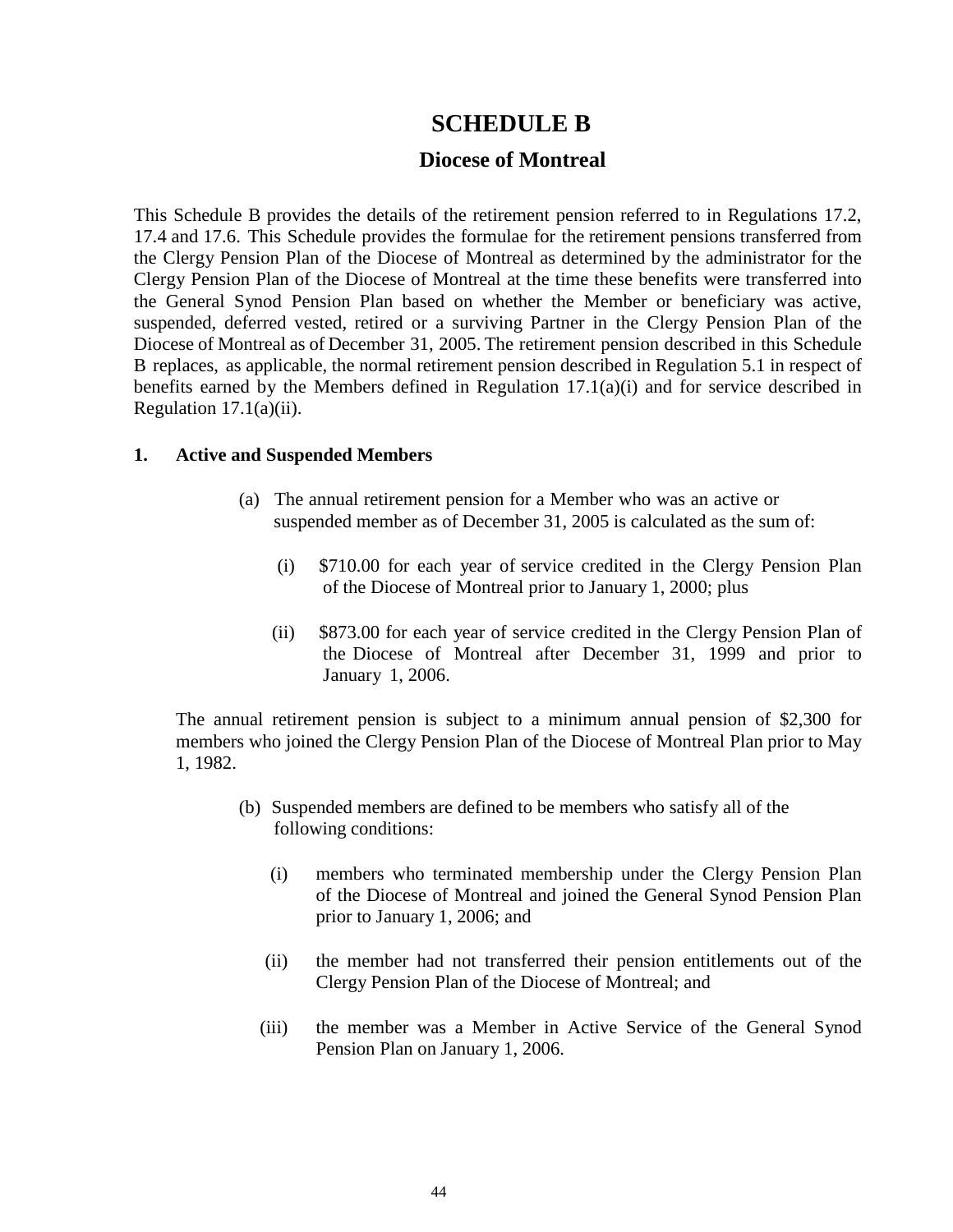### **2. Deferred Vested Members**

The annual retirement pension for a member who was a deferred vested member as of December 31, 2005 is calculated as the sum of:

- (a) \$710.00 for each year of service credited in the Clergy Pension Plan of the Diocese of Montreal prior to January 1, 2000; plus
- (b) \$873.00 for each year of service credited in the Clergy Pension Plan of the Diocese of Montreal after December 31, 1999 and prior to January 1, 2006; plus
- (c) the additional pension for service prior to January 1, 1990, if any, which is determined such that the commuted value, as at December 31, 2005, of the pension for service prior to January 1, 1990, is at least equal to the required personal assessments made by the member to the Clergy Pension Plan of the Diocese of Montreal prior to January 1, 1990 including credited interest to the December 31, 2005; plus
- (d) the amount, if any, of the additional pension having a commuted value equal to the excess of:
	- (i) the required personal assessments made to the Clergy Pension Plan of the Diocese of Montreal on or after January 1, 1990 including credited interest to December 31, 2005, over
	- (ii) 50% of the commuted value of the benefit granted for service in the Clergy Pension Plan of the Diocese of Montreal on and after January 1, 1990 and before January 1, 2006 together with the other benefits accrued or granted on and after January 1, 1990 and before January 1, 2006 under the Clergy Pension Plan of the Diocese of Montreal,

plus interest credited on this excess at the rate under Regulation 16.3 from December 31, 2005 to the Member's retirement date.

The annual retirement pension is subject to a minimum annual pension of \$2,300 for members who joined the Clergy Pension Plan of the Diocese of Montreal Plan prior to May 1, 1982.

#### **3. Active, Suspended or Deferred Vested Member who was a Bishop**

An active, suspended or deferred vested member who is or was a Bishop whilst in service under the Clergy Pension Plan of the Diocese of Montreal, is entitled to an additional annual retirement pension over and above the annual retirement pension described above. The amount of this additional annual retirement pension is equal to the sum of:

(a) \$710.00 for each year of service credited in the Clergy Pension Plan of the